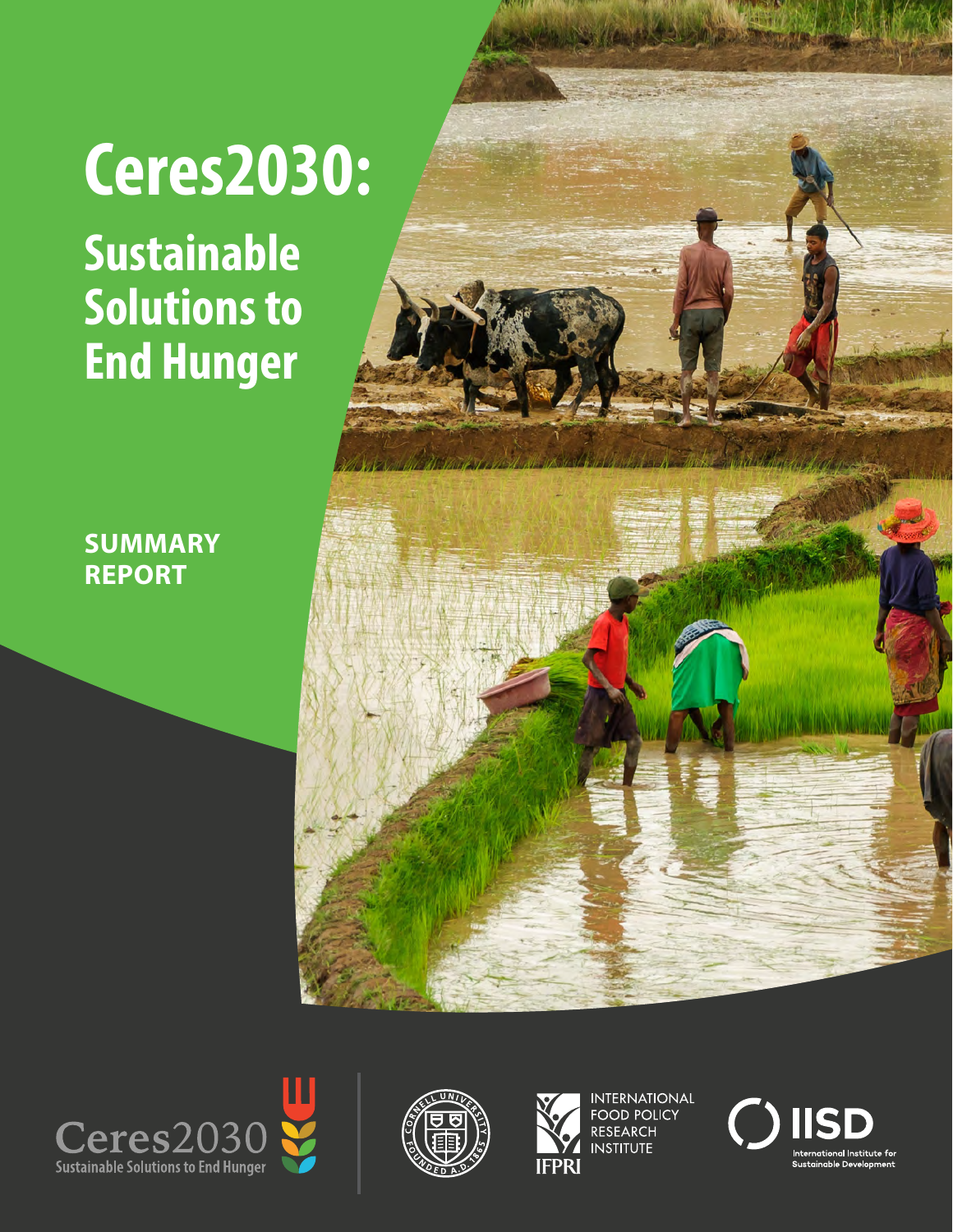# **FOREWORD: A WORLD WITHOUT HUNGER IS POSSIBLE**

#### **BY DR. AGNES KALIBATA AND DR. GERD MÜLLER**

Planet Earth has the potential to feed 10 billion people. No one should have to suffer hunger or malnutrition. Worldwide, there is a vast variety of factors causing hunger and malnutrition: war, disasters, and diseases have fatal consequences, as does climate change. Today, more than 10 million hectares of land are already lost to erosion every year. Droughts and heat are reducing yields. In the future, water will become a scarce, life-saving resource.

Too much food also rots in the field, is destroyed by pest damage or thrown away because of inadequate storage or cooling facilities, processing or logistics. But hunger is also a problem of poverty. Two-thirds of hungry people live in rural areas: they are smallholder families. Every day, the global population grows by 250,000 people – 80 million a year, two-thirds of them in developing countries. Africa's population is set to double by 2050.

The answer to the global hunger problem has many facets and requires different approaches – but we know which way to go, we have the knowledge and the technology. What is needed, above all, is a change in government decision-makers' way of thinking so they make agricultural development a priority in each country and combine investment in the food and agriculture sector with training campaigns, the development of decentralized energy systems, appropriate mechanization, the further development of animal and plant breeding, and equal access to land ownership for women and men.

There are many avenues that we jointly have to pursue in order to create a world without hunger. *Ceres2030: Sustainable Solutions to End Hunger,* is a unique research project that provides practical recommendations. Scientists from Cornell University, the International Institute for Sustainable Development (IISD) and the International Food Policy Research Institute (IFPRI), using the latest AI technology, have painstakingly investigated the most effective instruments and actions to end hunger by 2030 worldwide and on a lasting basis. They have also calculated the costs of this endeavor. In association with Ceres2030, Nature is dedicating a special edition to this issue, telling us how we can make a world without hunger – if we act now.

The study comes at a critical time. The dramatic consequences of the COVID-19 crisis are exacerbating the suffering of the most vulnerable, especially in the poorest regions of the world. For them, the COVID-19 pandemic is also a hunger pandemic. With this in mind, next year the UN Food Systems Summit will launch bold new actions, solutions and strategies to deliver progress on all 17 Sustainable Development Goals, each of which relies on healthier, more sustainable and more equitable food systems. The Summit is already sending a message: do more, do it better – and start now!

Here are some figures that highlight the urgency of taking action: 690 million people worldwide suffer from hunger daily – as many as the combined populations of our two countries, Rwanda and Germany, plus the populations of the United States and Indonesia. The UN's Food and Agriculture Organization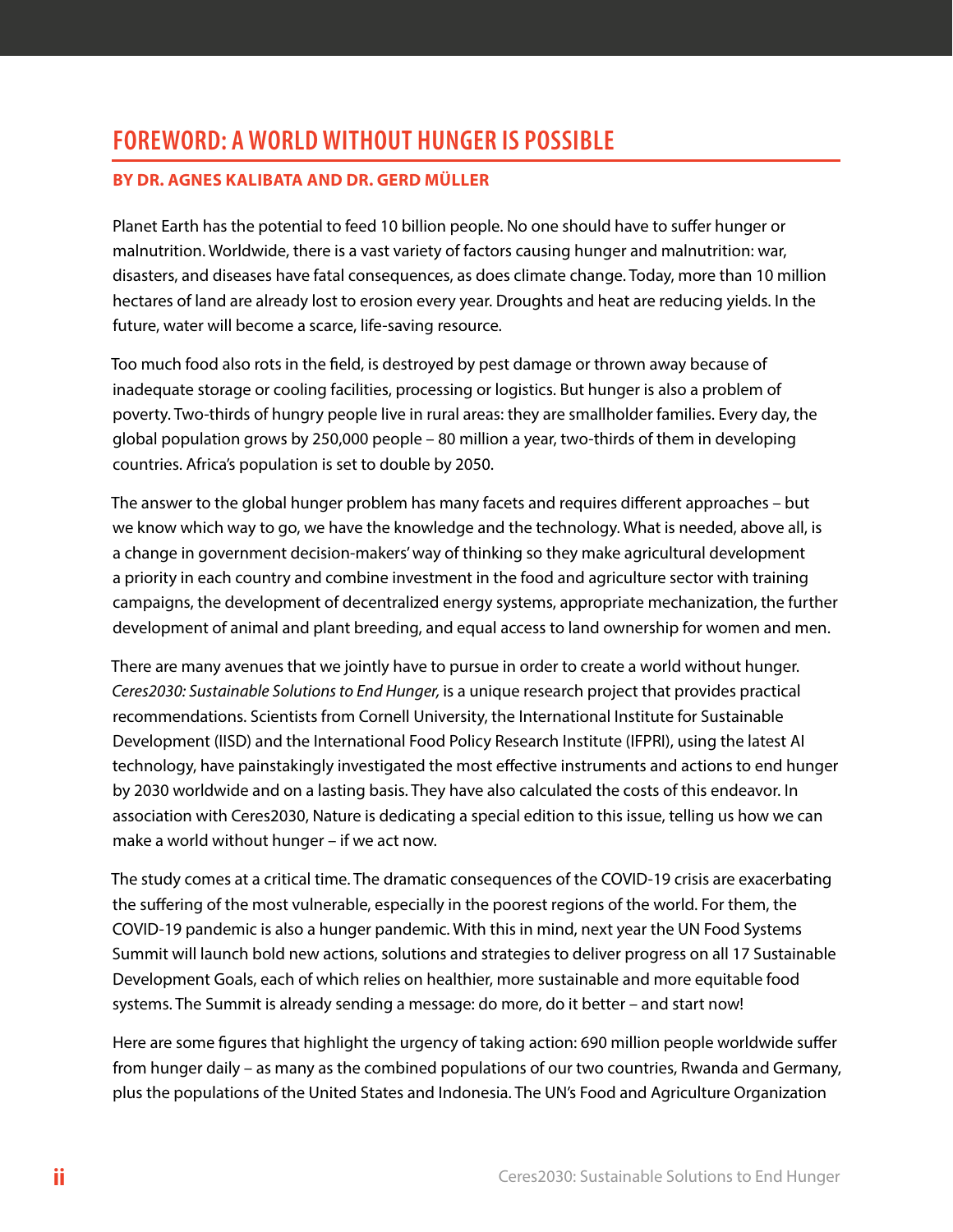expects this will grow to 840 million by 2030 – instead of reaching zero as resolved by the nations of the world in 2015 in their pact on the world's future.

In order to eradicate hunger within the ten years that remain, eight Ceres2030 teams of 77 researchers from 23 countries and 53 organizations collected the most promising solutions. The researchers came up with ten key recommendations on the sort of interventions that work, and conclude that approximately 330 billion US dollars will be needed in additional funding in the period up to 2030 – in other words, 33 billion dollars a year (or 28 billion euros).

These experts believe that it would be realistic for donor countries to provide an average of 14 billion US dollars a year, and low- and middle-income countries, 19 billion. After all, the world is also able to spend 1,917 billion dollars year after year on military and arms projects! The much lower spending needed to eradicate hunger, by contrast, will generate a revitalizing dividend. It will save hundreds of millions of people from starving, enabling most of them to lead productive lives and provide for their families.

The 330 billion dollars spent over the next decade would go, for example, toward farmers' alliances, enabling smallholders to work together and providing training for young people; the cultivation of climate-resilient crops; and appropriate irrigation, storage and processing of crops to prevent them from spoiling.

More thoroughly than ever before, the Ceres2030 researchers have explored which actions are effective, where they are effective, how effective they are – and what makes them fail. After all, there is no panacea. Governments, the private sector and scientists have to link several agendas.

Farmers not only have to be able to grow climate-resilient crops. They also have to be able to transport and sell their crops. Governments have to combine investments in agriculture with social protection programs, so as to ensure that people have an income and access to food even in difficult times. And the relevant government departments have to work together more closely: agriculture and environment, health and education, economic affairs and development cooperation.

If all this is in place, sustainable development can succeed – food security, resource-conserving productivity, fair trade, education, and protection from the consequences of climate change. This is why the Ceres2030 study is so important and its conclusion is truly transformative: a world without hunger is possible – it is within reach. So let us take action.



**Dr. Agnes Kalibata** UN Special Envoy for the 2021 Food Systems Summit



**Dr. Gerd Müller** Federal Minister for Economic Cooperation and Development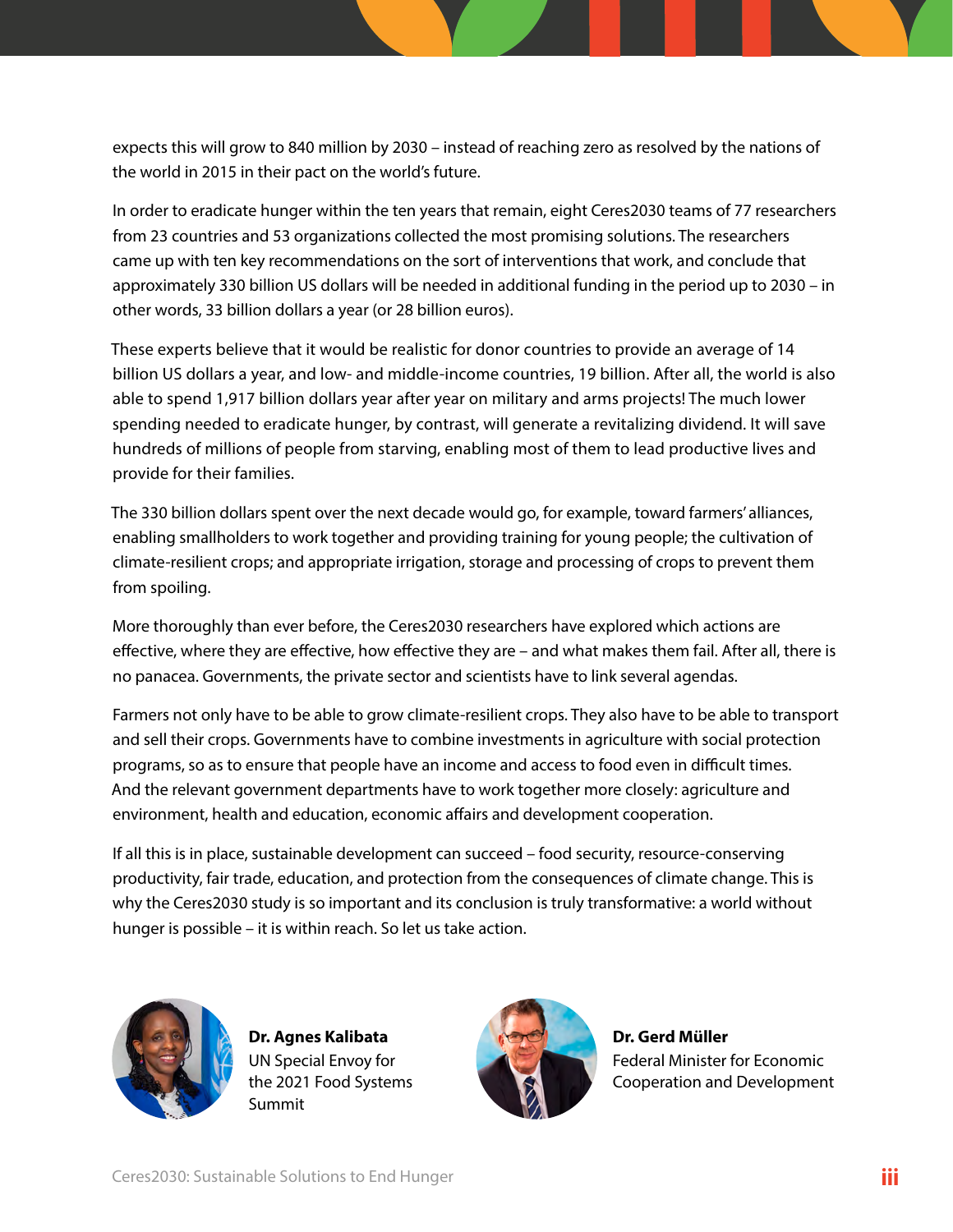# **CONTENTS**

| 1. HUNGER, EXCLUDED SMALL-SCALE PRODUCERS, AND THE CLIMATE CRISIS: A TRIPLE BURDEN  6 |  |
|---------------------------------------------------------------------------------------|--|
|                                                                                       |  |
| Adapting to Changing Weather and Ecological Conditions, While Reducing Harm to the    |  |
|                                                                                       |  |
| 2. THE EVIDENCE BASE: END HUNGER, INCREASE INCOMES, AND REDUCE ENVIRONMENTAL HARM  9  |  |
|                                                                                       |  |
|                                                                                       |  |
|                                                                                       |  |
|                                                                                       |  |
|                                                                                       |  |
|                                                                                       |  |
|                                                                                       |  |
|                                                                                       |  |
|                                                                                       |  |
|                                                                                       |  |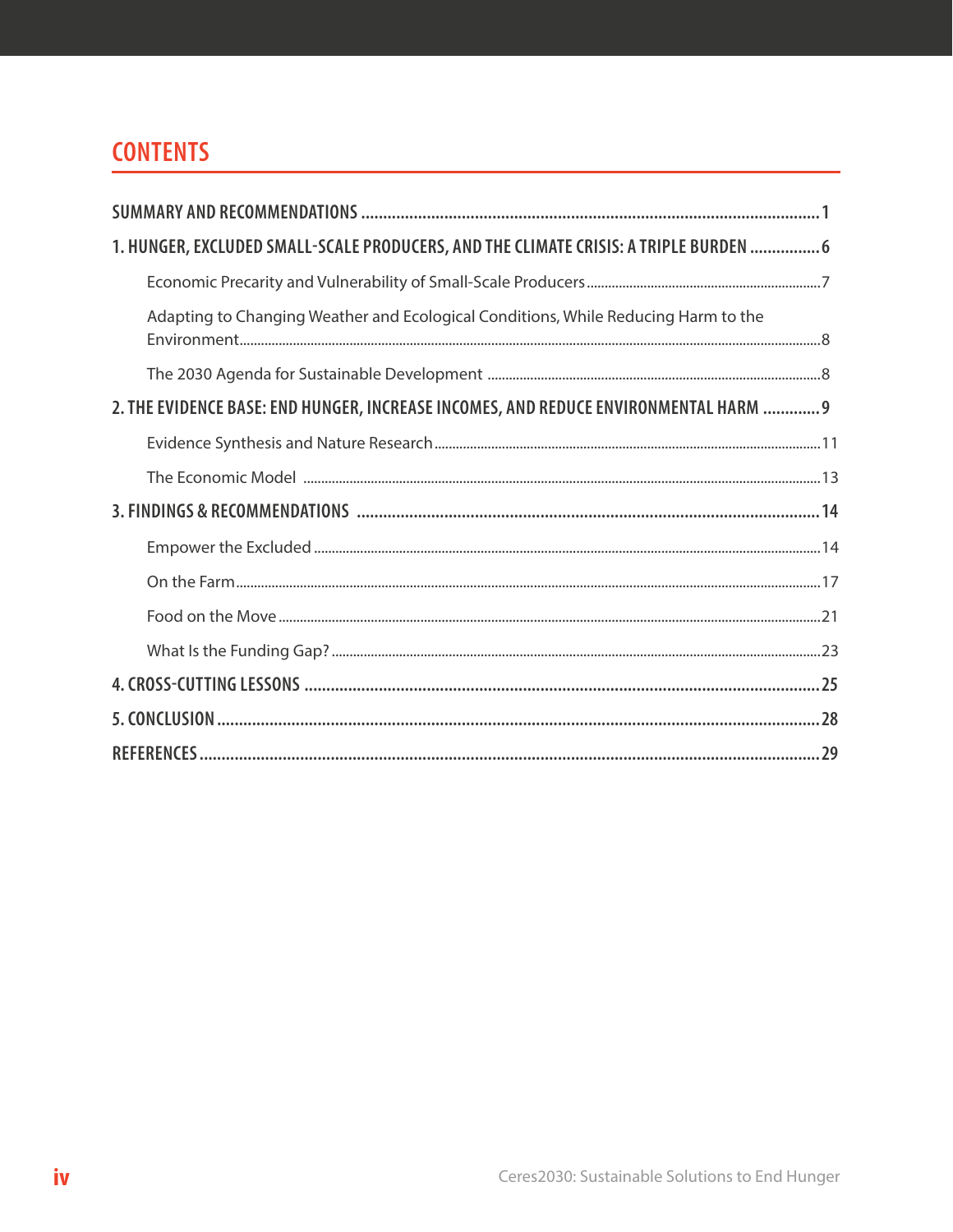## <span id="page-4-0"></span>**SUMMARY AND RECOMMENDATIONS**

Hunger is rising, reversing decades of progress. An estimated 690 million people are hungry, an increase of 60 million people over the past five years (Food and Agriculture Organization of the United Nations [FAO] et al., 2020). We predict that a further 95 million people will be living in extreme poverty and hunger as a result of COVID-19 (Laborde and Smaller, 2020). Perversely, the very people whose livelihoods depend on food and agriculture are among the most likely to experience hunger. Small-scale food producers and food workers and their families are often left out of economic growth, technological change, and political decision making. Globally, today's food systems are not producing affordable healthy diets for all in a sustainable way (FAO et al., 2020). The climate crisis poses a mounting threat to food systems (FAO et al., 2018; Intergovernmental Panel on Climate Change [IPCC], 2018), while at the same time, the current food system is a major driver of climate change (FAO et al., 2020).

This is not how the UN 2030 Agenda for Sustainable Development was meant to unfold. The ambition was transformative. Governments acknowledged the central importance of ending hunger, but they set themselves a bolder target: they wanted everyone to enjoy an affordable, healthy and nutritious diet, and committed to supporting the most vulnerable food producers to earn the means to live in dignity. They also made a commitment to sustainable change, vowing to preserve biological diversity and to better protect the resources and the ecosystems that our children will need to feed themselves into the future.

Governments have 10 years to take back control of their bold agenda. Ceres2030 was an experiment designed to help with the challenge. The project team, employing a complex and rigorous economic model and cutting-edge machine-learning tools, made a partnership with Nature Research that focused on answers to two linked questions: First, what does the published evidence tell us about agricultural interventions that work, in particular to double the incomes of small-scale producers and to improve environmental outcomes for agriculture? And second, what will it cost governments to end hunger, double the incomes of small-scale producers, and protect the climate by 2030? The project focuses on three of the five targets in the second sustainable development goal (SDG 2) and looks at the public spending needed in low- and middle-income countries, including the contribution from donors through official development assistance (ODA).<sup>1</sup>

<sup>&</sup>lt;sup>1</sup> The three targets of SDG 2 are ending hunger (Target 2.1), doubling the incomes and productivity of small-scale producers (Target 2.3), and producing food sustainably and resiliently (Target 2.4). The nutrition target (Target 2.2) was not included. This is because there are other global efforts to assess the cost of ending some forms of malnutrition (definitions vary) and they use a different model. The scope of malnutrition overlaps but also reaches beyond food and agriculture, making a comprehensive costing particularly complex. Biodiversity and preservation of associated traditional knowledge (Target 2.5) is also beyond the scope of the project. There is a dearth of data about biodiversity, and it remains an important area in which to develop quantification techniques.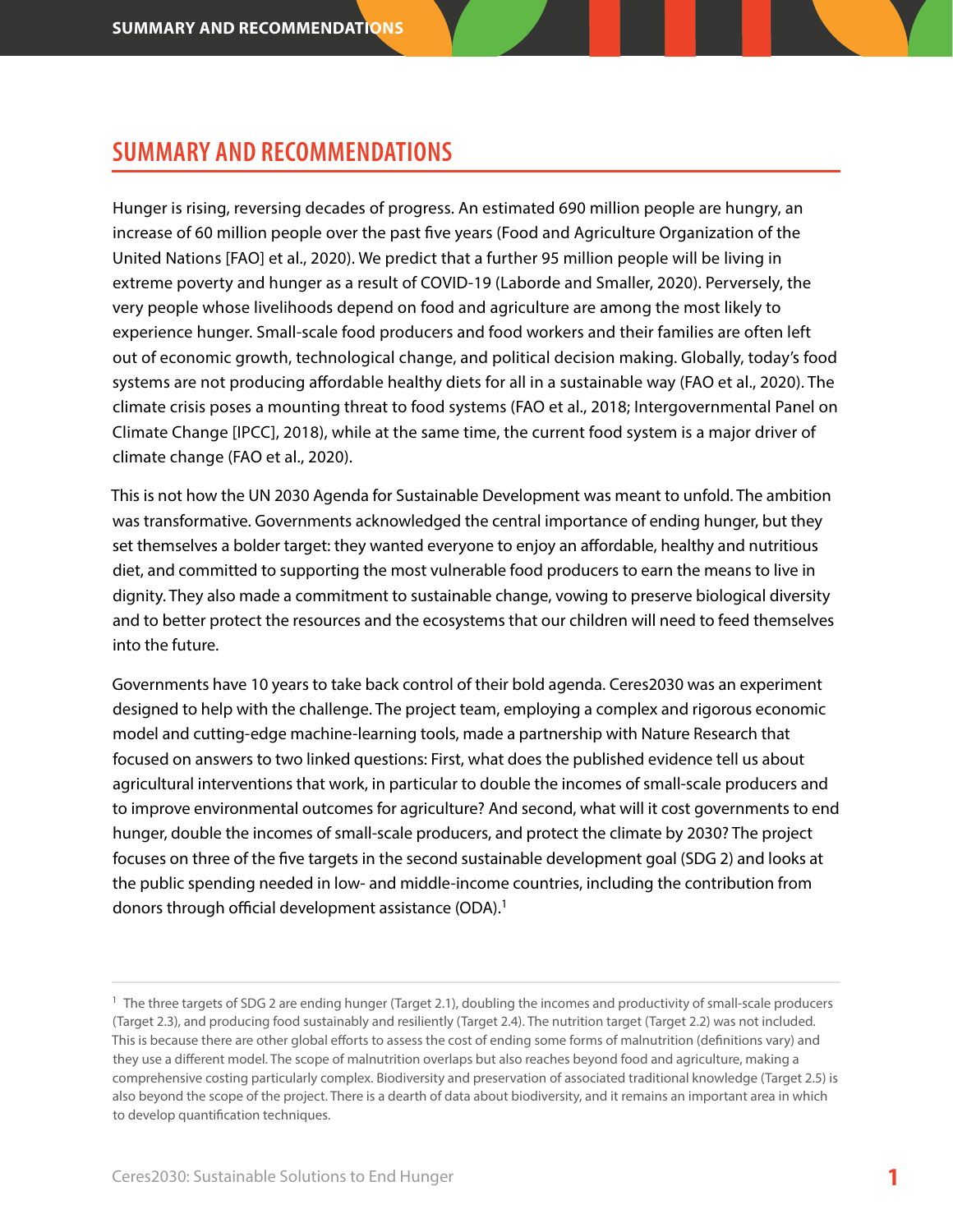**Donors must spend an additional USD 14 billion a year on average to end hunger sustainably** 



#### **FIGURE 1. ADDITIONAL PUBLIC SPENDING AND DONOR CONTRIBUTION**

The Ceres2030 and [Nature Research](https://www.nature.com/collections/end-hunger) collection pushes the frontiers of science to support evidencebased decision making. It is the first attempt to analyze the past 20 years of agricultural development literature using artificial intelligence to support a rigorous methodology for evidence synthesis. The Ceres2030 team worked with researchers to support the integration of the findings from that research into the parameters of a general equilibrium model. The modelling is one of the most complex modelling exercises ever attempted, applying hundreds of thousands of equations to account for complex relationships across different levels of the economy over time. The model used data from all levels, from the global to the national, right down to the household.

The research shows that agricultural interventions are more effective with a population that enjoys at least a minimum level of income, education, with access to networks and resources such as extension services and robust infrastructure. Whether the intervention is climate-resilient crops, membership in a farmers' organization, or reducing crop losses, this minimum threshold matters.

Both the evidence syntheses and the model show it is much more effective to create integrated portfolios of interventions rather than seek improvements in isolation. Interventions are also more successful if they are designed to meet complex objectives, such as paying attention to the marketability of a crop and not just its climate resilience or resistance to pests. The evidence from studies of small and medium enterprises (SMEs) working with small-scale producers in the informal sector shows significant success with linking producers to markets, particularly in Africa. Importantly, a large share of these SMEs provide other, linked services, such as capacity building and access to credit. The SMEs are correlated with higher levels of technology adoption and productivity among small-scale producers.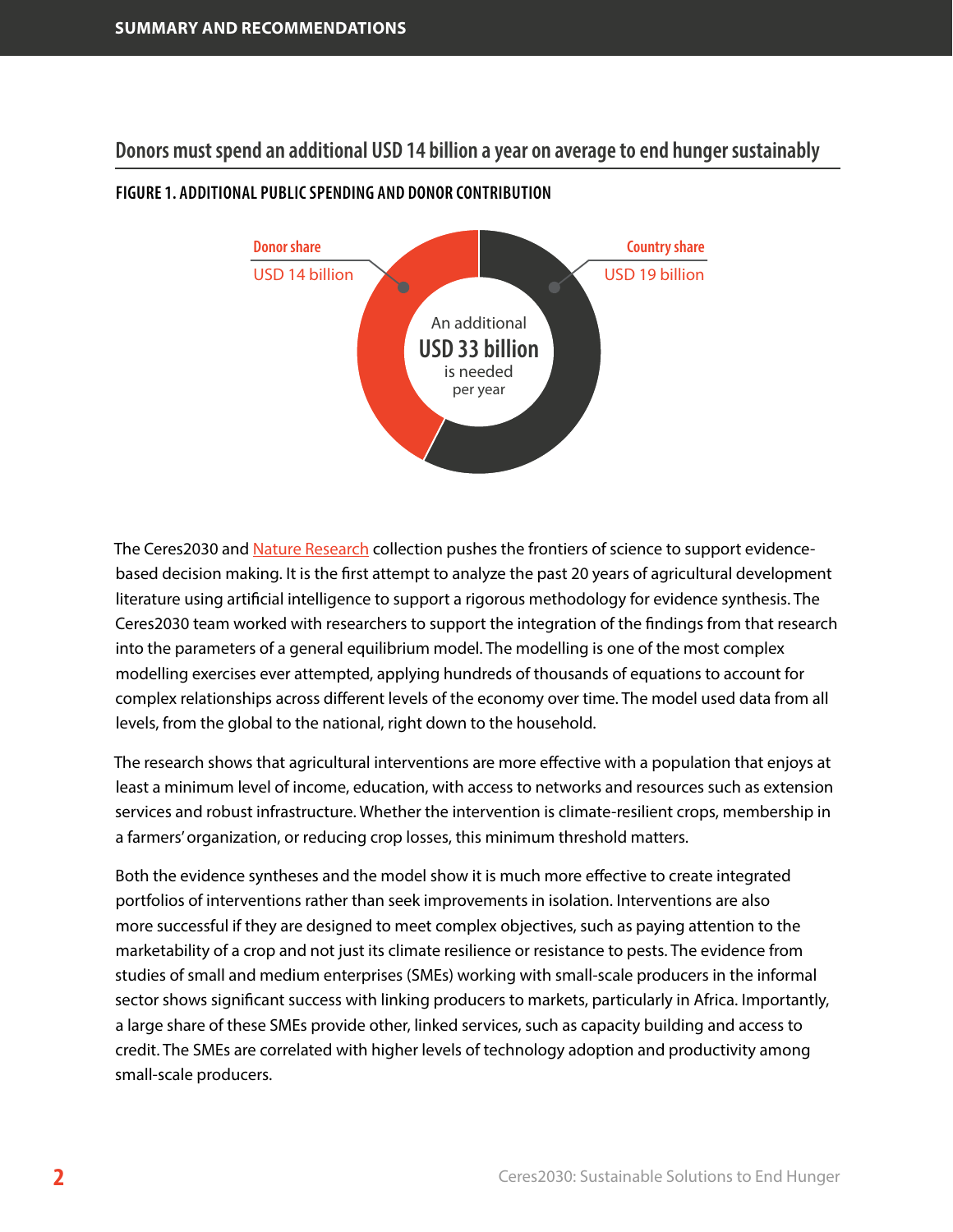Crucially, the project team and researchers found there is surprisingly little research to support the types of questions that donors and governments are interested in answering—less than 2% of the available evidence base in our review. There is an urgent need to invest in the development of standardized frameworks to improve the quality and relevance of research for policy-makers. Evidence-based policy is only as good as the available evidence.

Ten recommendations emerged from the research on how to increase the effectiveness of public spending on agricultural interventions and how much it will cost donors (see Table 1). The topics were selected in an iterative process that relied on policy experts, a machine-learning-assisted review of the published data on agricultural interventions, and on decision-makers' experience. The costs are based on the results of the model, which optimally allocates financial resources among a portfolio of interventions. The modelled interventions are based on existing data sources and a number of new parameters from the collection of evidence syntheses published in *Nature Research*.

#### **TABLE 1. TEN RECOMMENDATIONS AND THE DONOR CONTRIBUTION**

The central findings with additional donor costs, from the results of the evidence syntheses in *Nature Research* and the interventions costed in one of the most complex modelling exercises ever attempted.

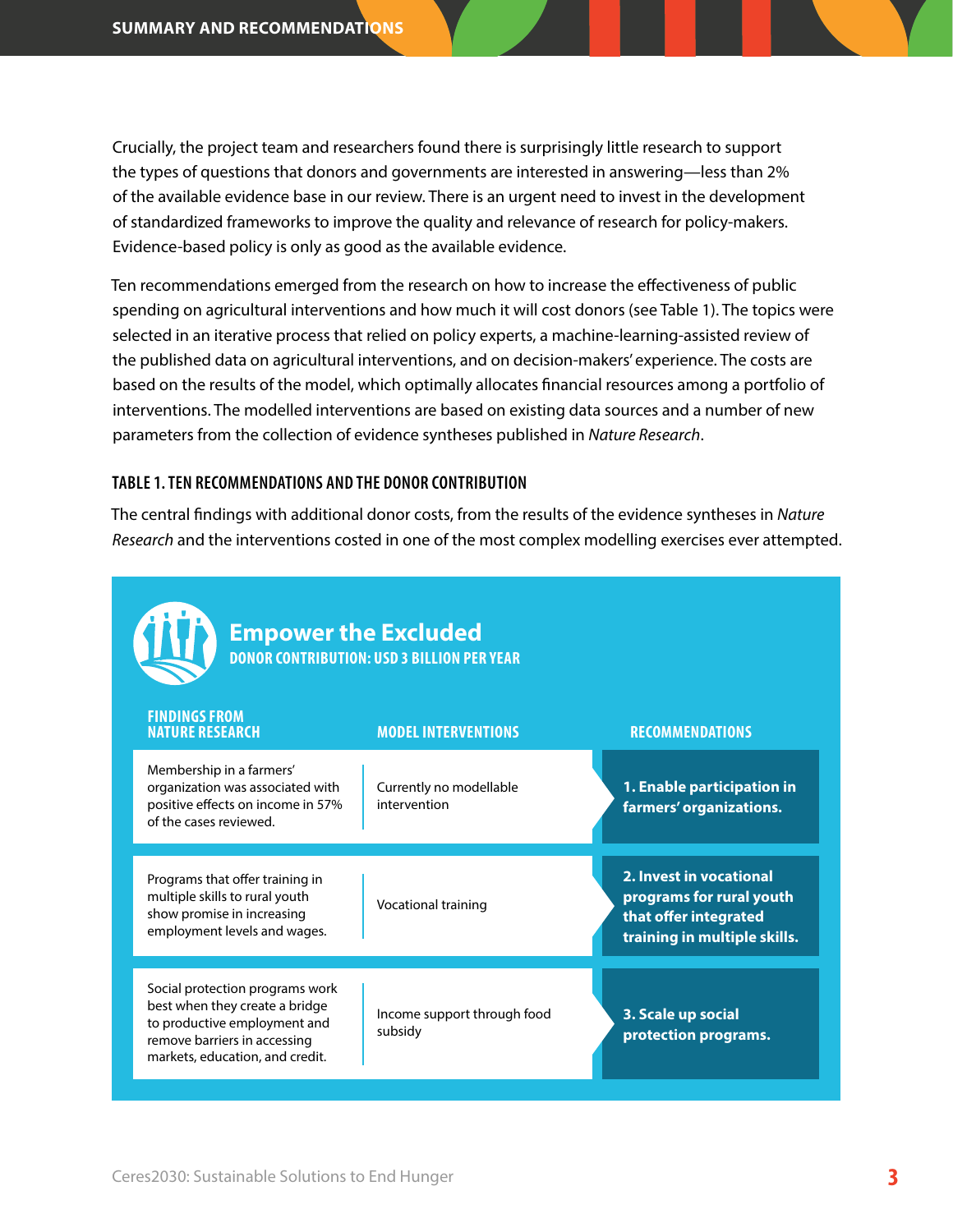| <b>On the Farm</b><br>DONOR CONTRIBUTION: USD 9 BILLION PER YEAR                                                                                                                                         |                                                                                                                                                                                                                                             |                                                                                                                                             |  |
|----------------------------------------------------------------------------------------------------------------------------------------------------------------------------------------------------------|---------------------------------------------------------------------------------------------------------------------------------------------------------------------------------------------------------------------------------------------|---------------------------------------------------------------------------------------------------------------------------------------------|--|
| <b>FINDINGS FROM</b><br><b>NATURE RESEARCH</b>                                                                                                                                                           | <b>MODEL INTERVENTIONS</b>                                                                                                                                                                                                                  | <b>RECOMMENDATIONS</b>                                                                                                                      |  |
| The most important determinants<br>of adoption of climate-resilient<br>crops were the availability and<br>effectiveness of extension services.                                                           | <b>Extension services</b>                                                                                                                                                                                                                   | 4. Investment in extension<br>services, particularly for<br>women, must accompany<br>research and development<br>(R&D) programs.            |  |
| Market and non-market<br>regulations and cross-compliance<br>incentives that include short-<br>term economic benefits are more<br>successful than measures that<br>only provide an ecological service.   | Agroforestry subsidy<br>Capital endowment<br><b>Extension services</b><br>Investment subsidy<br>Production subsidy<br>R&D National Agricultural Systems<br>(NARS) & Consultative Group on<br>International Agricultural Research<br>(CGIAR) | 5. Agricultural<br>interventions to support<br>sustainable practices<br>must be economically<br>viable for farmers.                         |  |
| Successful adoption is positively<br>correlated with inclusive<br>extension services, access to<br>inputs, and crop varieties that are<br>commercially viable.                                           | Extension services combined with<br>input, production, and investment<br>subsidies<br>R&D National Agricultural Systems<br>(NARS) & CGIAR                                                                                                   | 6. Support adoption of<br>climate-resilient crops.                                                                                          |  |
| Nearly 80% of small-scale farms in<br>developing countries are in water-<br>scarce regions. Underexplored<br>solutions include digital<br>applications and adding livestock to<br>mixed farming systems. | Capital endowment<br><b>Extension services</b><br>Rural infrastructure (irrigation)                                                                                                                                                         | 7. Increase research on<br>water-scarce regions<br>to scale up effective<br>farm-level interventions<br>to assist small-scale<br>producers. |  |
| Obvious and useful options to<br>improve the quantity and quality<br>feed are being overlooked, such as<br>better support for the use of crop<br>residues.                                               | Capital endowment<br><b>Extension services</b><br>Improved forage subsidy<br>Production subsidy<br>R&D National Agricultural Systems<br>(NARS) & CGIAR                                                                                      | 8. Improve the quantity<br>and quality of livestock<br>feed, especially for<br>small and medium-scale<br>commercial farms.                  |  |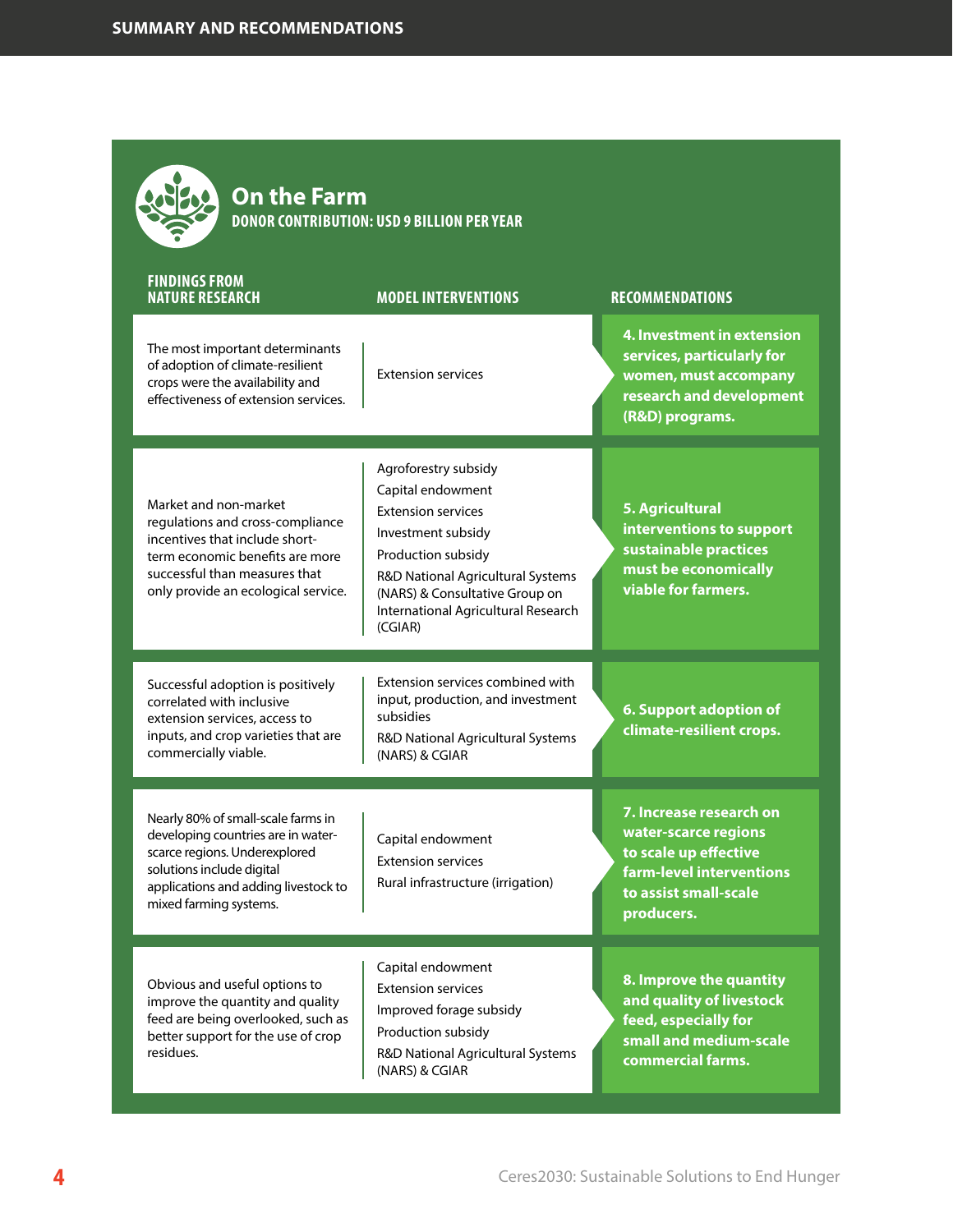| <b>Food on the Move</b><br><b>DONOR CONTRIBUTION: USD 2 BILLION PER YEAR</b>                                                                                                           |                                                               |                                                                                                                                                                                       |  |  |
|----------------------------------------------------------------------------------------------------------------------------------------------------------------------------------------|---------------------------------------------------------------|---------------------------------------------------------------------------------------------------------------------------------------------------------------------------------------|--|--|
| <b>FINDINGS FROM</b><br><b>NATURE RESEARCH</b>                                                                                                                                         | <b>MODEL INTERVENTIONS</b>                                    | <b>RECOMMENDATIONS</b>                                                                                                                                                                |  |  |
| Storage interventions are<br>effective, but other interventions<br>are also needed, such as better<br>handling, improved packaging,<br>and careful timing of the harvest.              | <b>Extension services</b><br>Storage (post-harvest losses)    | 9. Reduce post-harvest<br>losses by expanding the<br>focus of interventions<br>beyond the storage of<br>cereals, to include more<br>links in the value chain,<br>and more food crops. |  |  |
| SMEs are successfully serving<br>farmers in low and middle-<br>income countries, particularly in<br>Africa, and are correlated with<br>technology adoption and higher<br>productivity. | Rural infrastructure (roads)<br>Storage (post-harvest losses) | 10. Invest in the<br>infrastructure,<br>regulations, services<br>and technical assistance<br>needed to support SMEs<br>in the value chain.                                            |  |  |

*Sources: Acevedo et al., 2020; Baltenweck et al., 2020; Bizikova et al., 2020b; Laborde et al., 2020; Liverpool-Tasie et al., 2020; Piñeiro et al., 2020; Maiga et al., 2020; Ricciardi et al., 2020; Stathers et al., 2020; Wouterse et al., 2020.*

## **WHAT WILL IT COST?**

The results from the model show that donors need to contribute an additional USD 14 billion per year on average until 2030 to end hunger and double incomes of small-scale producers in low- and middleincome countries. The investment achieves these goals while maintaining greenhouse gas emissions for agriculture below the commitments made in the Paris Agreement (see Figure 1).

Donors currently spend USD 12 billion per year on food security and nutrition and therefore need to double their contributions to meet the goals. However, ODA alone will not be enough. Additional public spending of USD 19 billion per year on average until 2030 will have to be provided by low- and middle-income countries through increased taxation (see Figure 1).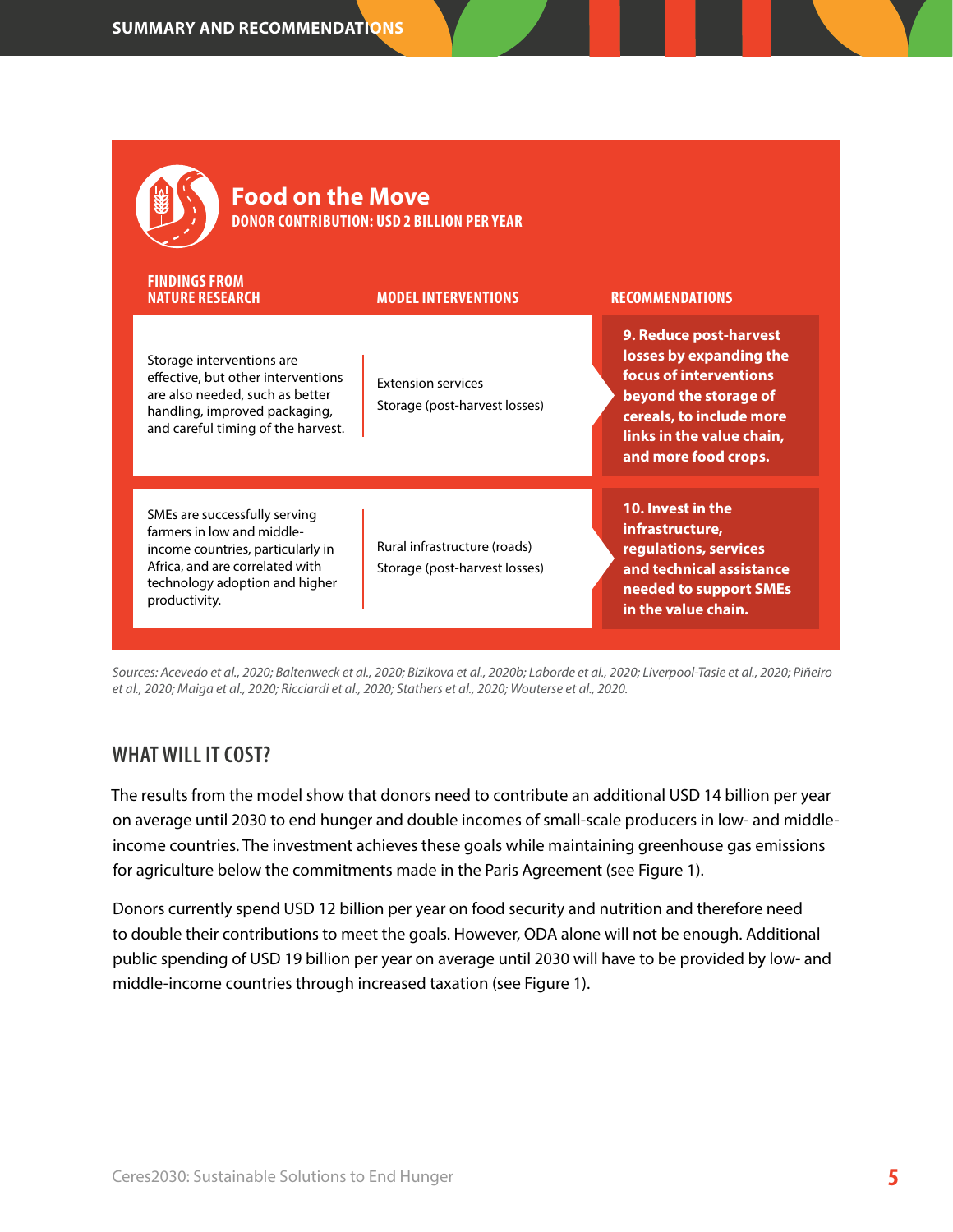<span id="page-9-0"></span>Together, the additional public investment from donors and low- and middle-income countries will prevent 490 million people from experiencing hunger, double the incomes of 545 million producers and their families on average, and limit greenhouse gas emissions for agriculture to the commitments made in the Paris Agreement.<sup>2</sup> Importantly, the additional public spending will, on average, spur an extra USD 52 billion in private investment per year.

# **1. HUNGER, EXCLUDED SMALL-SCALE PRODUCERS, AND THE CLIMATE CRISIS: A TRIPLE BURDEN**

Despite remarkable inroads made to reduce hunger worldwide, food insecurity is on the rise, while small-scale food producers are excluded from economic opportunities, and the climate crisis poses a mounting threat to food production and distribution. The number of people affected by hunger has increased by 60 million people over the past five years, and up to 130 million more people are at risk as a result of COVID-19 (FAO et al., 2020; Intergovernmental Panel on Climate Change [IPCC], 2019). Perversely, the very people whose livelihoods depend on food and agriculture are among the most likely to experience hunger. Small-scale food producers and workers and their families are among those most often left out of economic growth, technological change, and political decision making. Globally, food systems are not producing affordable healthy diets accessible to all. Instead, some forms of agriculture are important drivers of deteriorating environmental conditions. At the same time, agriculture is one of the sectors most at risk because of the climate crisis (IPCC, 2019).

The pressures of demographic change and economic growth driving increased future food demand are strongest in Africa and South Asia (FAO et al., 2018). Africa in particular is predicted to become the continent with the largest share and number of people living in poverty, a problem expected to be severely exacerbated by the COVID-19 pandemic. Africa still lags the world in terms of farm incomes and productivity, and its agriculture and food systems are characterized by the dominant role of small-scale producers. The continent is not on track to afford to achieve the transformative changes demanded by the UN 2030 Agenda for Sustainable Development. That ambition will require strong support from the global donor community. Indeed, ODA remains the first source of external financial resources for Africa south of the Sahara (36% in 2017), above remittances and foreign direct investment (OECD, n.d.b) (see Box 1).

<sup>&</sup>lt;sup>2</sup> The results from the modelling should be interpreted as an estimate of the scale of resources needed at the big-picture level. This is useful to inform resource allocation decisions from the global level down to the national level but is insufficient to inform strategy, planning, and programming at the subnational level.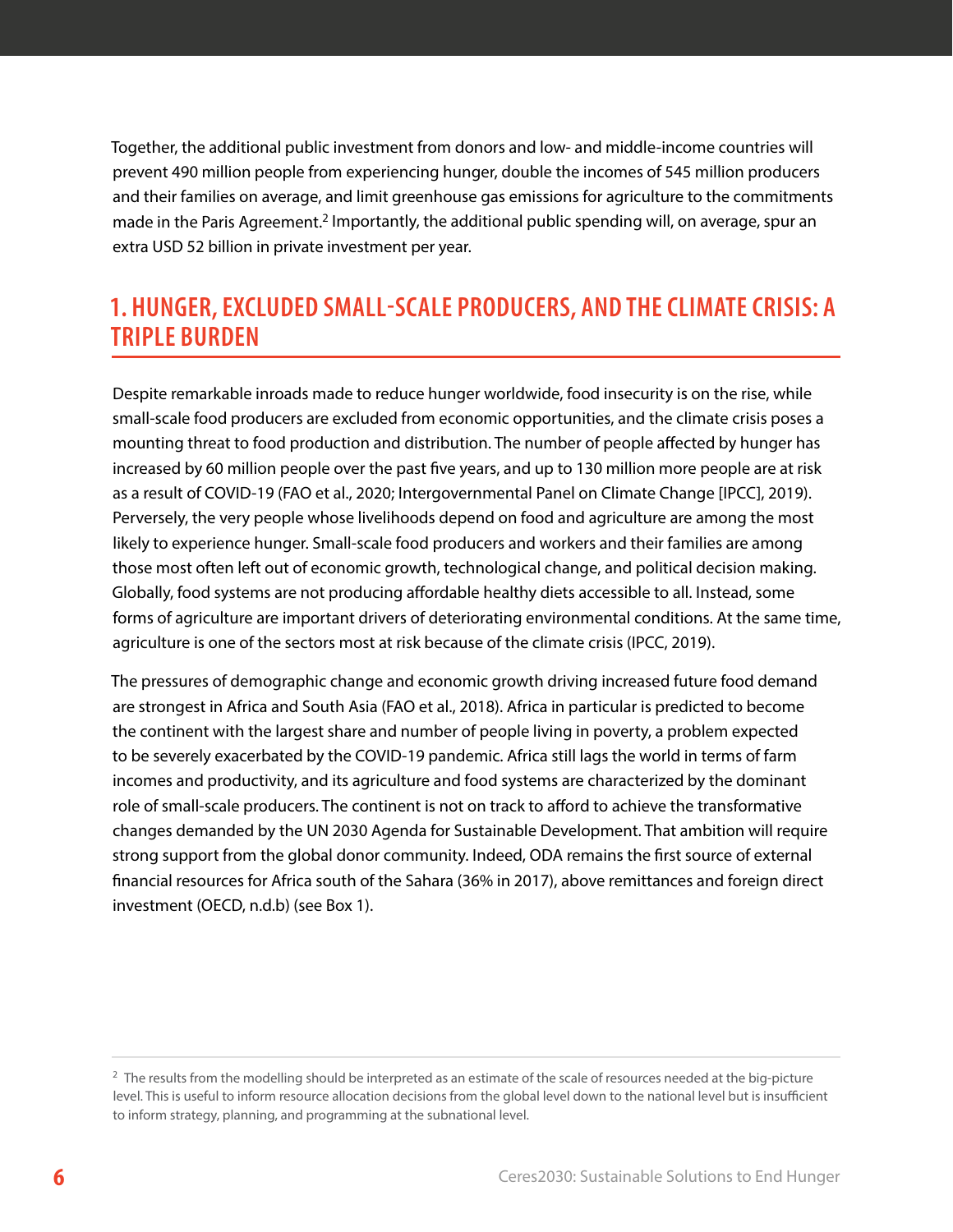## <span id="page-10-0"></span>**BOX 1. THE IMPORTANCE OF AID FOR AFRICA**

ODA is a critical source of finance for developing countries, especially in Africa. It has been the largest single source of foreign finance since 2002, consistently providing over 30% of the total. In 2017, ODA represented 36% of the foreign finance received by African countries south of the Sahara compared to 31% from overseas personal remittances and 23% from foreign direct investment (FDI) (OECD, n.d.b). In other regions, ODA is less dominant. The main source of foreign finance in South Asia, for example, is personal remittances, comprising 55% of foreign finance; in South America, it is FDI, at 68% of the total (OECD, n.d.b).3

## **ECONOMIC PRECARITY AND VULNERABILITY OF SMALL-SCALE PRODUCERS**

Small-scale producers in low- and middle-income countries face economic precarity and vulnerability. Too many live in poverty, at chronic risk of hunger. At the same time, they are among the populations most vulnerable to climate change (Bizikova et al., 2020; Acevedo et al., 2020). Yet this population is large and important, both for food security and the environment, which is why governments have singled them out for support in SDG 2. Small-scale producers represent over 80% of the world's farms (Lowder et al., 2016). Although the evidence base, especially from Africa, is far from complete, it is clear that small-scale producers make an essential contribution to the food supply. Recent studies using different methods and data have converged broadly around estimates that farms under 2 hectares produce 30%–34% of the global food supply and grow a greater diversity of crops than larger farms. Farms of less than 5 hectares are estimated to produce just over half the world's food calories (Samberg et al., 2016; Ricciardi et al., 2018).

Chronic underinvestment in the production systems of small-scale producers in low- and middleincome countries, particularly in Africa, has resulted in low productivity and incomes (FAO, 2012). This undermines efforts to move out of subsistence livelihoods and to eradicate hunger and poverty. Crops spoil due to a lack of good storage systems, insufficient processing capacity, or gaps in communications and transportation infrastructure. Livestock productivity is low, in part due to the poor quality and low availability of feed. Small-scale producers lack bargaining power in their markets, and there is a dearth of sustained vocational training for rural youth. Similarly, there is a marked lack of investment in water management and irrigation infrastructure, especially on the land farmed by smallscale producers, especially in some of the most drought-affected areas.

<sup>&</sup>lt;sup>3</sup> Statistics of foreign financial resources in this section refer to values according to 2016 constant USD.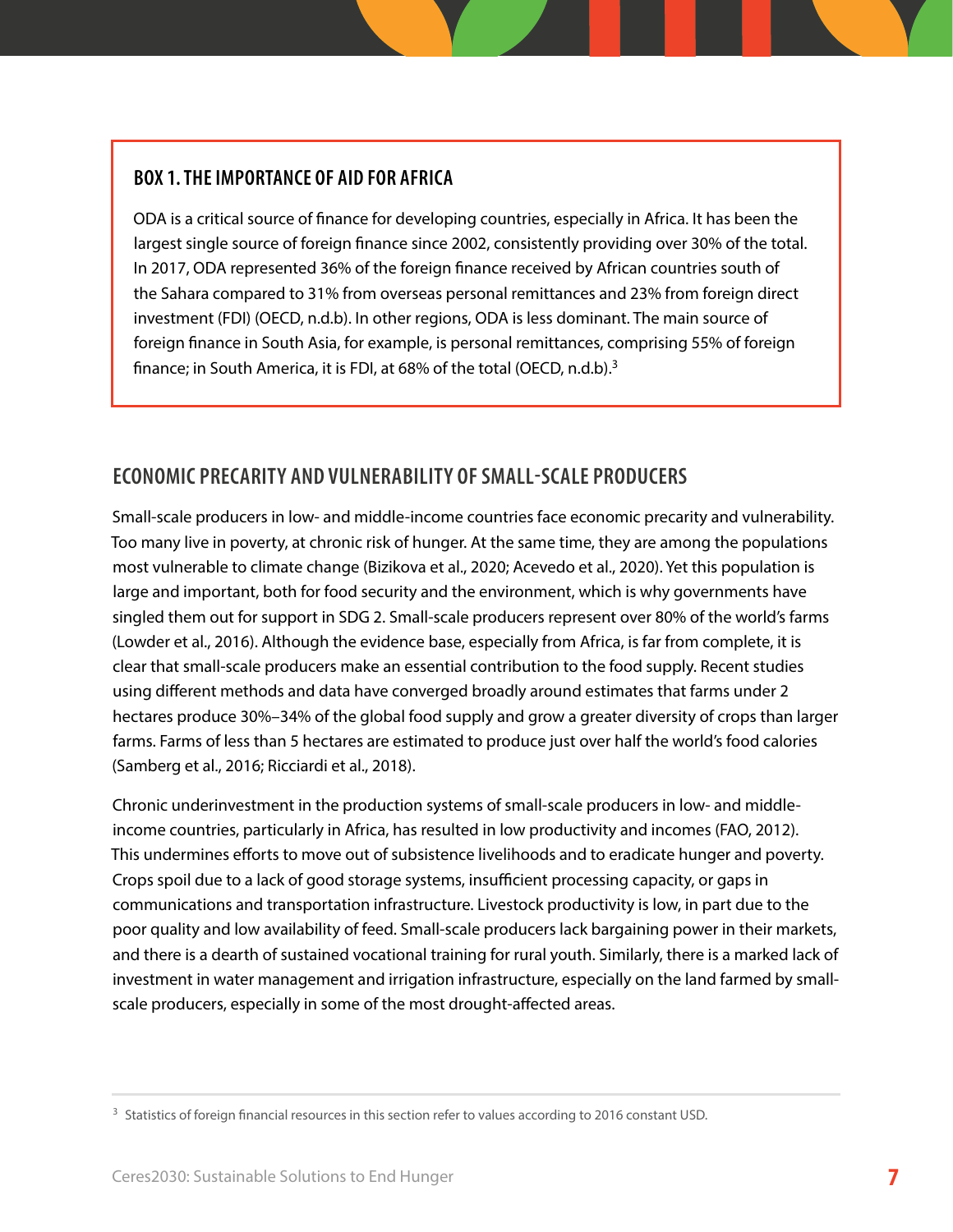## <span id="page-11-0"></span>**ADAPTING TO CHANGING WEATHER AND ECOLOGICAL CONDITIONS, WHILE REDUCING HARM TO THE ENVIRONMENT**

There is strong evidence that some food and agriculture systems are an important source of GHG emissions (IPCC, 2019; Willett et al., 2019). The largest sources of GHG emissions linked to agriculture are land expansion, methane emissions from livestock and rice production, and nitrous oxide from the heavy use of synthetic fertilizers (IPCC, 2019). In addition to emitting GHGs, agriculture has contributed to 70% of biodiversity loss on land (Secretariat of the Convention on Biological Diversity, 2014). At the same time, climate change poses significant risks to food and agriculture systems. These risks include rising sea levels and coastal inundation, changing and less-predictable weather patterns, and an increase in the incidence of extreme weather events as well as the spread of new pests and crop diseases as average temperatures change. The expected impact of these events depends on their magnitude, as well as the capacities of producers, governments, and the private sector to adapt and build resilience. Typically, smaller-scale producers in countries facing the highest risks have limited access to risk management tools and climate-adapted technologies (Bizikova et al., 2020a; Porter et al., 2014).

The benefits that people derive from ecosystems (known as "ecosystem services"), such as the provision of food and clean water, or the control of floods and disease, are in general undervalued in markets and overlooked in investment strategies. Instead, many farmers struggle to balance their need for an income with the long-term health of their natural resources, including the soil and water (Piñeiro et al., 2020). The issue is particularly acute in low- and middle-income countries where producers' lack of access to information, financial services, and land rights create barriers to realizing opportunities and using incentives to address the trade-offs between ecosystem health and income (Lipper et al., 2020).

## **THE 2030 AGENDA FOR SUSTAINABLE DEVELOPMENT**

The adoption of the UN 2030 Agenda for Sustainable Development opened the possibility of new pathways for solving complex problems. It signalled a willingness from governments to embrace a significantly higher level of complexity than they had shown before. The Agenda lists 17 SDGs, including SDG 2, which is a commitment to eradicate hunger, improve nutrition, double the productivity and incomes of small-scale producers, promote sustainable and resilient food systems, and protect biodiversity. The goal deliberately sets out the complexity of the challenge societies face.

Ideally, increased investment in SDG 2 will also contribute to climate change mitigation (SDG 13), reduced inequalities (SDG 10), women's rights to full and equal participation in economic and public life (SDG 5), and to more sustainable patterns of production and consumption (SDG 12). Done wrong, however, agriculture can do significant harm to these other SDGs. For example, too many interventions designed primarily to increase crop yields have failed to pay sufficient attention to soil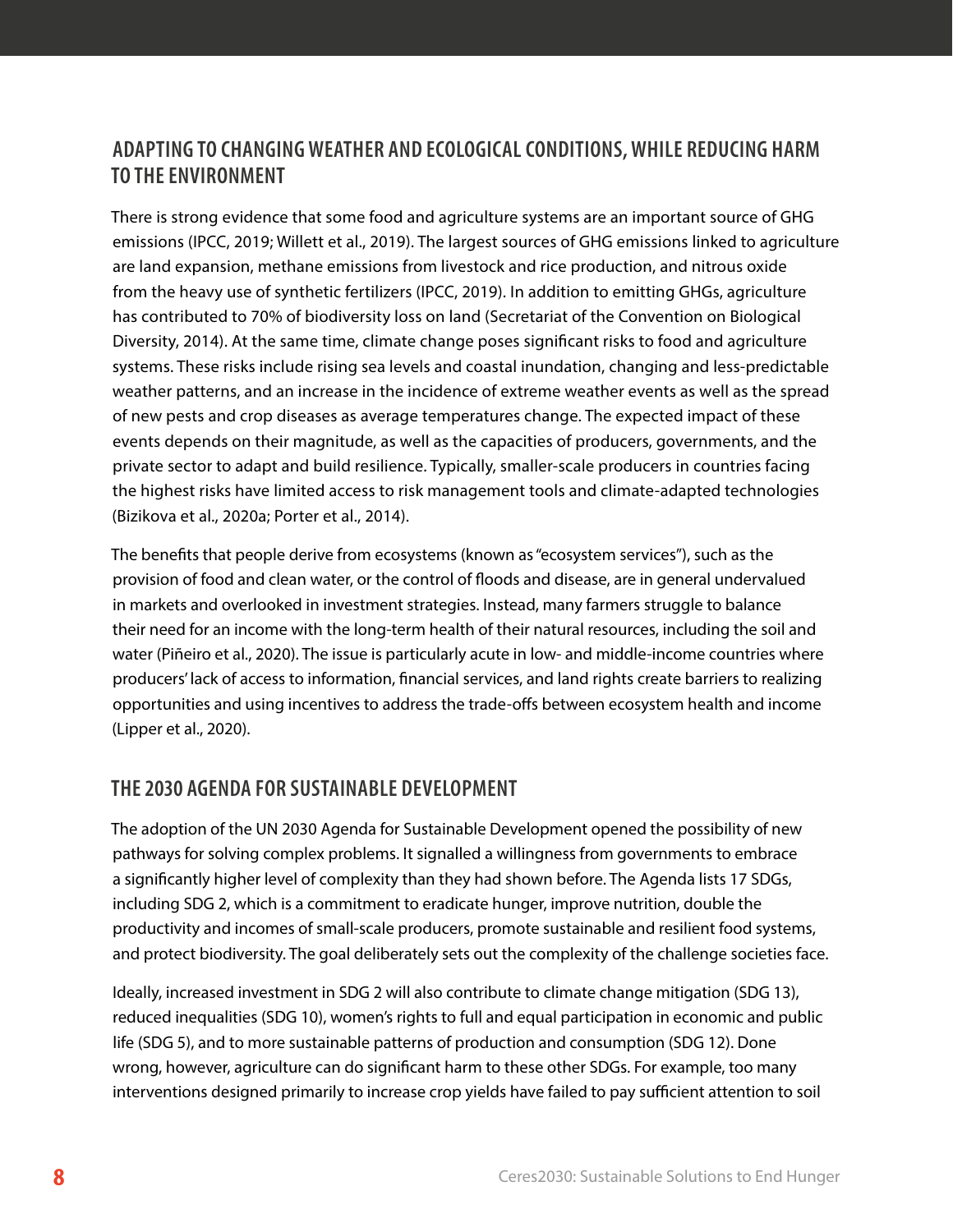<span id="page-12-0"></span>health and local freshwater supplies. Increasing agricultural productivity is associated in some places with significant environmental damage and with undermining important ecosystem services that the wider rural community relied upon (Lipper et al., 2020). Relying on cereals such as rice and maize has successfully met minimum calorie needs in many countries but has discouraged the production of a diversity of cultivated and non-cultivated foods, including animal-sourced foods, that provided better nutritional outcomes, as well as opportunities for income diversification. Multifaceted commitments pose a puzzle for decision-makers. Some issues lack data and indicators with which to measure progress, while others are awash in data, but analysis of that data offers contradictory evidence (Lipper et al., 2020). It is in addressing this puzzle that Ceres2030 makes such an important contribution.

# **2. THE EVIDENCE BASE: END HUNGER, INCREASE INCOMES, AND REDUCE ENVIRONMENTAL HARM**

The Ceres2030 and Nature Research collection is guided by the premise of SDG 2: increasing the incomes and productivity of small-scale producers, in a way that supports the transition to environmentally sustainable food systems, is the most effective way to end hunger. In the 2030 Agenda, governments identified increased productivity and incomes for small-scale producers and their families as essential to the goal of ending hunger sustainably. Our premise does not exclude the importance of supporting larger-scale producers to also make the transition to more sustainable practices, but it recognizes that small-scale producers are both caught up in the problem we are trying to solve and critical to the answers we seek.

The project was not mandated to work on nutrition specifically, though it is central to both food security and to the realization of SDG 2. There were, however, existing costing initiatives focused specifically on nutrition underway when the Ceres2030 project was launched in 2018, including work by the World Bank, Results for Development, and 1000 Days. Nutrition, moreover, is its own complex goal. Costing nutrition goes beyond agriculture and food systems, to include sanitation and access to clean water, for example. It also relies on intra-household-level data, which is a level of granularity that is not easily integrated with the global projections modelled by the Ceres2030 cost model. It would have required significantly more time and resources to include nutrition in the project.

The project relies on state-of-the-art economic modelling techniques, artificial intelligence, evidence synthesis, and a strong partnership with one of the world's leading publishers, Nature Research, which were the main tools used to build that evidence base (see Box 2). The results offer decision-makers a way to cost and assess interventions as a portfolio of complementary investments rather than in isolation. The combination of these research tools provides the kind of information that decision-makers can use to direct spending, and the confidence that it is backed by the highest standards of research.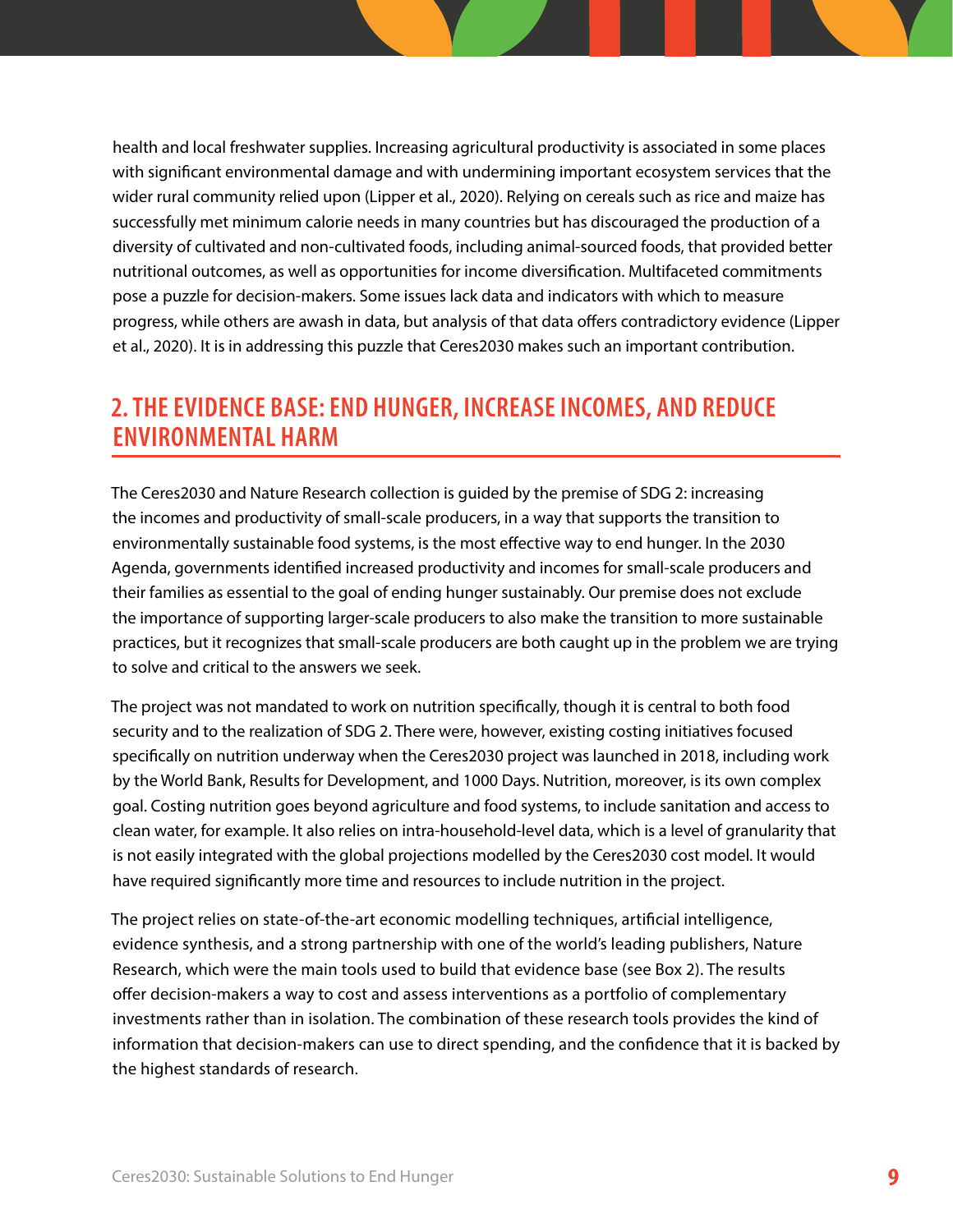## **BOX 2. THE CERES2030 AND NATURE RESEARCH COLLECTION**

Ceres2030 includes the Nature Research collection of eight evidence syntheses and two front matter pieces published in Nature Research Journals; a report on what it would cost to end hunger, increase incomes, and mitigate climate change; and a policy brief comparing the CGE modelling approach in Ceres2030 to the marginal abatement cost curves (MACC) approach used by the Center for Development Research (ZEF) and FAO. A total of 84 researchers—economists, crop breeders, information specialists, and scientists—from 25 countries worked on the project. They reviewed over 100,000 articles, primarily published between 2000–2019. The project was guided by an advisory board of 20 food and agriculture experts from over 10 countries.

The economic modelling team worked with the evidence synthesis teams to see how to strengthen the evidence used to inform the economic cost model. Together, they set up a system to extract data from the articles the researchers were reviewing that could be used in the model. This eventually led to the inclusion of new interventions in the costing and the refinement of some of the existing interventions, improving the accuracy of the cost estimate.

The project is a working model of how a donor might use evidence to guide investment decisions. Ceres2030 demonstrates how to build an evidence base, assess it, quantify it, and how to use the results to answer complex questions for specific populations, grounded in country-specific contexts. The 2030 Agenda requires that governments meet multiple targets with their choice of interventions. If there are no considerable changes in agricultural management practices, a push to increase food production will increase GHG emissions (Mbow et al., 2019). The approach taken by Ceres2030 is to look at how interventions can be balanced to take account of trade-offs, manage competing goals, and enhance synergies, thereby achieving the multiple targets of SDG 2. For example, extension services can improve farmers' skills, while roads and storage capacity make an important contribution to farm income. Together, the benefits of each expand, strengthening the resilience beyond what either intervention can offer on its own and creating the possibility of greater returns. The economic model accounts for such interactions, using the relationships to generate a portfolio of interventions that complement each other and keep costs to a minimum while meeting objectives.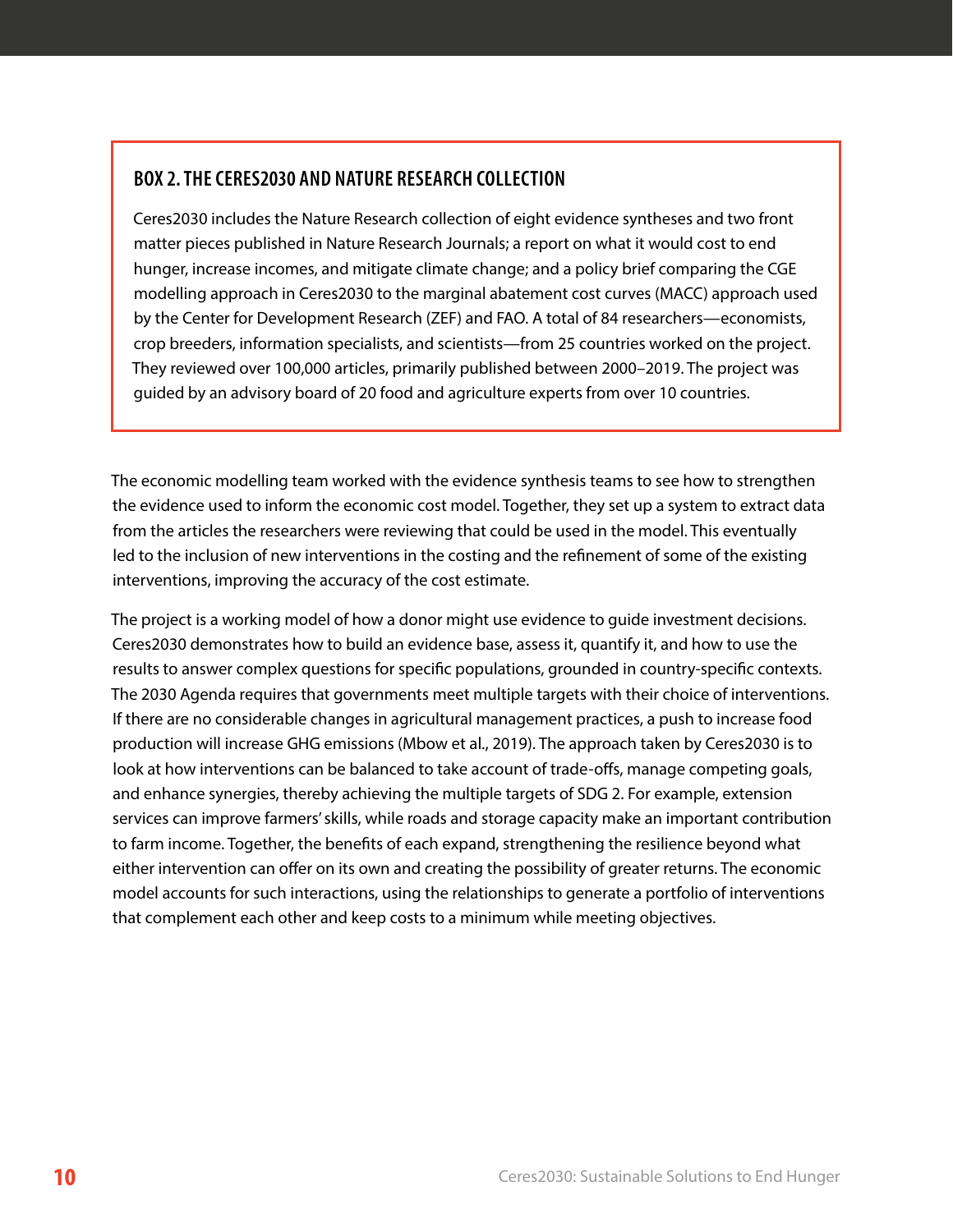## <span id="page-14-0"></span>**EVIDENCE SYNTHESIS AND NATURE RESEARCH**

The evidence synthesis teams searched the databases for agricultural interventions that would increase the productivity of small-scale producers while supporting the transition to more environmentally sustainable production systems (see Figure 2 for more detail on the selection of the eight intervention topics). Specific areas of agricultural intervention were chosen that had demonstrated their importance to ending hunger inclusively and sustainably. For each research area, the task was to produce a synthesis of the available evidence, such as a systematic or scoping review. Evidence synthesis is an umbrella term for the process of drawing scientific findings and policy implications from a large database of evidence.<sup>4</sup> It uses a predetermined methodology to create replicability and to allow others to validate or falsify the results. Evidence synthesis is a still-evolving adaptation of evidence review methodologies, designed to cope with the heterogeneity of disciplines that produce agriculture and food systems research. The project published an open-source evidence synthesis protocol for agriculture and a machine-learning model, both of which make a lasting contribution to the use of evidence synthesis in agriculture and development (Young et al., 2019).

Tools to synthesize evidence are invaluable in the face of the volume of research being produced each year: global knowledge production is estimated to double every nine years (Bornmann & Mutz, 2015). The sheer volume makes new research tools necessary, including those made possible by the advent of artificial intelligence techniques. The team created a machine-learning model to provide each author team with a series of shortcuts to streamline the evidence synthesis process. The researchers worked with the machine-learning datasets to narrow their dataset in the initial title and abstract screening stages.

<sup>&</sup>lt;sup>4</sup> Evidence synthesis is a quidelines-based approach to bring primary studies together and draw high-level conclusions. It provides a model under which policy and intervention examinations can be made with greater focus, reliability, and transparency. These approaches are more commonly known as systematic and scoping reviews, evidence gap maps, and meta-analyses.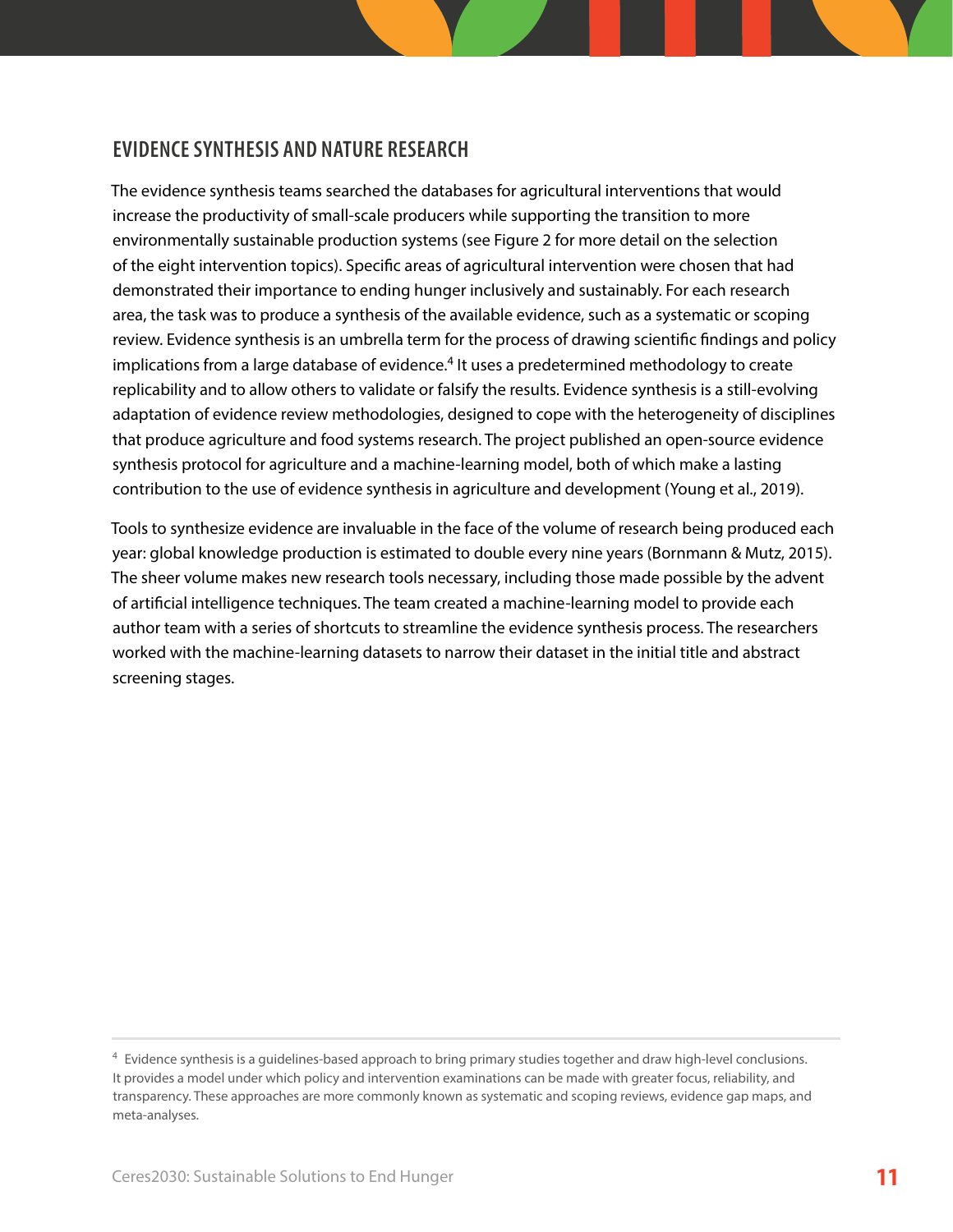## **A combination of expert consultation and artificial intelligence model led to the selection of the eight topics for Nature Research**

#### **FIGURE 2. HOW DID WE SELECT THE EIGHT TOPICS FOR NATURE RESEARCH?**

The process of selecting the topics involved a hybrid expert consultation and an artificial intelligence model that eventually analyzed more than 500,000 articles and identified 77 researchers from 23 countries.

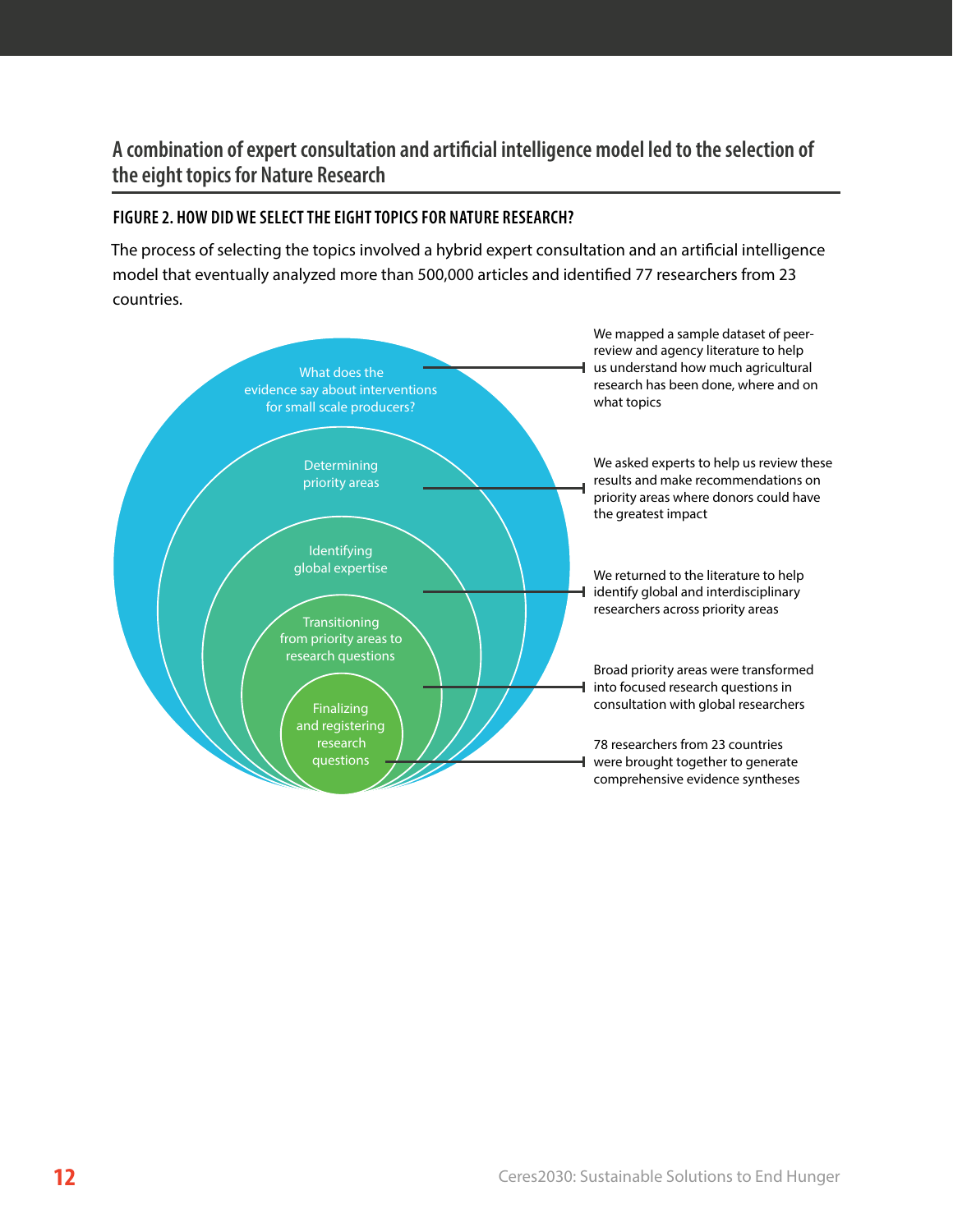## <span id="page-16-0"></span>**THE ECONOMIC MODEL**

To answer how much it will cost governments to end hunger, double the incomes of small-scale producers, and protect the climate by 2030, Ceres2030 undertook one of the most complex equilibrium modelling exercises ever attempted. The modelling process applied hundreds of thousands of equations to account for complex relationships across different levels of the economy over time. It includes data from the international level all the way down to the household level, allowing for the simulation of targeted public investment. The model estimates the additional public investment needed to end hunger sustainably, as well as the private investment generated by that additional public investment. The model also calculates the share of the total cost that ODA donors need to commit.<sup>5</sup>

When the International Food Policy Research Institute (IFPRI) and International Institute for Sustainable Development (IISD) ran a similar model in 2016, they found that governments were not on track to end hunger by 2030 (Laborde et al., 2016). However, the model results showed the goal could be achieved if governments invested additional resources, prioritized countries with the highest need, and used a better mix of the most effective interventions. With Ceres2030, the project team has generated new estimates of the additional public spending needed, factoring in estimates of the impacts of the COVID-19 pandemic and the requirements that small-scale producer income should double and demands on the environment be minimized.6 The strength of the model is that it captures the effects of the interactions among several interventions and uses household-level data to target spending to small-scale producers and households affected by hunger. It also captures the interactions between countries, considering positive spillovers through increased income and demand, as well as competitive effects through international trade. This allows decision-makers to optimize resource allocation and minimize their costs in their context. The additional public spending needed each year in each country is paid with a mix of external and domestic resources. The total costs are the sum of additional donor support required, together with the sums needed from domestic public spending in each country.7

<sup>&</sup>lt;sup>5</sup> The allocation decisions between domestic and external resources are driven by an econometrically estimated co-funding rule linking the level of ODA contribution to the domestic public spending in relation to the income per capita of the recipient country. We found that the richer the country, the less it depends on external resources for its public spending. Full dependency on ODA occurs for countries with income per capita below USD 500. At the other end of the range, ODA is phased out from the model for countries that have USD 15,000 per capita or more. The model assumes domestic taxation is used to make up the difference between the ODA contribution and total public funding needed (Laborde et al., 2016).

 $6\sigma$  Greenhouse gas emissions from agriculture, including through use of land, energy, and fertilizers, was used as one key proxy for environmental sustainability. Economic growth was constrained by the greenhouse gas emissions targets for agriculture that countries agreed to in the UNFCCC Paris Agreement of 2015 to avoid dangerous climate change by limiting global warming to well below 2°C, aiming for 1.5°C. The projected quantity of water used was also analyzed to ensure a sustainable extraction of freshwater resources.

 $^7$  The results should be interpreted as an estimate of the scale of resources needed at a big-picture level. This is useful to inform resource allocation decisions from the global level down to the national level, but are insufficient to inform strategy, planning, and programming at the sub-national level.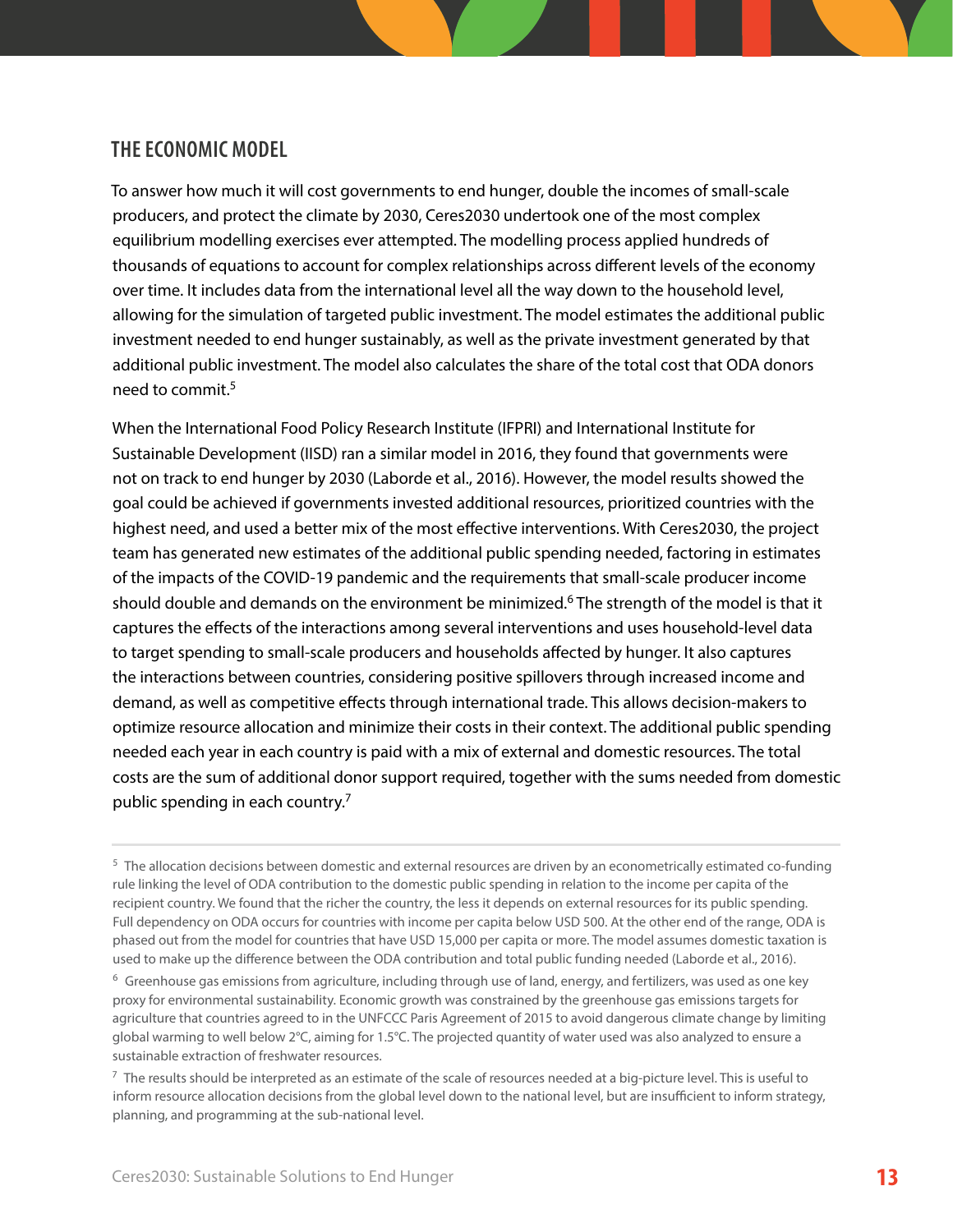<span id="page-17-0"></span>In order to simulate the portfolio of interventions, the model uses policy instruments (for example, research and development spending in the CGIAR system) to represent the given intervention. Overall, 14 policy instruments were modelled based on existing data sources and a number of new parameters from the collection of evidence syntheses published in *Nature Research.* The 14 policy instruments are as follows: food subsidies, vocational training, investment subsidies, fertilizer subsidies, capital endowments, production subsidies, national R&D, international R&D, extension services, irrigation infrastructure, agroforestry, improved forage, storage, and roads. Three of the 14—vocational training, agroforestry, and improved forage—are interventions based heavily on the collaboration with the evidence synthesis teams. Of the 11 based on existing data sources, two—extension services and storage—were augmented based on knowledge and parameters emerging from collaboration with the evidence synthesis teams.

# **3. FINDINGS & RECOMMENDATIONS**

## **EMPOWER THE EXCLUDED**

#### **MAIN FINDINGS**

- **Enable participation in farmers' organizations.** Comparing data in 24 countries, mostly from Africa, membership in a farmers' organization was associated with positive effects on income in 57% of the cases reviewed. Other positive effects correlated with farmers' organizations included positive impacts on crop yield (19% of cases), crop quality (20%) and the environment (24%) (Bizikova et al., 2020).
- **Invest in vocational programs for rural youth that offer integrated training in multiple skills.** Programs that offer training in multiple skills to rural youth show promise in increasing employment levels and wages among the program graduates, creating new possibilities for income (Maiga et al., 2020).
- **Scale up social protection programs.** Social protection works best when the programs create a bridge for households living in poverty to find productive employment, removing the barriers they face in accessing markets, education, credit and other economic opportunities (Wouterse et al., 2020).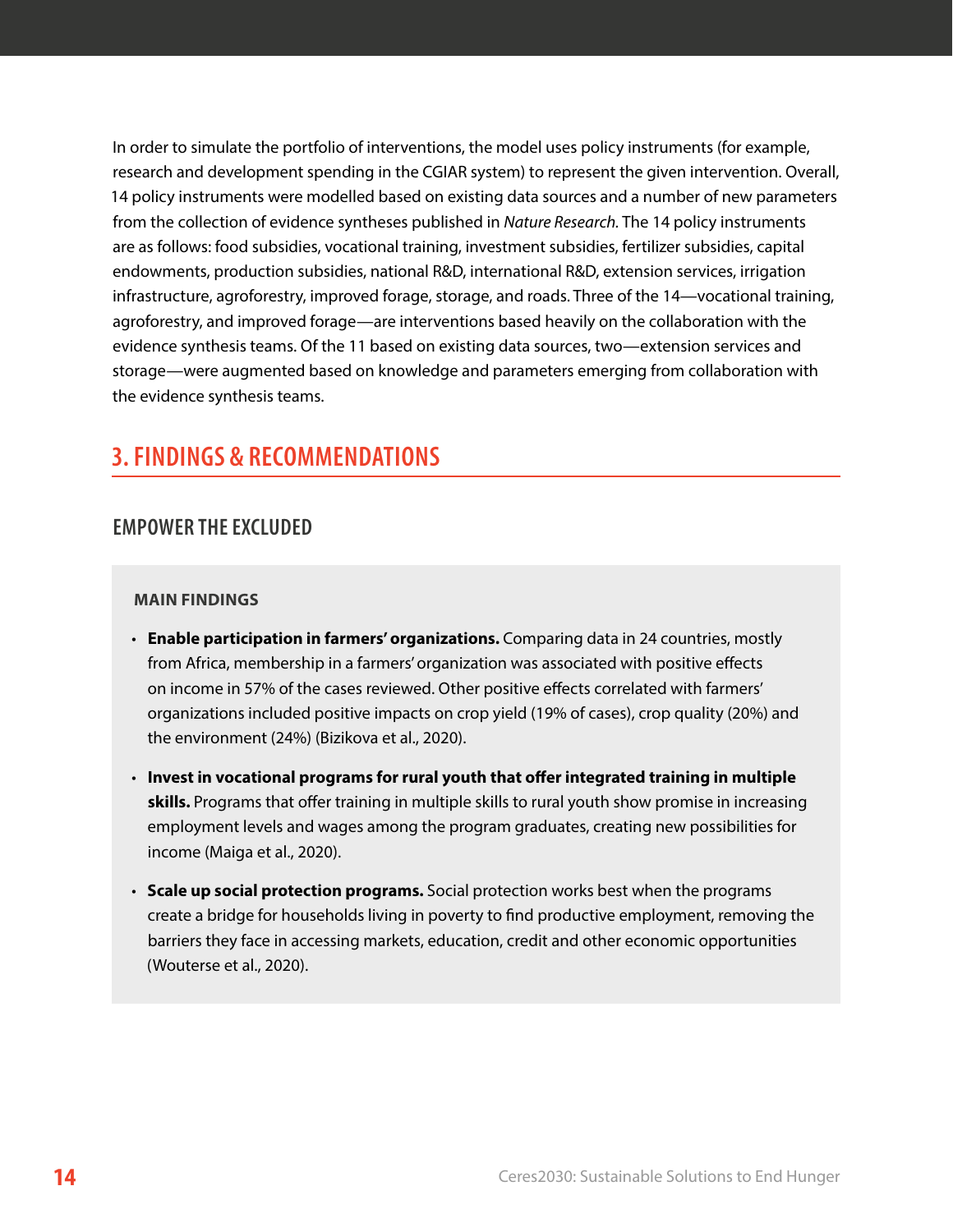#### **EVIDENCE ON EFFECTIVELY EMPOWERING THE EXCLUDED**

Analyzing the available evidence with a focus on outcomes for small-scale producer income and productivity, it is clear that successful agricultural interventions work with a population that enjoys a minimum level of income and education, with access to networks and resources such as extension services and robust infrastructure. Whether the intervention is climate-resilient crops, membership in a farmers' organization, or reducing crop losses, this minimum threshold matters (Acevedo et al., 2020; Bizikova et al., 2020; Stathers et al., 2020).

For agricultural interventions to work, complementary approaches to overcome barriers to inclusion are important, especially for commonly marginalized populations such as small-scale producers. Important services that support the inclusion of small-scale producers include agricultural extension, market analysis (e.g., price information), and weather forecasts, all of which help to manage production risks (Acevedo et al., 2020; Piñeiro et al., 2020). One of the important enablers of improved income and productivity for producers is membership in a farmers' organization. However, household poverty is inversely related to the probability of membership in a farmers' organization (Bizikova et al., 2020). This is not only because poor households lack the means to pay membership fees and other participation costs, but also because small-scale producers are typically less well placed to take advantage of the services that membership in the organization confers, such as access to discounted prices on inputs or the opportunity to certify production. People living in poverty also have less capacity to participate in the governance of membership organizations (Bizikova et al., 2020).

Social safety nets can help to overcome these barriers. These interventions take the form of cash transfers, food stamps, or vouchers paid to people affected by hunger. They are expensive for public budgets but important. If well designed and given time, they can support the participation of poor households in productive economic activities and in supporting institutions such as farmers' organizations. More recently, social protection has become the focus of more ambitious program design, in policies that aim to build a bridge to productive employment. These social protection interventions are targeted to overcome the barriers people living in poverty face in accessing markets, including skills training, access to credit, and guaranteed employment (Wouterse et al., 2020). Social protection also plays a critically important role during a crisis. The COVID-19 pandemic has been a stark reminder of how quickly the impressive gains in reducing the incidence of poverty and hunger in the world could be lost. We predict that a further 95 million people will be living in extreme poverty and hunger as a result of COVID-19 (Laborde & Smaller, 2020). The primary cause will be the loss of income caused by economic measures imposed to contain the pandemic (Laborde & Smaller, 2020).

Reviewing evidence on the effectiveness of incentives to improve sustainable agricultural practices on-farm showed that equity and efficiency objectives can sometimes conflict. If programs are targeted to regions with higher wealth and environmental degradation, wealthier farmers are more likely to take up and use incentive programs. If financial incentives are used to encourage uptake, higher uptake by wealthier farmers could deepen inequalities. The review showed interventions should be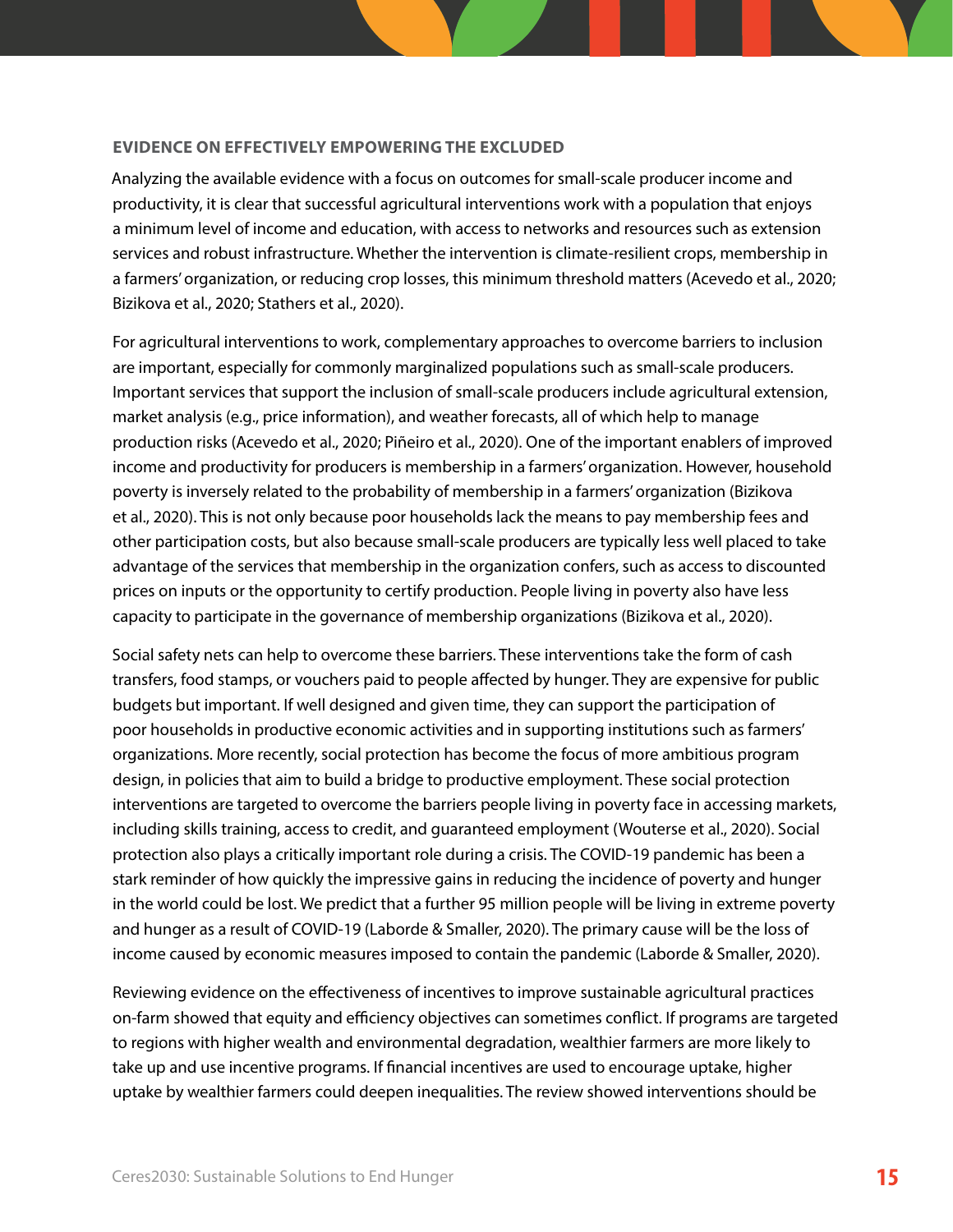designed to take account of the population and to determine if incentives are needed to obtain the improved environmental practice desired (Piñeiro et al., 2020).

One of the time-tested ways that farmers have overcome their relative lack of bargaining power in their markets is by self-organizing. Returns to small-holder investment are determined by both efficiency gains (more output for units of land, labour, and purchased inputs) and the extent and nature of market distortions and market failures, both of which will change the profitability of an activity. Comparing data in 24 countries (primarily in East, Southern and West Africa, as well as India), the researchers found that membership in a farmers' organization is associated with positive effects on income in 57% of the cases reviewed. Other positive effects correlated with farmers' organizations included positive impacts on crop yield (19% of cases), production (20%), and on the environment (24%) (Bizikova et al., 2020). The literature shows the single greatest benefit farmers' organizations offer is to strengthen producers' market power, which increases the share of the benefits from agricultural production that producers receive (Bizikova et al., 2020). The review of services to small-scale producers provided by SMEs also showed the importance of farmers' organizations as an interface with the market (Liverpool-Tasie et al., 2020). Almost a quarter of the farmer's organizations (22%) in the cases reviewed provided product marketing services to their members (Bizikova et al., 2020).

The international development community has recognized the challenge of including youth in agricultural development for some time (FAO et al., 2014; IFAD, 2019). Despite this recognition, the researchers found almost no studies assessing interventions to provide vocational training to rural youth. Promising projects and programs, as well as lessons learned in other sectors, suggest the important benefits of investing in programs for rural youth that provide integrated training in multiple skills (both vocational and technical, and including information and communication technology skills) (Maiga et al., 2020). The findings underlined the importance of education more broadly, which was also supported in other evidence syntheses in the series (Acevedo et al., 2020; Piñeiro et al., 2020). The finding is another reminder of the indivisible nature of the 2030 Agenda, with SDG 4 committing to provide good quality education for all.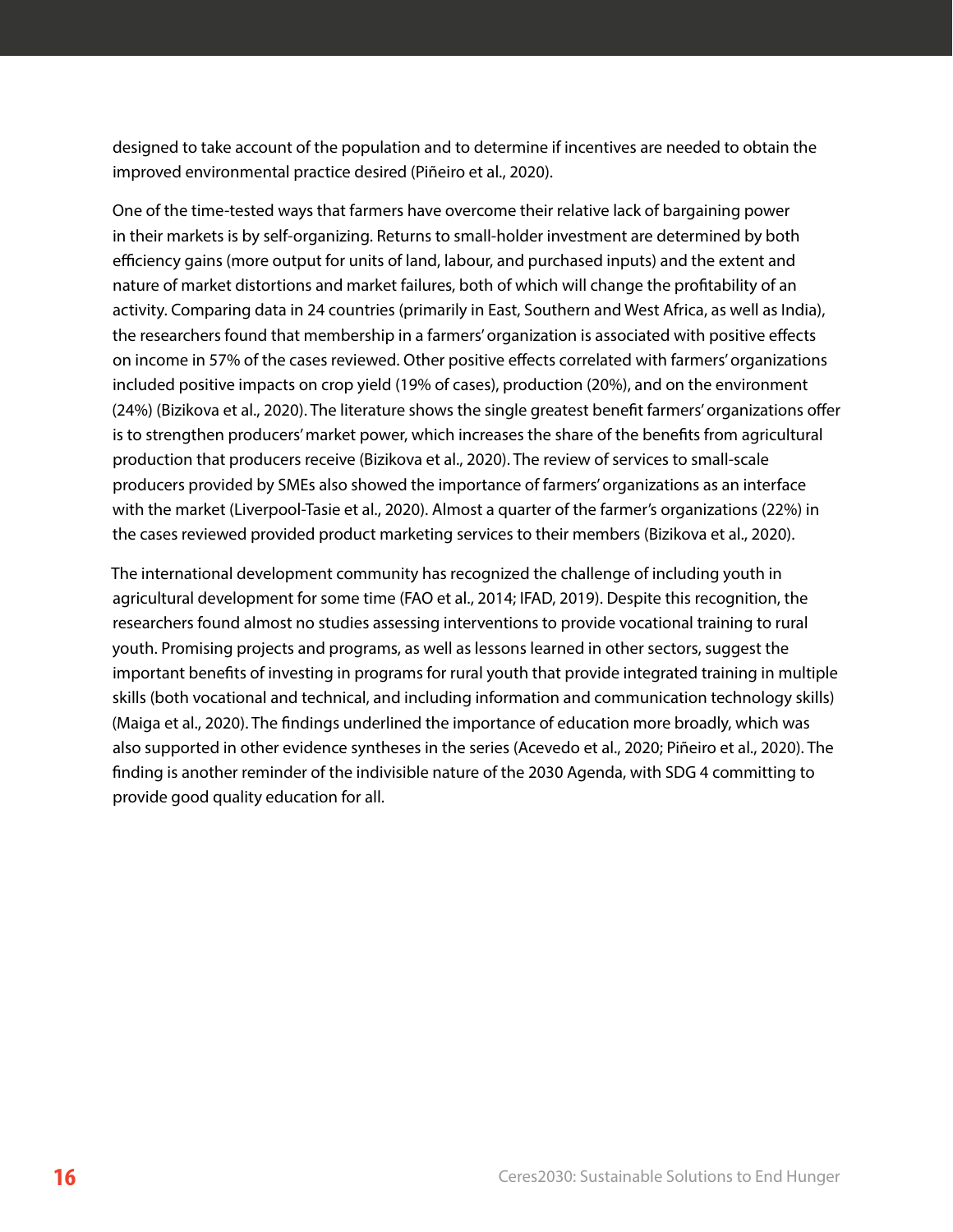#### <span id="page-20-0"></span>**ON THE FARM**

#### **MAIN FINDINGS**

- **Investment in extension services, particularly for women, must accompany R&D programs.** The most important determinants of adoption of climate-resilient crops were the availability and effectiveness of extension services (Acevedo et al., 2020). Small and mediumsized enterprises such as cooperatives, processors, traders, and marketing platforms frequently couple their provision of inputs and purchase of producer output with training or extension services; this was the case for 40% of cooperatives and 19% of processors studied (Liverpool-Tasie et al., 2020).
- **Agricultural interventions to support sustainable practices must be economically viable for farmers.** Market and non-market regulations, regulatory measures and crosscompliance incentives linked to short-term economic benefits have a higher adoption rate and have been more successful when it comes to improving the environment than those aimed only at providing an ecological service. In the long term, and regardless of the incentive type, one of the strongest motivations to adopt and maintain sustainable practices is when farmers perceive positive outcomes of these practices for their farm or the environment (Piñeiro et al., 2020).
- **Support adoption of climate-resilient crops.** Where they are accessible, small-scale producers will use climate-resilient crops to cope with stresses such as drought, heat, flooding, salinity, and changes to the growing season. Adoption is markedly improved if the crops are supported by inclusive extension services and access to inputs. Higher levels of education and socioeconomic status are also positively correlated with the adoption of climate-resilient crops, as are crops that are commercially viable (Acevedo et al., 2020).
- **Increase research on water-scarce regions to scale up effective farm-level interventions to assist small-scale producers.** Nearly 80% of small-scale farms across low- and middleincome countries are located in water-scarce regions, a number similar to larger-scale farms, yet around 35% are irrigated compared to over 40% of larger farms. Promising areas that remain underexplored for small-scale producers in water-scarce regions include digital solutions and livestock in mixed farming systems (Ricciardi et al., 2020).
- **Target improvements in the quantity and quality of livestock feed to small and mediumsized commercial farms.** Obvious and useful options to improve the quality of feed are being overlooked, including better support for the use of crop residues. The literature shows a bias toward understanding the technicalities of livestock feeding while not paying enough attention to how technologies fit into farm practices (Baltenweck et al., 2020).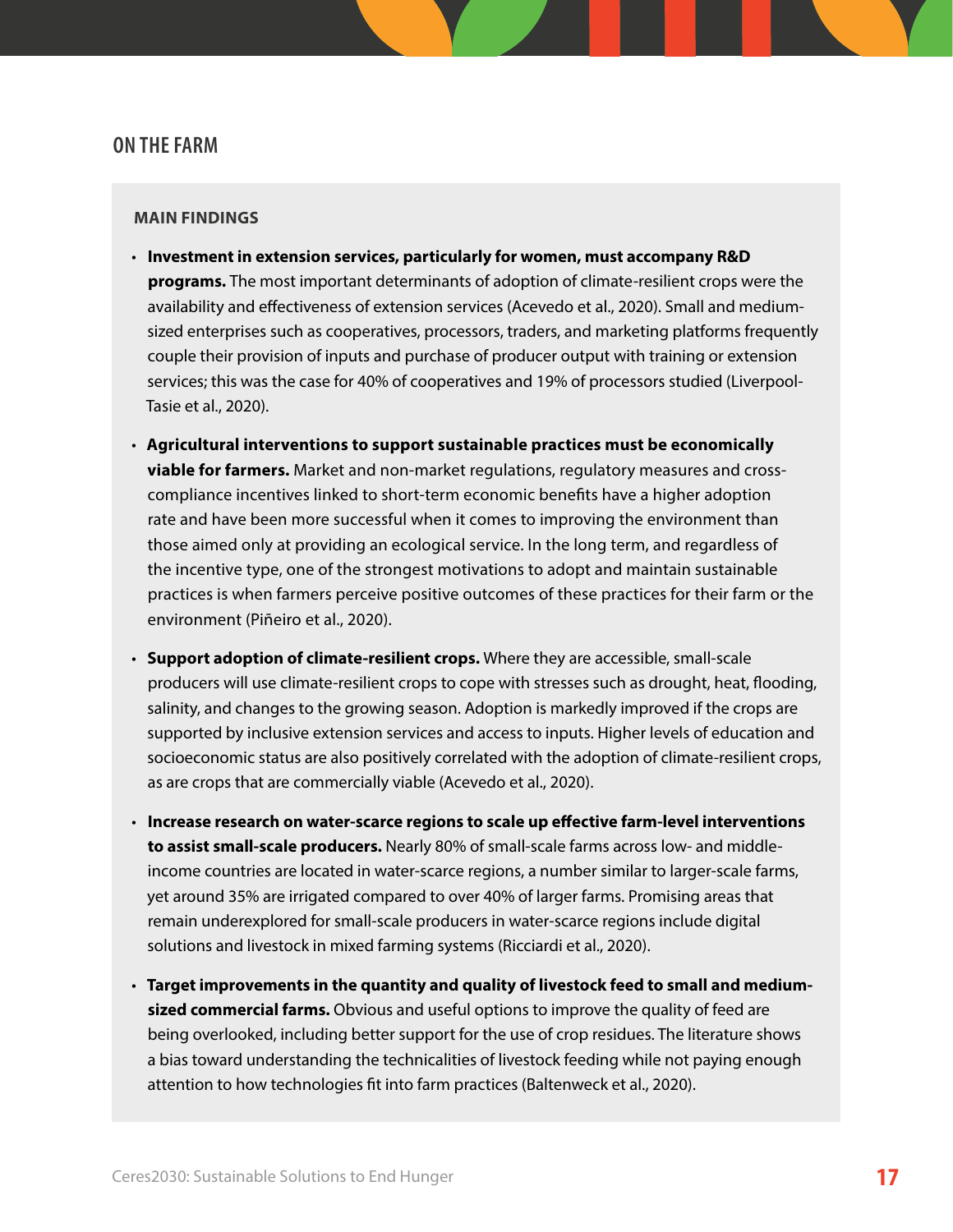#### **EVIDENCE FOR EFFECTIVE INTERVENTIONS ON THE FARM**

Despite the importance of small-scale producers and their contribution to global food systems, the evidence teams found that research into how interventions affected small-scale producer income and well-being was scarce. Several of the research teams did find that interventions are more successful if they meet more than one objective simultaneously (e.g., paying attention to the marketability of a crop and not just its climate resilience or resistance to pests) (Acevedo et al., 2020; Baltenweck et al., 2020; Piñeiro et al., 2020). To increase their effectiveness, regulatory measures are often linked to economic incentives, such as short-term financial support to incentivize the participation of farmers. If environmental conditions on the farm improved with the intervention, the evidence shows farmers were more likely to persist with the more sustainable practices (Piñeiro et al., 2020).

A variety of interventions exist to encourage more sustainable on-farm practices. Market and nonmarket regulations and cross-compliance incentives that are linked to short-term economic benefits have been more successful at improving the environment than the interventions that focused only on ecological services (Piñeiro et al., 2020). Successful incentive programs are correlated with market conditions, farmers' attitudes to the environmental problems being addressed, and the structure of the programs offered. For example, legal regulations have proven to be relatively effective for environmental outcomes, but they are a relatively complex and inflexible instrument—and unpopular with farmers, especially if the regulations do not make any provision for increased on-farm costs (Piñeiro et al., 2020).

Climate variability exposes food systems to greater risk and increases farmers' costs. These risks threaten domestic food production in many low- and middle-income countries and disrupt international markets. Significant public investment has gone into successfully developing climateresilient crops and crop varieties; the evidence shows that where they can access them, small-scale producers use climate-resilient crops to cope with stresses such as drought, heat, flooding, salinity, and changes to the growing season (Acevedo et al., 2020). They also adopt crops adapted to cope with the pests associated with changes in weather and climate patterns. Yet the evidence shows important barriers to adoption, too. They are best overcome in the presence of additional factors: the most important determinants of adoption of climate-resilient crops are the availability and effectiveness of extension services and outreach followed by education levels, farmers' access to inputs, and socioeconomic status (see Figure 3). Nearly 50% of the studies on climate-resilient crops identify extension services as a factor for successful adoption. The evidence also suggests these factors do not work in isolation, but rather are mutually reinforcing. The most successful climate-resilient crops are accessible through a variety of distributors, reliable, affordable, easy to grow, and produce a crop for which there is market demand (Acevedo et al., 2020).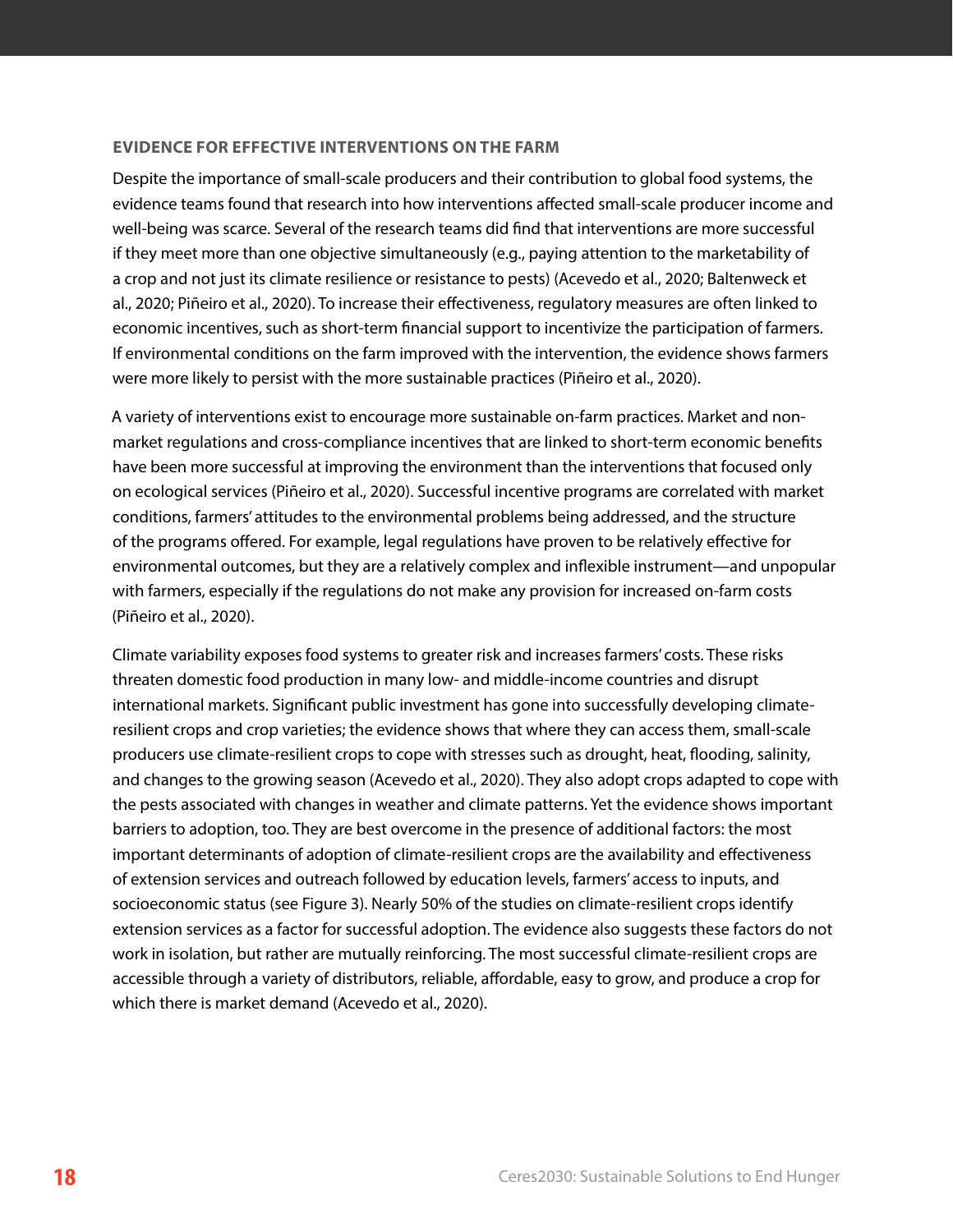**Nearly 50% of the studies on climate-resilient crops identify extension services as a factor for successful adoption**



#### **FIGURE 3. IMPORTANCE OF EXTENSION SERVICES FOR CLIMATE-RESILIENT CROPS**

*Source: Acevedo et al., 2020*

Climate change is increasing the incidence of extreme weather events that pose a risk to agricultural production and small-scale producer livelihoods, including both droughts and floods (IPCC, 2012; 2019). Estimates suggest that over 4.8 billion people worldwide will face at least one month of water scarcity each year by 2050 (Ricciardi et al., 2020). The creation of a map of small-scale farms (less than 5 hectares) overlaid with the availability of irrigation infrastructure showed a paucity of interventions where they are most needed.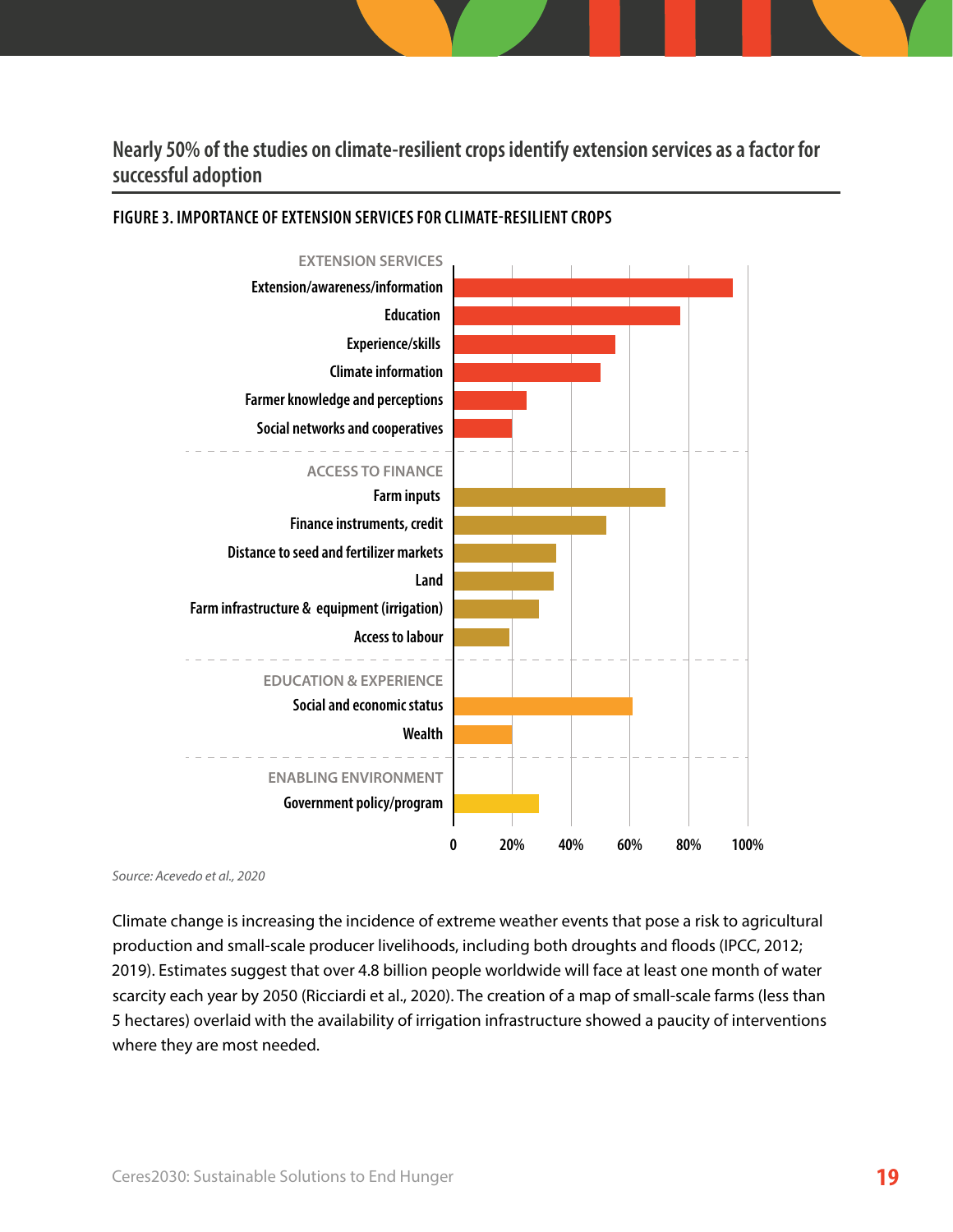Over a billion people depend on livestock for their livelihoods. Their animals are not just a food source for the household or an asset to be sold; the animals also serve vital roles on-farm, including draft power for plowing and high-value compost for crops. The demand for animal-sourced foods is increasing as both populations, and income levels rise. These foods are an important source of nutrition and income for the families that care for them and can be especially important for smallscale producers with limited access to land. However, dairy yields (litres of milk per cow) from livestock in Africa are up to 20 times below what they are in developed countries (Baltenweck et al., 2020). Increasing the productivity of livestock through improved feed, veterinary services and breeding programs are powerful interventions that support the goal of access for all to sufficient healthy food grown more sustainably. Such interventions can simultaneously reduce GHG emissions, for example by raising the yield of milk per animal (reducing the number of animals needed overall), or by switching to feeds that produce lower levels of methane as they are digested, while also increasing access to nutritious food and improving livelihoods (Baltenweck et al., 2020).

The evidence also provides reminders that small-scale producers are not a homogeneous population. For example, interventions to improve feed quality that target small-scale, semi-commercial farmers are particularly effective, as these farmers have the resources and the business interest to make better feed a priority. The evidence also shows that the use of crop residues as a means of feed improvement remains relatively underexploited. Access to improved crop residues could reduce dependence on purchased feed, thereby lowering costs. Making better use of crop residues is a good compromise solution for small-scale livestock producers, as they are close at hand, cheap, and effective, making them attractive for wider adoption (Baltenweck 2020).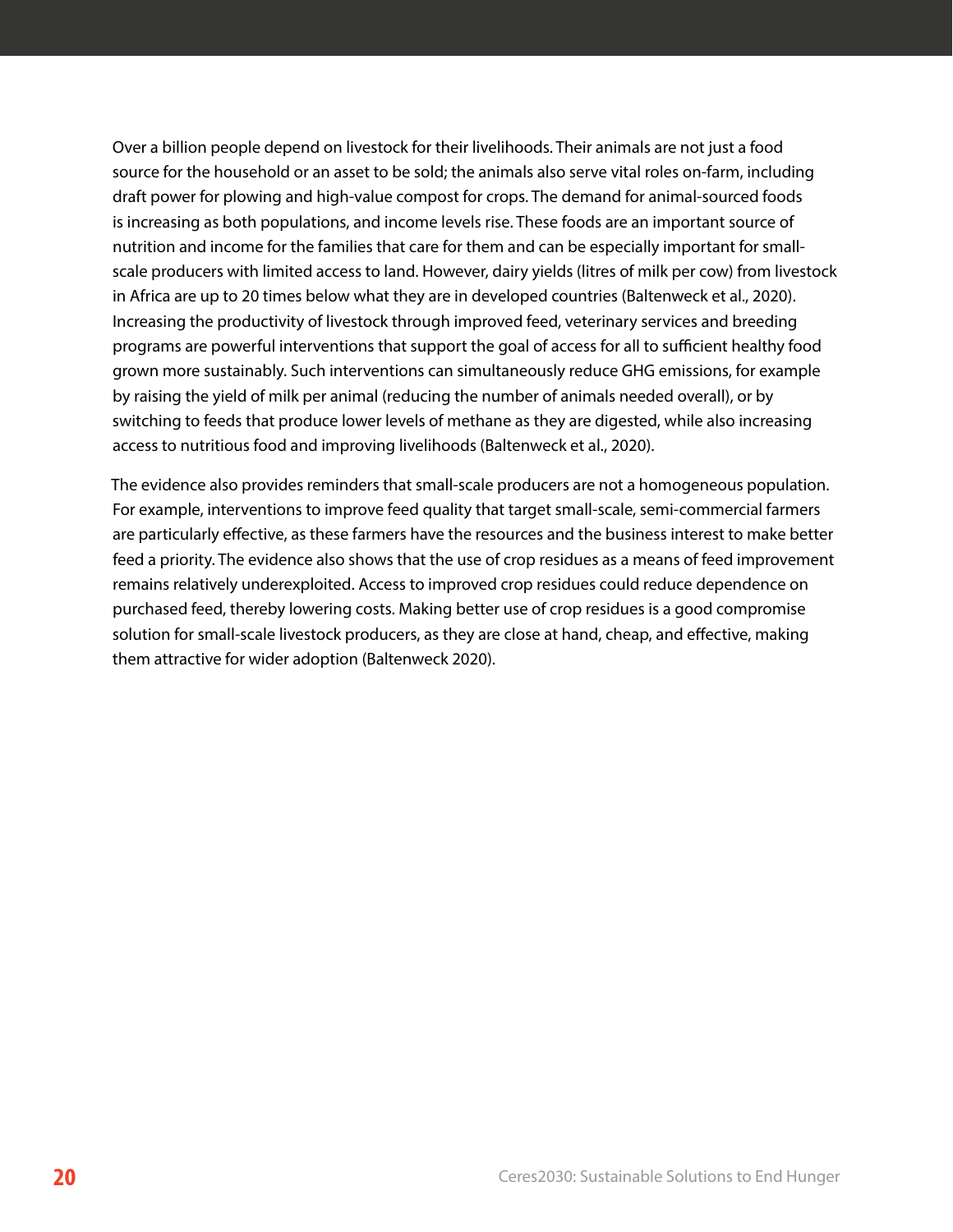## <span id="page-24-0"></span>**FOOD ON THE MOVE**

#### **MAIN FINDINGS**

- **Reduce post-harvest losses by expanding the focus of interventions beyond the storage of cereals, to include more links in the value chain and more food crops.** The evidence base confirmed that several storage interventions, including the use of airtight bags and containers, are effective at reducing post-harvest losses for cereals and pulses. Other technology interventions were effective at reducing losses of fruits and vegetables: these included better handling practices, improved packaging, more careful timing of the harvest, and cold storage. There is a need to look at the effect of combining interventions and the need for more interventions for users other than farmers, as well as to investigate the potential of post-harvest training, finance, marketing, organization, governance, policies, and infrastructure interventions (Stathers et al., 2020).
- **Invest in the infrastructure, regulations, services and technical assistance needed to support SMEs in the value chain.** The evidence shows that SMEs<sup>8</sup> are successfully serving farmers in low- and middle-income countries, particularly in Africa, and are correlated with technology adoption and higher productivity. They are typically more accessible to small farmers than larger enterprises (such as supermarkets) and small-scale producers value the mix of services that SMEs provide (Liverpool-Tasie et al., 2020).

#### **EVIDENCE FOR EFFECTIVE INTERVENTIONS FOR FOOD ON THE MOVE**

Small-scale producer productivity and income depend in part on access to post-harvest services such as storage, marketing information, processors, and food retailers. Drivers such as urbanization, population growth, and rising incomes in many low- and middle-income countries, have transformed both how much and what people eat (FAO, 2017; HLPE, 2017). These trends are transforming markets in which small-scale producers, changing what they need to know and the risks and opportunities they face.

The researchers looked at effective interventions to reduce post-harvest losses for 22 food crops with a focus on Africa and the low- and middle-income countries of South Asia. Interventions that increase the use of airtight containers (including hermetic bags) or admixture of a range of protectants are effective at reducing post-harvest losses for cereals and pulses. These measures kept quantity losses below 2% for maize, rice and sorghum, and below 5% for wheat during a 6-month storage period

<sup>&</sup>lt;sup>8</sup> For the purposes of this paper, the term "SMEs" refers to cooperatives, traders, processors, logistics firms, and other value chain actors.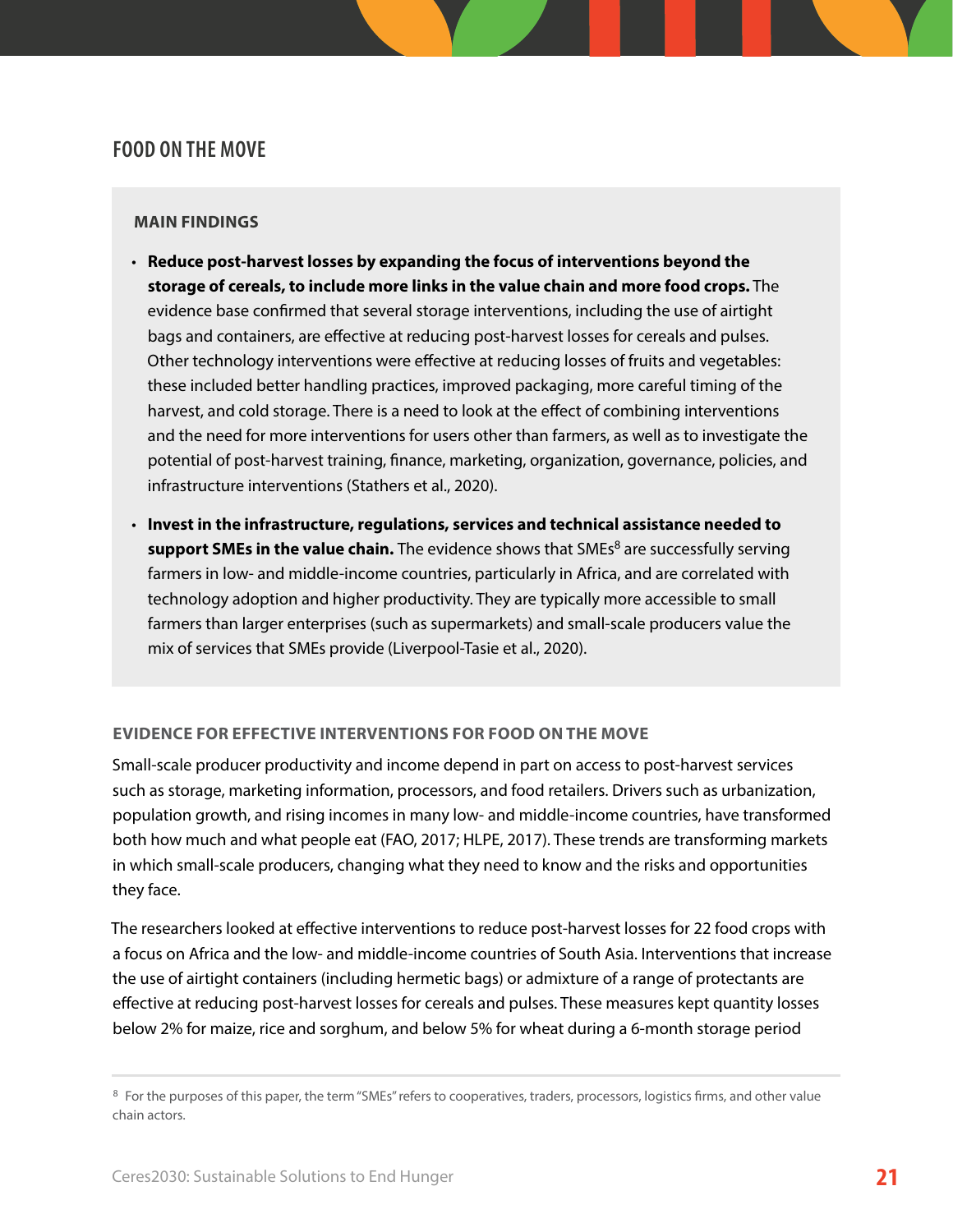(Stathers et al., 2020). Simple improvements in handling practices such as choosing the right time to harvest combined with good drying and sorting practices reduced losses in cereals and pulses. For example, simple improvements in handling practices for cereals (excluding rice) and pulses, such as drying, early harvesting, and sorting kept losses at or below 5%. Without these measures, cereal losses were between 11% and 20%. The use of improved handling methods (such as careful and timely harvesting for fruits, or curing for onions), transport packaging containers, and evaporatively cooled and cold storage reduced losses in the focal fruits and vegetables. Evaporatively cooled, cold, or wellventilated structures or improved pits kept quantity and quality losses of potato below 16% and 9% during storage, respectively (Stathers et al., 2020). Harvesting rice at the recommended time kept losses below 1% and damage below 10%, while harvesting rice too early or too late led to losses of up to 20% and up to a third of the crop sustaining damage (Stathers et al., 2020).

The researchers looking at post-harvest losses found the evidence base to be skewed toward cereal crops (particularly maize), as opposed to a wider variety of foods. Other biases included a focus on technologies rather than training, finance, policy, infrastructure, or market interventions—let alone combinations of these elements. The evidence base is also scarce on food losses outside of storage, such as during harvesting, transportation, and processing, and on non-farm actors in the food chain. There is almost nothing on the socioeconomic and environmental outcomes of post-harvest loss interventions, nor on farmers' understanding and knowledge (Stathers et al., 2020).

The growth of food systems has created huge market and employment opportunities for farmers along supply chain segments, including food processing, wholesale, and retail. The extent to which these opportunities are available to small-scale producers has not been well established. These segments are often the farmers' immediate interface with the market, through which they sell their products, obtain logistics and intermediation services, and purchase farm inputs. Where accessible, they could potentially improve the revenue-generation opportunities for small-scale producers. Researchers reviewed 202 studies on market interactions between small-scale producers and a variety of market channels (including product traders, logistics firms, processors, and retailers) through the use of non-formal contractual arrangements. These services were primarily offered by SMEs (Liverpool-Tasie et al., 2020).

The evidence shows SMEs are flourishing in rural areas, providing farmers with a host of linked services, including the provision of inputs (especially credit and training), buying crops, connecting farmers to processors, and offering market information. This economic activity has not been well understood to date. Actors in the midstream of crop value chains are sometimes mistakenly referred to as the "missing middle" in descriptions of food systems in developing countries. In fact, the evidence shows they are very much present—and active and dynamic. They are not so much missing as "hidden" in the policy debate (Liverpool-Tasie et al., 2020). Yet the coverage SMEs can provide is uneven and usually informal. As a result, economic risk is fairly high for the actors involved, and it is hard to protect the standards that buyers along the value chain impose. Tin addition, the evidence suggests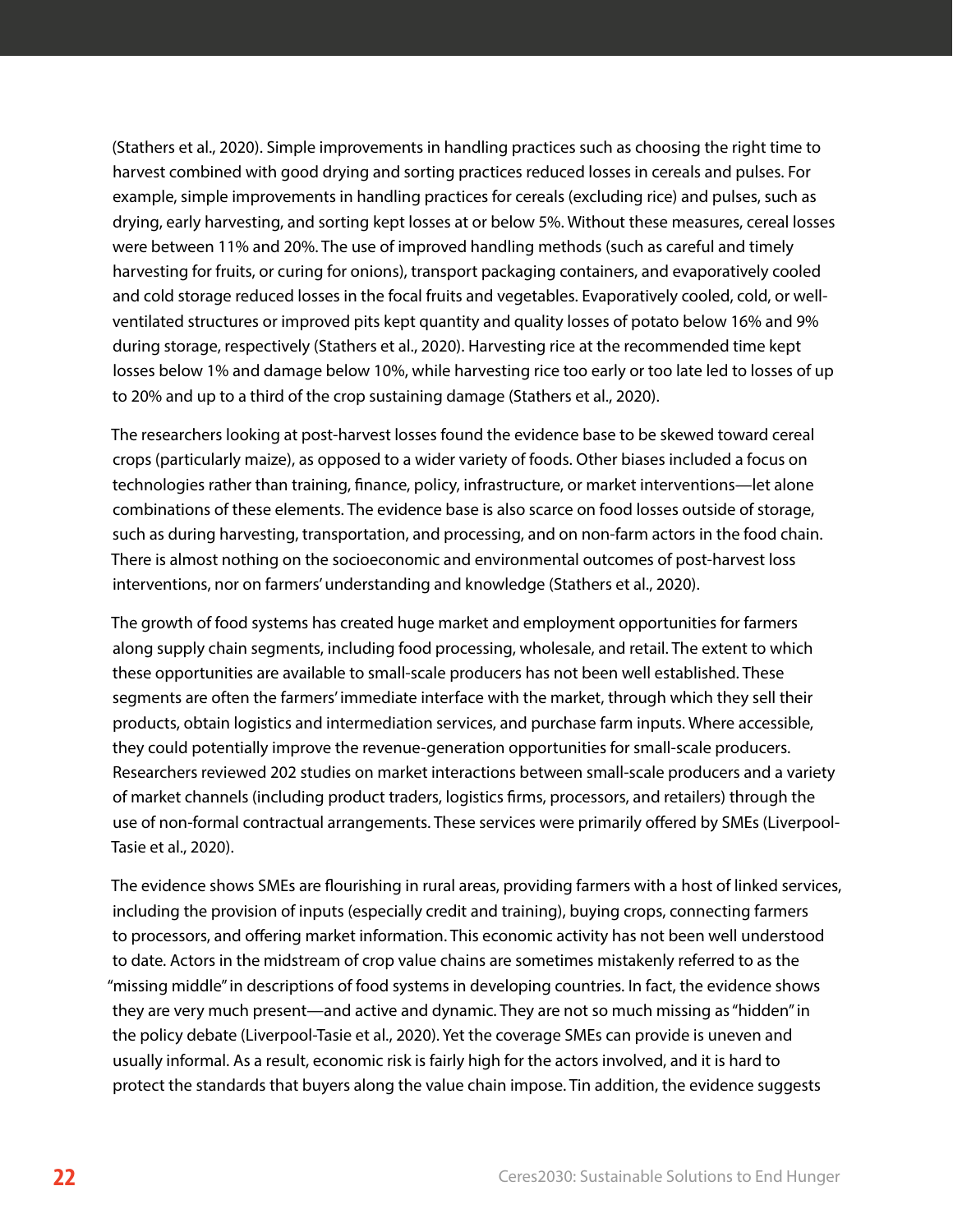<span id="page-26-0"></span>government agencies often fail to make the most of the services provided by SMEs. For example, they are inclined to set up competing services rather than complementing existing activity. The evidence synthesis identified weaknesses in the SME sector that governments might address, including limited technical capacity, weak managerial and organizational skills, and poor coordination within the sector (Liverpool-Tasie et al., 2020).

Farmers appreciate the complementary services that SMEs provide, which are also correlated with technology adoption and higher productivity among farmers (Liverpool-Tasie et al., 2020). Services found to be offered together include: providing credit along with transport and processing services (the case of 22% of traders and 31% of processors studied); inputs coupled with training or extension services (the case of over 40% of cooperatives and 19% of processors); logistics service providers also acting as buyers (the case of 44% of logistics service providers) and input providers also acting as buyers (the case of 25% of cooperatives) (Liverpool-Tasie et al., 2020).

## **WHAT IS THE FUNDING GAP?**

The second question the Ceres2030 project sought to answer was, what will it cost governments to end hunger, double the incomes of small-scale producers, and protect the climate by 2030? The additional cost is distributed across the three categories of interventions: empower the excluded, on the farm, and food on the move.

The results from the model show that donors need to contribute an additional USD 14 billion per year on average until 2030 to end hunger and double incomes of small-scale producers in low- and middleincome countries. The investment achieves these goals while maintaining greenhouse gas emissions for agriculture below the commitments made in the Paris Agreement (see Figure 4).

Donors currently spend USD 12 billion per year on food security and nutrition and therefore need to double their contributions to meet the goals. However, ODA alone will not be enough. Additional public spending of USD 19 billion per year on average until 2030 will have to be provided by low- and middle-income countries through increased taxation.

Together, the additional public investment from donors and low- and middle-income countries will prevent 490 million people from experiencing hunger, double the incomes of 545 million producers and their families on average, and limit greenhouse gas emissions for agriculture to the commitments made in the Paris Agreement.<sup>9</sup> Importantly, the additional public spending will, on average, spur an extra USD 52 billion in private investment per year.

<sup>&</sup>lt;sup>9</sup> The results from the modelling should be interpreted as an estimate of the scale of resources needed at the big-picture level. This is useful to inform resource allocation decisions from the global level down to the national level but is insufficient to inform strategy, planning, and programming at the subnational level.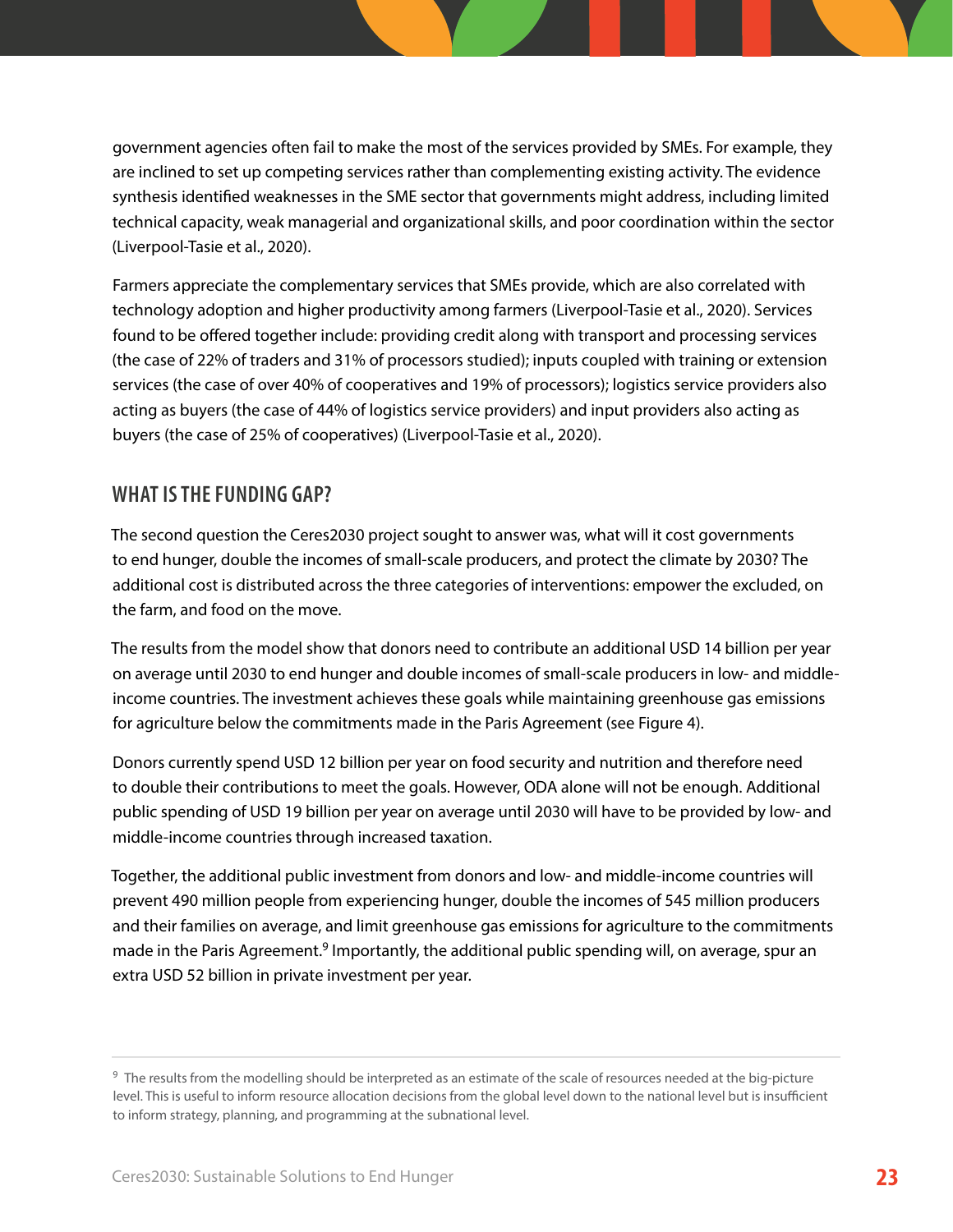**The current level of donor spending averages USD 12 billion per year, only half of what is needed to meet the goal of ending hunger by 2030**



**FIGURE 4. THE FUNDING GAP OVER TIME AND BY CATEGORY OF INTERVENTION**

*Source: Author's calculations.*

By far the region with the greatest need for additional resources is in Africa. Figure 5 shows the donor contribution needed in Africa compared to other low- and middle-income countries and distributed across the three categories of interventions. The need in Africa is particularly high since more than half of the global undernourished population will be concentrated on this continent by 2030.

## **Two thirds of the additional public spending is needed in Africa to achieve the targets**



#### **FIGURE 5. FUNDING GAP BY REGION AND BY CATEGORY OF INTERVENTION\***

*Source: Authors' calculations.*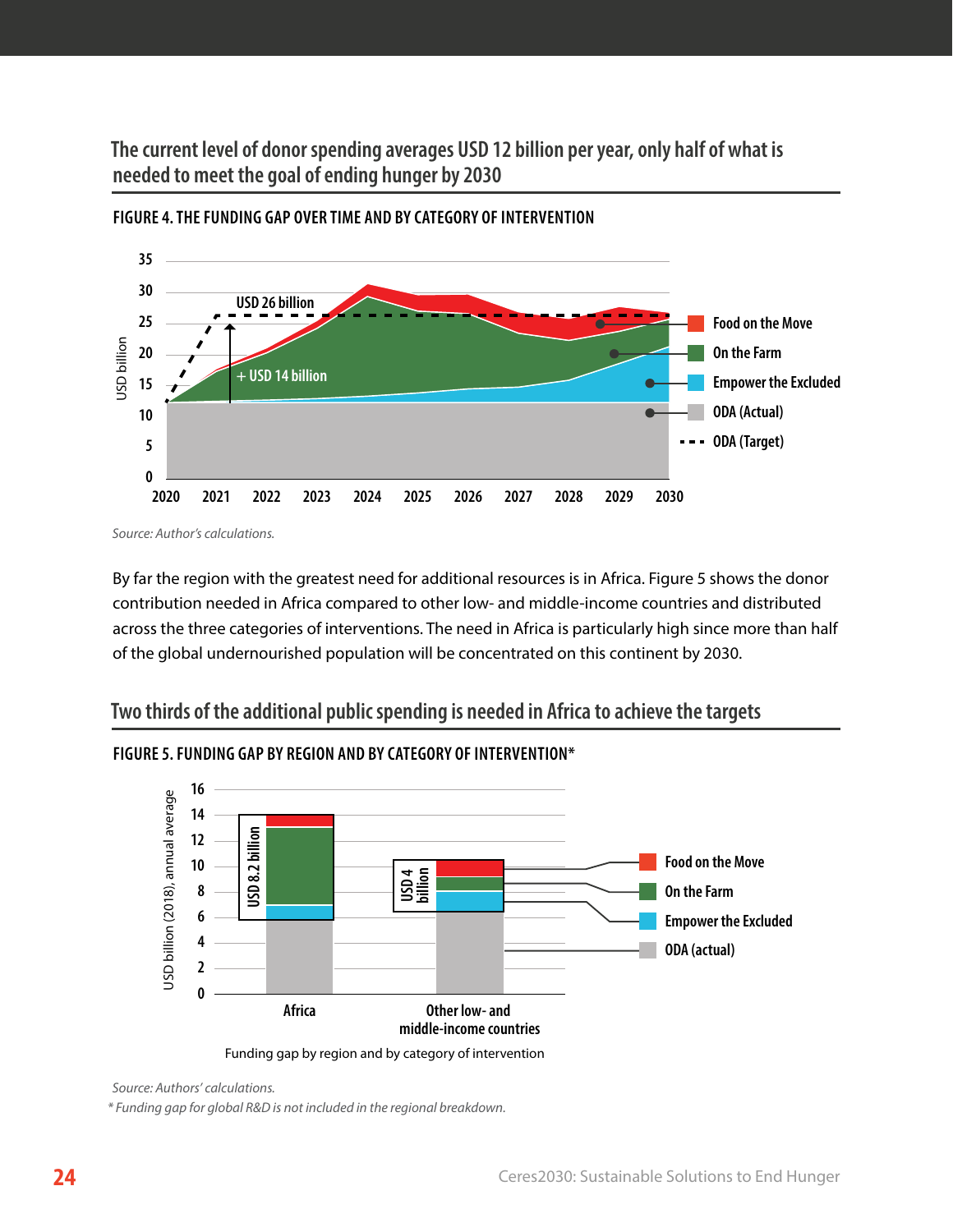<span id="page-28-0"></span>There are two instruments used to generate an estimate of the donor contribution needed for empowering the excluded: income support through food subsidies (social protection programs) and vocational training programs. The donor contribution for these instruments is an additional USD 3 billion per year on average.

To estimate the donor contribution needed for interventions on the farm, the modellers used 10 policy instruments that directly affect the technologies available for small-scale producers and what and how they produce: investment subsidies, fertilizer subsidies, capital endowments, production subsidies, national R&D, international R&D, extension services, irrigation infrastructure, agroforestry, and improved forage. The donor contribution for this category is an additional USD 9 billion per year on average. Interestingly, each instrument's investment follows a different time profile to achieve the targets by 2030, with spending on core public goods—especially R&D, which has a long lag before payoff but a high return—to be prioritized first.

The modellers used two policy instruments to estimate the donor contribution needed to support moving food to market. Both instruments contribute directly to increased income opportunities for farmers while reducing overall costs for consumers. The two instruments are increased rural infrastructure and storage opportunities, both of which contribute to a reduction in post-harvest losses. The donor contribution is an additional USD 2 billion per year on average.

# **4. CROSS-CUTTING LESSONS**

#### **SUCCESSFUL INTERVENTIONS DEPEND ON HUMAN, SOCIAL, FINANCIAL, AND KNOWLEDGE CAPITAL**

Effective technology interventions rely on interdependencies among human, social, financial and knowledge capital. To protect the 2030 Agenda commitment to leave no one behind, governments must underwrite all these forms of capital. The lack of information on complex outcomes has to be addressed to build a knowledge base on how to nurture different facets of sustainable development (Bizikova et al., 2020; Liverpool-Tasie, 2020; Stathers et al., 2020)

#### **IT IS IMPORTANT TO BUILD AN INTEGRATED PORTFOLIO OF POLICY INTERVENTIONS**

The evidence synthesis researchers found that integrated portfolios of policy interventions work better than isolated fixes. SMEs, in particular, are providing farmers with a range of services. In addition to linking them to markets, SMEs are an important source of credit and capacity building on product standards. The research shows these "wraparound" services are one of the things small-scale producers most appreciate about SMEs (Liverpool-Tasie et al., 2020). The adoption of climate-resilient crops, too, showed the importance of extension services, education about climate change, and the great importance that farmers that attached to ensuring crops also have good sales markets (Acevedo et al., 2020). In addition, incentives for sustainable agricultural practices showed both the usefulness of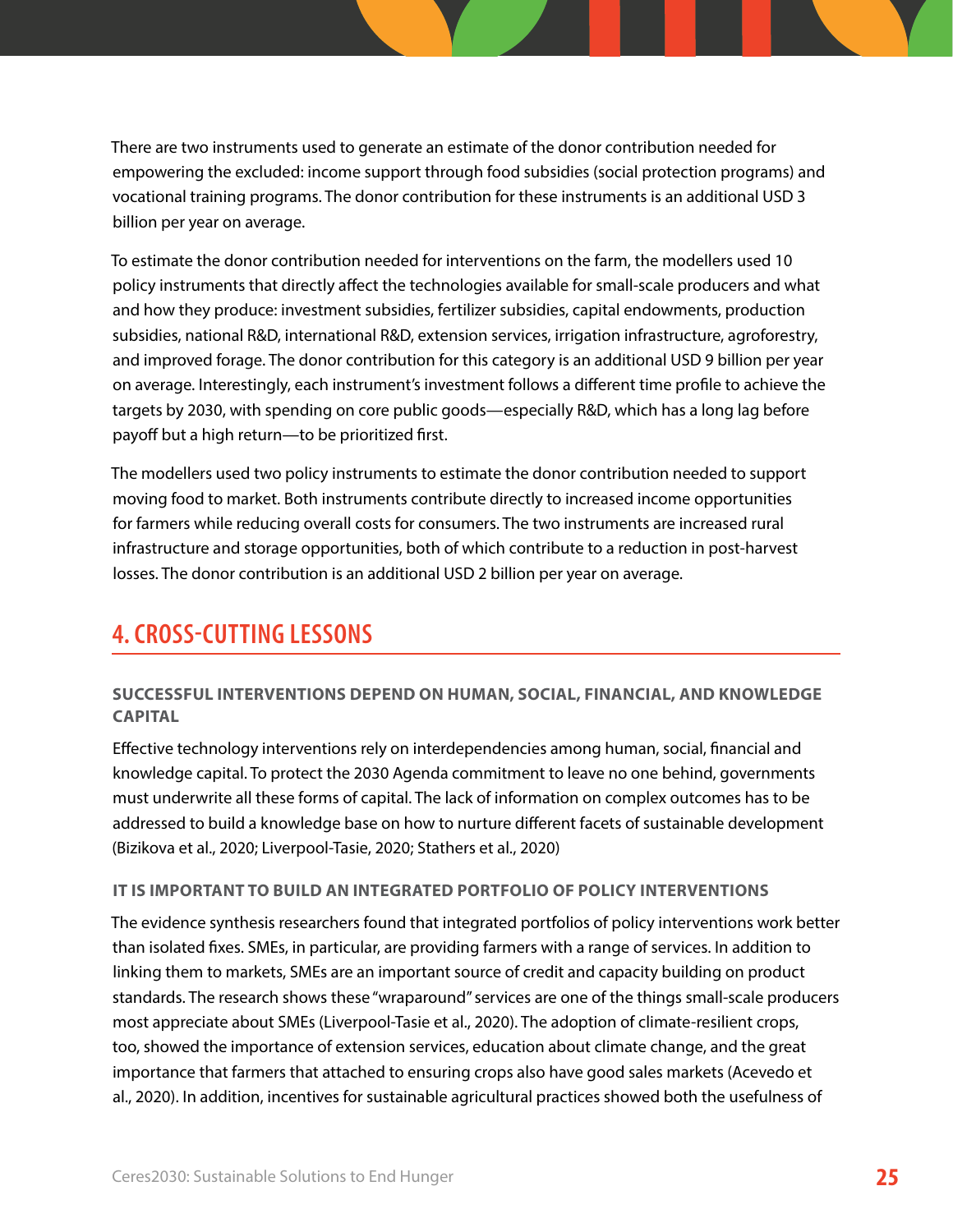meeting farmers' short-term financial constraints with the incentives schemes, and the importance of farmers' understanding the environmental benefits to sustain participation in the program in the longer term (Piñeiro et al., 2020).

#### **GENDER-DISAGGREGATED STATISTICS FOR AGRICULTURE AND RURAL DEVELOPMENT REMAIN SCARCE**

Gender-disaggregated datasets are slowly being built. Researchers and policy-makers know more now than they did 10 years ago. However, although they are becoming more available for health and nutritional outcomes, gender-disaggregated statistics for agriculture and rural development are still sparse (Bizikova, 2020). Among the evidence that synthesis teams counted, just 10% or so of the reviewed papers considered gender differences in the outcomes of the interventions. The team researching SMEs found that only 12% of the 202 studies they reviewed included a focus on gender. However, gender matters—first as a human rights issue and also for the effectiveness of interventions. For example, the findings from the papers reviewed for the livestock study found two-thirds of livestock keepers in low- and middle-income countries are female (Baltenweck et al., 2020). Gender and marital status also affect membership in farmers' organizations, with married women less likely to join (Bizikova, 2020). Data collection is necessary to better understand social gendered differences between and within households, yet the research teams found little evidence of socioeconomic outcomes, including gender-disaggregated outcomes (Acevedo et al., 2020; Ricciardi et al., 2020; Stathers et al., 2020).

#### **EVIDENCE-BASED POLICY IS ONLY AS GOOD AS THE EVIDENCE BASE AVAILABLE**

The data gaps are not confined to gender. The evidence teams found large gaps in the research to support answers to the kinds of questions that donors and governments are asking. Based on our studies and a review of 20 other systematic reviews, less than 2% of the available evidence base is pertinent for the questions donors typically want to investigate, such as the cost of an intervention (Porciello et al., 2020a). Most challenging for calibrating the model with outcomes from the evidence, almost none of the published evidence considers the cost of the technology—or who should pay. For example, the research on livestock interventions found that very few studies (6 out of 73) reported combined evidence of adoption, productivity, and livelihood effects (Baltenweck et al., 2020).

Large areas of the world are invisible in the literature. The researchers found many of the widely shared beliefs and assumptions about agricultural development rest on a geographically incomplete database. In addition, Decision-makers are increasingly asking for policy prescriptions that mix interventions. However, the researchers did not find a lot of evidence that looked at the system effects of multiple interventions. Investments in developing standardized frameworks and indices for links between livelihoods and the environment, livelihoods, and youth, similar to the [Women's](http://ifpri.org/project/weai)  [Empowerment in Agriculture](http://ifpri.org/project/weai) Index (WEAI), is one approach that can fill critical gaps in the evidence base. There is an urgent need to invest in the development of standardized frameworks to improve the quality and availability of research over time.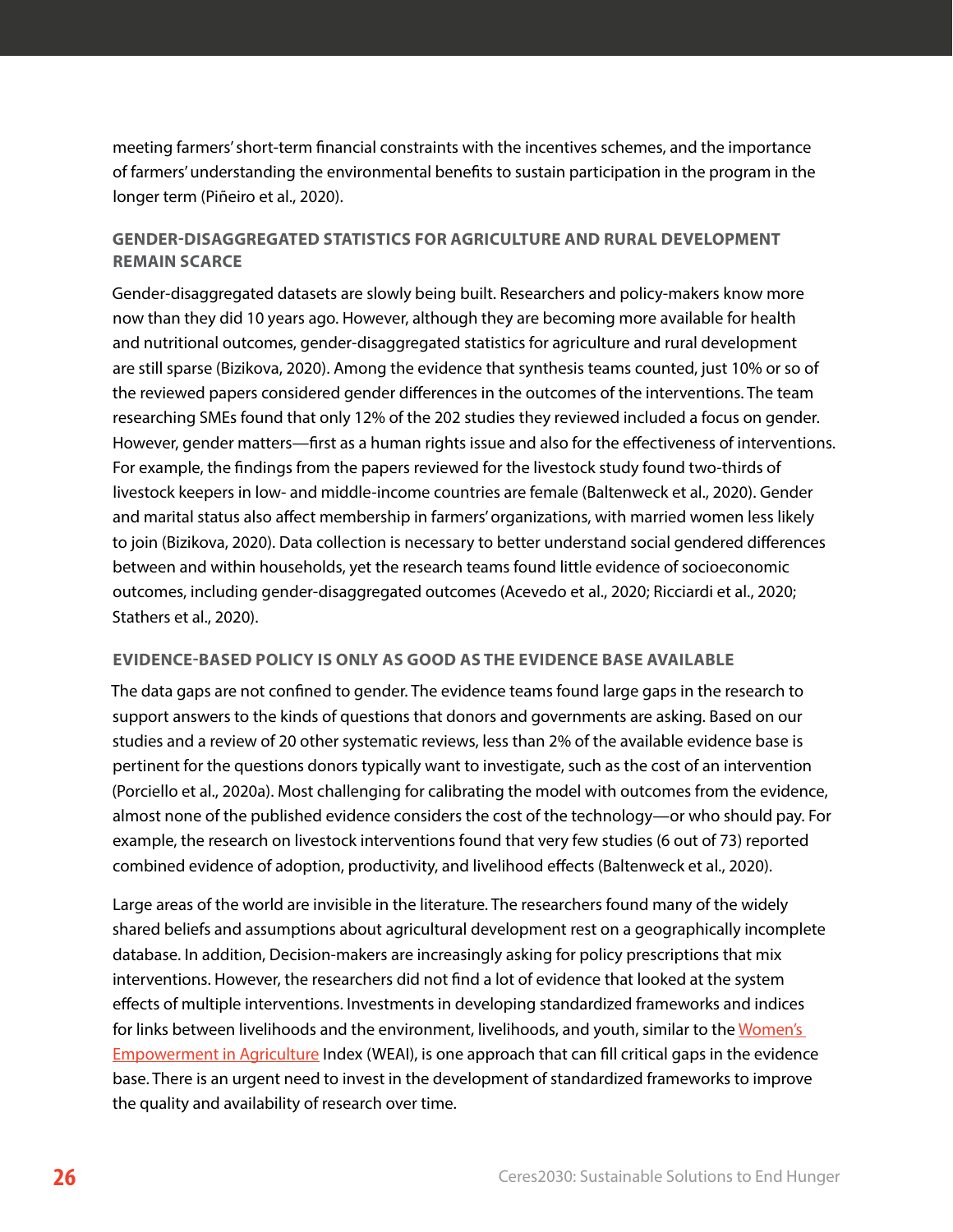For a number of intervention areas reviewed, the evidence shows governments are investing in proven technologies. This was true of post-harvest management and loss reduction, for example, and climate-resilient crops. Amid the proliferation of published research, however, the results showed significant blind spots. There was a lot of evidence on yield effects, but with very little consideration of effects on farm income, nutrition, or environmental cost (Liverpool-Tasie et al., 2020; Ricciardi et al., 2020; Stathers et al., 2020). There was also a lot of evidence on the effectiveness of technologies; for example, on whether and by how much GHG emissions were reduced or water quality improved. But broader ecosystem effects were captured much less often. Even less evidence has been published on whether a proven technology is actually used on the farm, whether it increases incomes, and if it changed on-farm practices or expanded market opportunities.

#### **SPENDING MORE AND BETTER IS VITAL**

Total ODA for agriculture increased significantly in response to the 2007–2008 international food price crisis. New institutions were built, bridging spending to reduce poverty and social exclusion with investments in raising agricultural productivity. However, agricultural spending is still a relatively small share of the ODA budget (since 2014, G7 donors have each disbursed between 3% and 7% of their total ODA budget on agriculture<sup>10</sup>) (Eber-Rose et al., 2020). We estimate that spending needs to double to meet the ambition of SDG 2, and yet actual disbursements to agriculture are faltering. ODA flows are predicted to decrease because of the global economic slowdown associated with the COVID-19 pandemic—the International Monetary Fund (IMF) has predicted a global growth decline of 5% that will reduce fiscal space in donor countries, which is likely to reduce ODA flows (IMF, 2020).

Nowhere is ODA playing as central a role as it does in Africa. Total ODA spending is increasingly concentrated in Africa and Asia; Africa has been the main recipient of agricultural ODA since 2011 (Eber-Rose et al., 2020). In 2017, the share of ODA in the foreign finances received by African countries south of the Sahara was 36%, compared to 31% from overseas personal remittances and 23% from FDI (OECD, n.d.b).

<sup>&</sup>lt;sup>10</sup> Data extracted from the OECD Development Assistance Committee (DAC) Creditor Reporting System (CRS) database (OECD, n.d.a). Spending on agriculture is defined by the DAC codes for agriculture, forestry and fishing total (sector code 310) and rural development (purpose code 43040). Percentages calculated relative to total ODA, all sectors. Values refer to total disbursements in constant 2018 US dollars.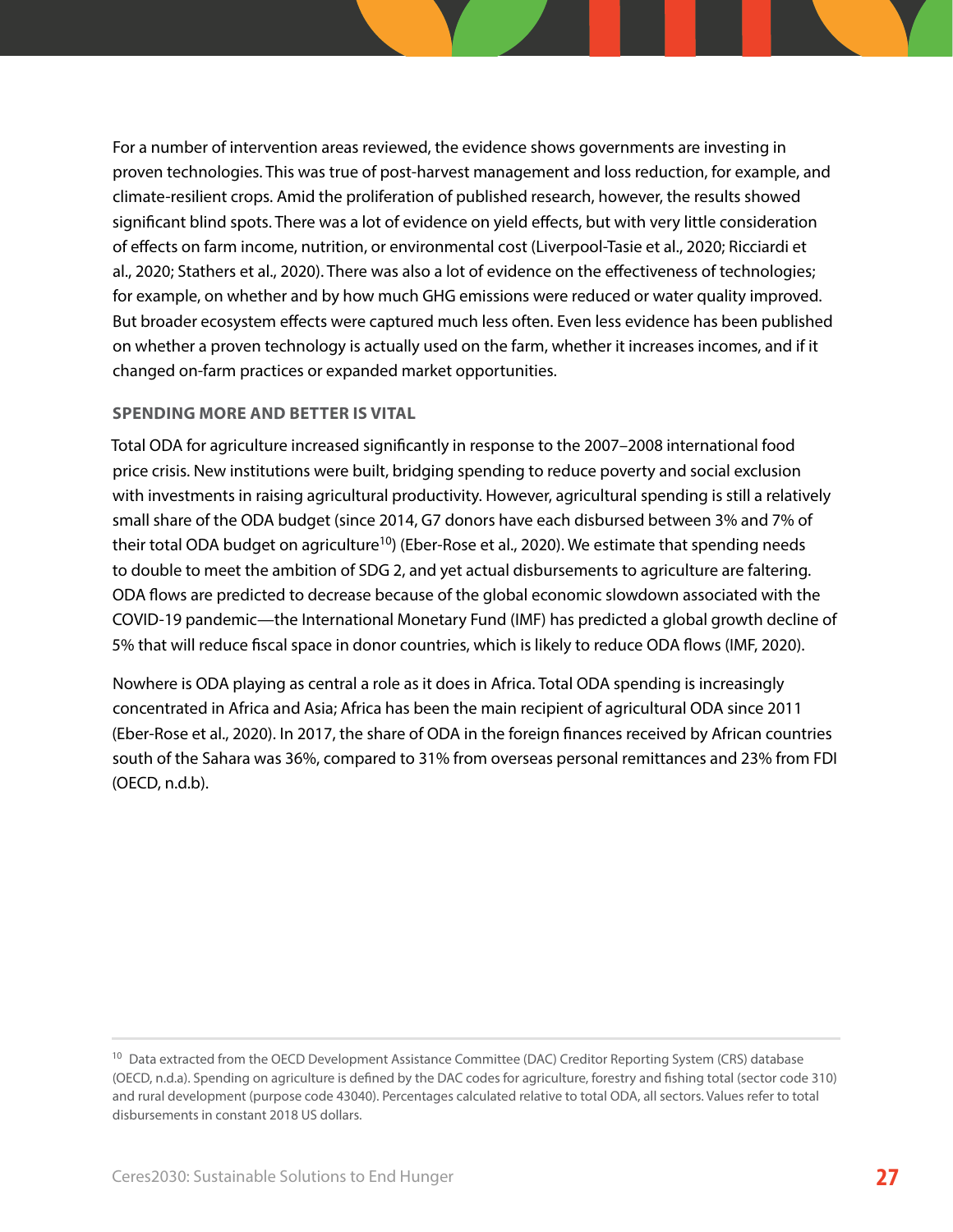# <span id="page-31-0"></span>**5. CONCLUSION**

Governments have 10 years until 2030. The sooner the investments are made in the 2030 Agenda, the less it will cost the public purse and the more sustained the outcomes are likely to prove. Building resilient and inclusive economies is a much better basis for ending hunger than providing a social safety net; social protection is necessary for the resilience of a society, but it is not sufficient in and of itself. There is a further reason for urgency, beyond the rising costs associated with inaction: the need to act now to limit irreversible damage to the earth's ecosystems. For the environment, too, waiting means foreclosing options, some of them permanently.

Ceres2030 was an experiment, an effort to make better use of the available evidence in policy decisions. A multidisciplinary team equipped with a variety of research tools and some relatively clear—if broad—questions was able to use machine learning, teams of researchers, and a highly sophisticated cost model to answer complex questions. The experiment is ripe for reiteration, improvement, and new frontiers.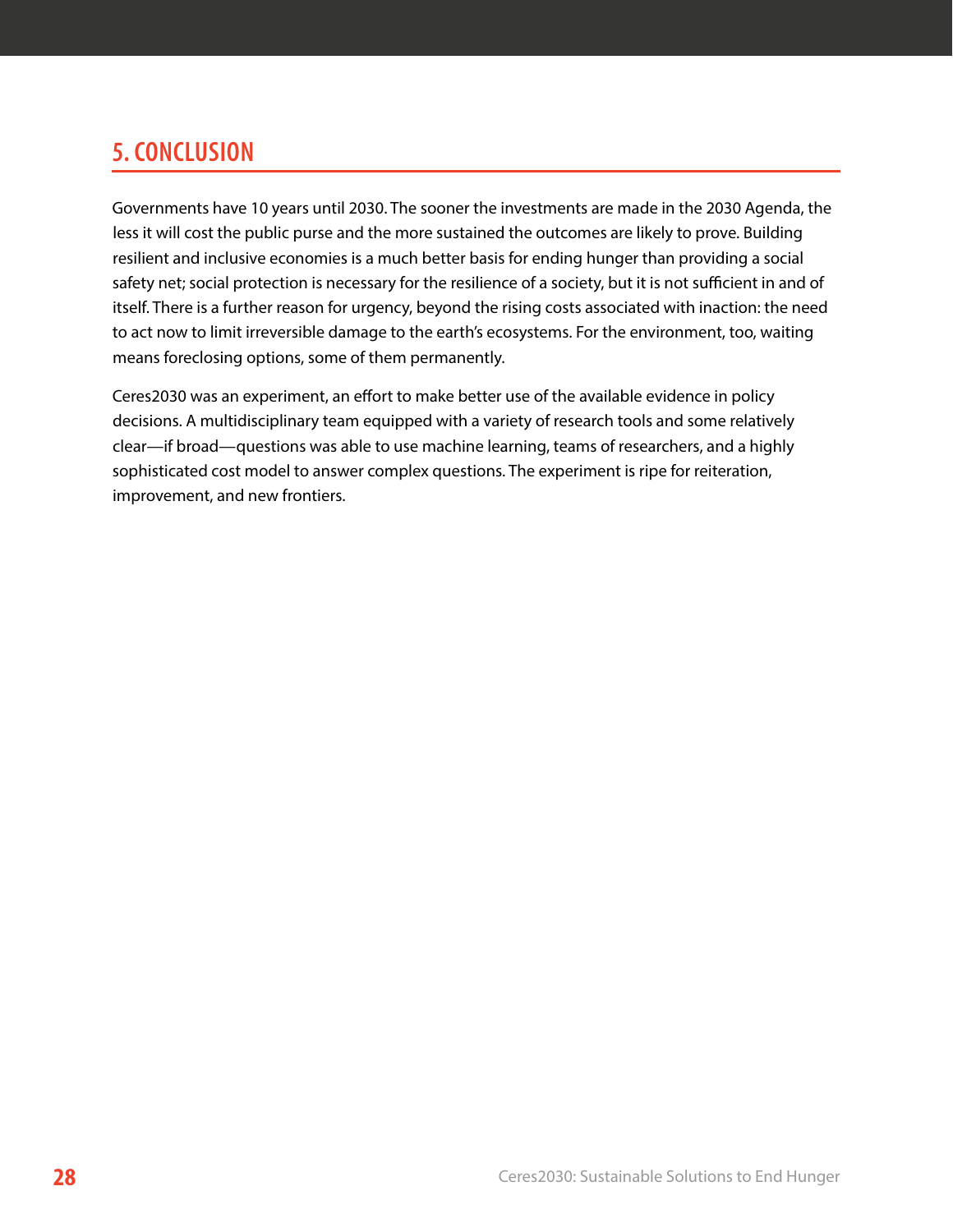## <span id="page-32-0"></span>**REFERENCES**

- Acevedo, M., Pixley, K., Zinyengere, N., Meng, S., Tufan, H., Cichy, K., Bizikova, L., Issacs, K., Ghezzi-Kopel, K., & Porciello J. (2020). A scoping review of adoption of climate resilient crops by small-scale producers in low-and middle-income countries. *Nature Plants.* [https://doi.org/10.1038/s41477-](https://10.1038/s41477-020-00783-z
) [020-00783-z](https://10.1038/s41477-020-00783-z
)
- Baltenweck, I., Cherney, D., Duncan, A., Eldermire, E., Lwoga, T., Labarta, R., Rao, E.J., Staal, S., & Teufel, N. (2020). A scoping review of feed interventions and livelihoods of small-scale livestock keepers. Nature Plants. [https://doi.org/10.1038/s41477-020-00786-w](https://10.1038/s41477-020-00786-w)
- Bizikova, L. (2020). *Ending hunger sustainably: The role of gender.* IISD, IFPRI, and Cornell University. [https://ceres2030.org/wp-content/uploads/2020/08/ceres2030-en-background-note-ending](https://ceres2030.org/wp-content/uploads/2020/08/ceres2030-en-background-note-ending-hunger-sustainably-the-role-of-gender.pdf)[hunger-sustainably-the-role-of-gender.pdf](https://ceres2030.org/wp-content/uploads/2020/08/ceres2030-en-background-note-ending-hunger-sustainably-the-role-of-gender.pdf)
- Bizikova, L., Brewin, S., Bridle, R., Laan, T., Murphy, S., Sanchez, L., & Smaller, C. (2020a). *The sustainable agriculture transition: Technology options for low- and middle-income countries.* IISD. [https://www.](https://www.iisd.org/sites/default/files/2020-08/sustainable-agriculture-transition-technology.pdf) [iisd.org/sites/default/files/2020-08/sustainable-agriculture-transition-technology.pdf](https://www.iisd.org/sites/default/files/2020-08/sustainable-agriculture-transition-technology.pdf)
- Bizikova, L., Nkonya, E., Minah, M., Hanisch, M., Turaga, R.M.R., Speranza, C., Muthumariappan, K., Tang, L., Ghezzi-Kopel, K., Kelly, J., Celestin, A., & Timmers, B. (2020b). A scoping review of the contributions of farmers' organizations to smallholder agriculture. *Nature Food.* [https://doi.](https://10.1038/s43016-020-00164-x) [org/10.1038/s43016-020-00164-x](https://10.1038/s43016-020-00164-x)
- Bornmann, L., & Mutz, R. (2015). Growth rates of modern science: A bibliometric analysis based on the number of publications and cited references. *Journal of the Association for Information Science and Technology, 66*(11), 2215–2222.<https://doi.org/10.1002/asi.23329>
- Eber-Rose, M., Laborde, D. & Murphy, S. (2020). *Ending Hunger Sustainably: Trends in ODA Spending for Agriculture.* Cornell University, IFPRI and IISD.
- Evidence synthesis for sustainability. (2020). *Nature Sustainability*. [https://doi.org/10.1038/s41893-020-](https://10.1038/s41893-020-00629-8) [00629-8](https://10.1038/s41893-020-00629-8)
- Feast and famine in agricultural research. (2020). *Nature Plants.* [https://doi.org/10.1038/s41477-020-](https://10.1038/s41477-020-00795-9) [00795-9](https://10.1038/s41477-020-00795-9)
- Food and Agriculture Organization of the United Nations (FAO). (2012). *The state of food and agriculture: Investing in agriculture for a better future.* <http://www.fao.org/3/i3028e/i3028e.pdf>
- Food and Agriculture Organization of the United Nations. (2017). *The state of food and agriculture: Leveraging food systems for inclusive rural transformation.* <http://www.fao.org/3/a-i7658e.pdf>
- Food and Agriculture Organization of the United Nations, International Fund for Agricultural Development (IFAD), United Nations Children's Fund (UNICEF), World Food Programme (WFP) and World Health Organization (WHO). (2018). *The state of food security and nutrition in the world 2018. Building climate resilience for food security and nutrition.* FAO. [http://www.fao.org/3/I9553EN/](http://www.fao.org/3/I9553EN/i9553en.pdf) [i9553en.pdf](http://www.fao.org/3/I9553EN/i9553en.pdf)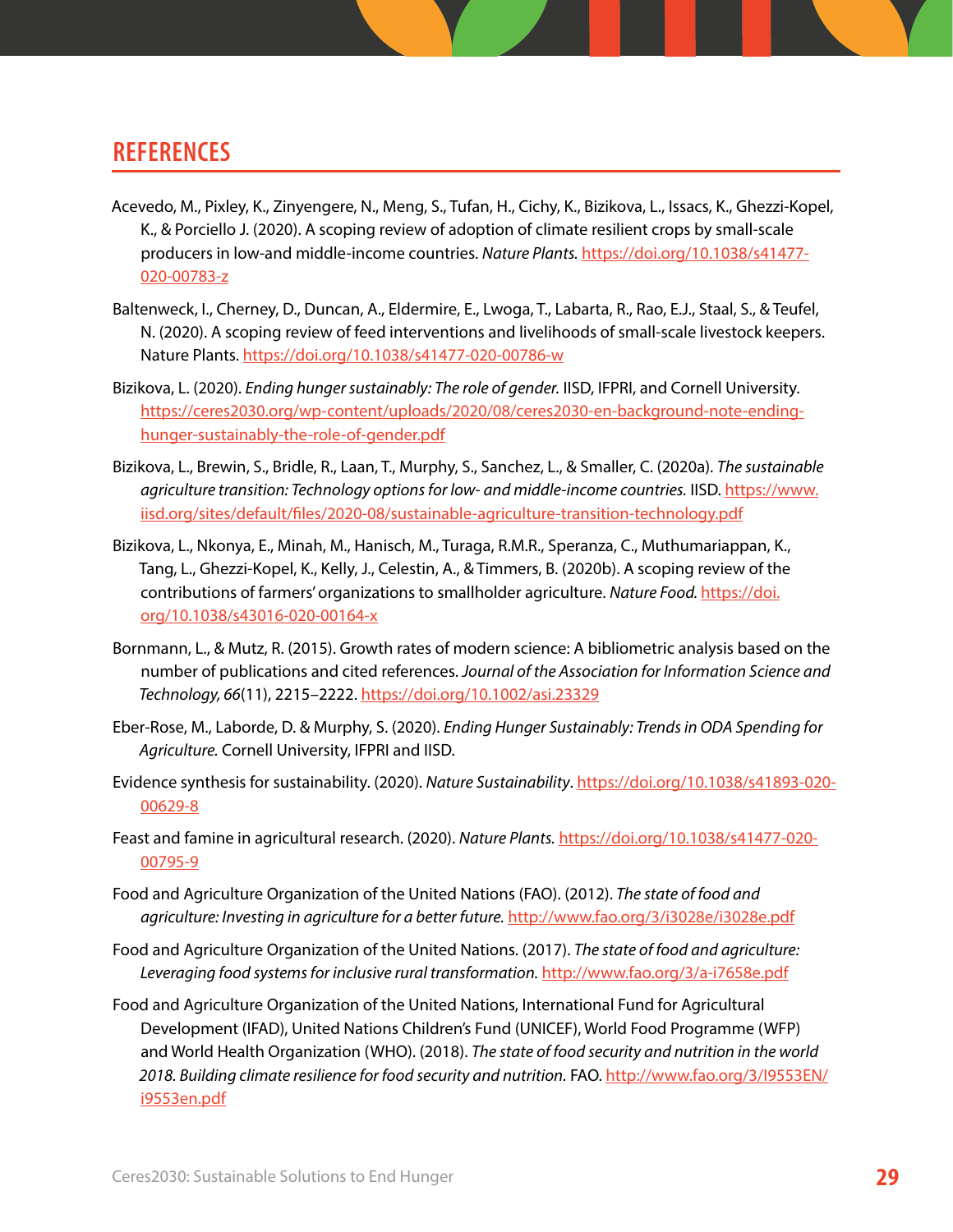- Food and Agriculture Organization of the United Nations, International Fund for Agricultural Development, United Nations Children's Fund, World Food Programme, and World Health Organization. (2020). *The state of food security and nutrition in the world 2020. Transforming food systems for affordable healthy diets.* FAO.<http://www.fao.org/3/ca9692en/online/ca9692en.html>
- Food and Agriculture Organization of the United Nations, Technical Centre for Agricultural and Rural Cooperation (CTA) and International Fund for Agricultural Development. (2014). *Youth and agriculture: Key challenges and concrete solutions.* <http://www.fao.org/3/a-i3947e.pdf>
- High Level Panel of Experts (HLPE). (2017). *Nutrition and food systems. A report by the High Level Panel of Experts on Food Security and Nutrition of the Committee on World Food Security.* [http://www.fao.](http://www.fao.org/3/a-i7846e.pdf) [org/3/a-i7846e.pdf](http://www.fao.org/3/a-i7846e.pdf)
- Intergovernmental Panel on Climate Change (IPCC). (2012). *Managing the risks of extreme events and disasters to advance climate change adaptation. A special report of working Groups I and II of the Intergovernmental Panel on Climate Change.* C.B. Field, V. Barros, T.F. Stocker, D. Qin, D.J. Dokken, K.L. Ebi, M.D. Mastrandrea, K.J. Mach, G.-K. Plattner, S.K. Allen, M. Tignor, & P.M. Midgley (Eds.). Cambridge University Press. [https://www.ipcc.ch/report/managing-the-risks-of-extreme-events](https://www.ipcc.ch/report/managing-the-risks-of-extreme-events-and-disasters-to-advance-climate-change-adaptation/)[and-disasters-to-advance-climate-change-adaptation/](https://www.ipcc.ch/report/managing-the-risks-of-extreme-events-and-disasters-to-advance-climate-change-adaptation/)
- Intergovernmental Panel on Climate Change. (2019). Summary for policymakers. In P.R. Shukla, J. Skea, E. Calvo Buendia, V. Masson-Delmotte, H.- O. Pörtner, D. C. Roberts, P. Zhai, R. Slade, S. Connors, R. van Diemen, M. Ferrat, E. Haughey, S. Luz, S. Neogi, M. Pathak, J. Petzold, J. Portugal Pereira, P. Vyas, E. Huntley, K. Kissick, M. Belkacemi, & J. Malley, (Eds.). *Climate change and land: An IPCC special report on climate change, desertification, land degradation, sustainable land management, food security, and greenhouse gas fluxes in terrestrial ecosystems.* <https://www.ipcc.ch/srccl/>
- International Fund for Agricultural Development (IFAD). (2019). *Creating opportunities for rural youth: 2019 development report.* [https://www.ifad.org/documents/38714170/41190221/RDR2019\\_](https://www.ifad.org/documents/38714170/41190221/RDR2019_Overview_e_W.pdf/699560f2-d02e-16b8-4281-596d4c9be25a) [Overview\\_e\\_W.pdf/699560f2-d02e-16b8-4281-596d4c9be25a](https://www.ifad.org/documents/38714170/41190221/RDR2019_Overview_e_W.pdf/699560f2-d02e-16b8-4281-596d4c9be25a)
- International Monetary Fund (IMF). (2020). *World economic outlook update, June.* [https://www.imf.org/](https://www.imf.org/en/Publications/WEO/Issues/2020/06/24/WEOUpdateJune2020) [en/Publications/WEO/Issues/2020/06/24/WEOUpdateJune2020](https://www.imf.org/en/Publications/WEO/Issues/2020/06/24/WEOUpdateJune2020)
- Laborde, D., Bizikova, L., Lallemant, T., & Smaller, C. (2016). *Ending hunger: What would it cost?* International Institute for Sustainable Development and International Food Policy Research Institute.<http://ebrary.ifpri.org/utils/getfile/collection/p15738coll5/id/5532/filename/5533.pdf>
- Laborde, D. & Smaller, C. (2020). *What would it cost to avert the COVID-19 hunger crisis? Ceres 2030 Report.* International Institute for Sustainable Development.<https://hdl.handle.net/1813/70172>
- Laborde, D., Parent, M. & Smaller, C. (2020). *Ending hunger, increasing incomes and protecting the climate: What would it cost?* Cornell University, IFPRI and IISD.
- Lipper, L. DeFries, R., & Bizikova, L. (2020). Shedding light on the evidence blind spots confounding the multiple objectives of SDG 2. *Nature Plants.* [https://doi.org/10.1038/s41477-020-00792-y](https://10.1038/s41477-020-00792-y)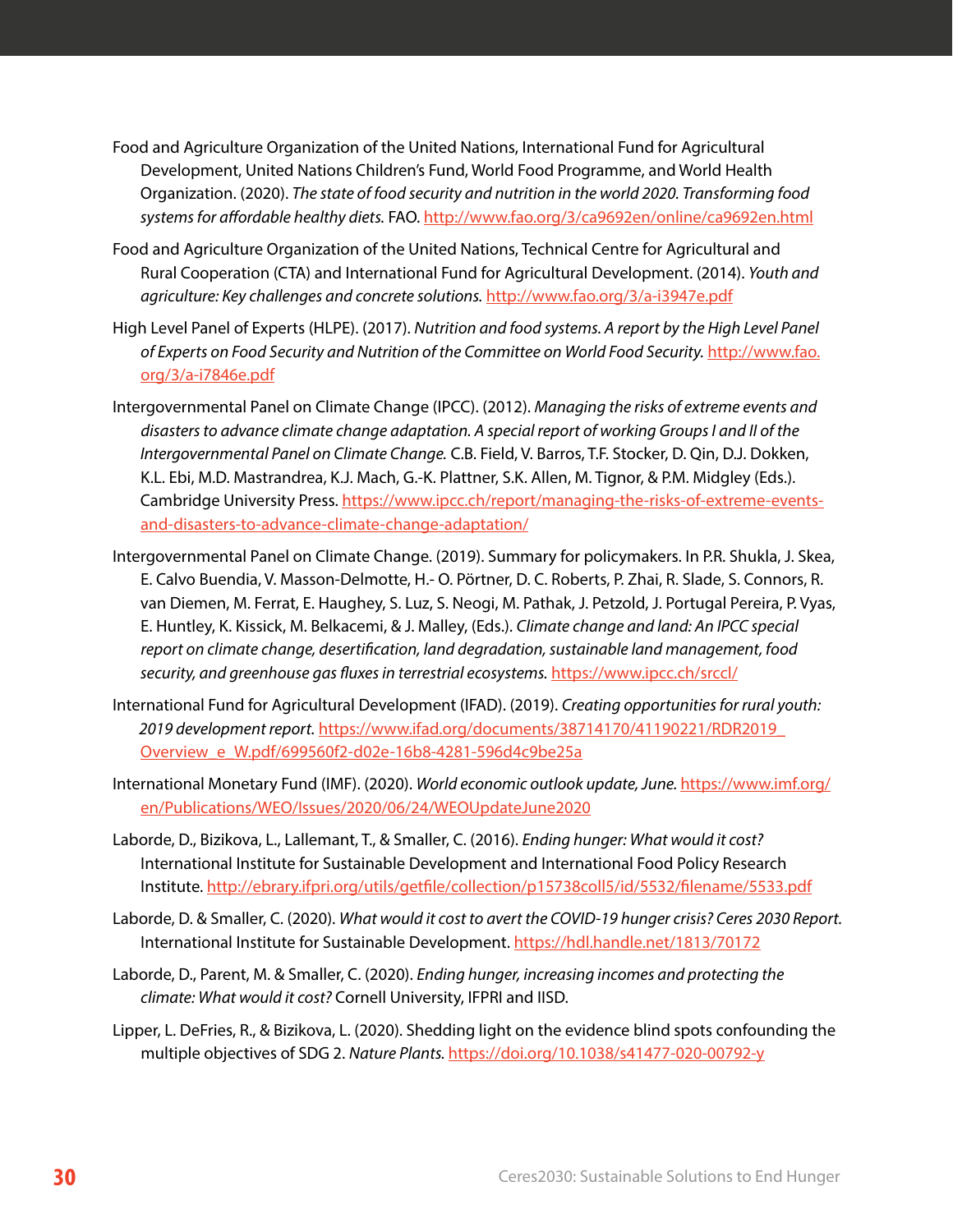- Liverpool-Tasie, L.S., Wineman, A., Young, S., Tambo, J., Vargas, C., Reardon, T., Adjognon, G.S., Porciello, J., Gathoni, N., Bizikova, L. Galiè, A., & Celestin, A. (2020). A scoping review of market links between value chain actors and small-scale producers in developing regions. *Nature Sustainability*. <https://10.1038/s41893-020-00621-2>
- Lowder, S. K., Skoet, J. & Raney, T. (2016). The number, size, and distribution of farms, smallholder farms, and family farms worldwide. *World Development, 87,* 16–29. [https://www.sciencedirect.com/](https://www.sciencedirect.com/science/article/pii/S0305750X15002703) [science/article/pii/S0305750X15002703](https://www.sciencedirect.com/science/article/pii/S0305750X15002703)
- Maiga, E., Porgo, M., Zahonogo, P., Amegnaglo, C., Coulibaly, D., Flynn, J., Seogo , W., Traoré, S., Kelly, J., & Chimwaza, G., (2020). A systematic review of employment outcomes from youth skills training programmes in agriculture in low and middle-income countries. *Nature Food.* [https://doi.](https://10.1038/s43016-020-00172-x) [org/10.1038/s43016-020-00172-x](https://10.1038/s43016-020-00172-x)
- Mbow, C., Rosenzweig, C. Barioni, L.G., Benton, T.G., Herrero, M., Krishnapillai, M., Liwenga, E., Pradhan, P., Rivera-Ferre, M.G., Sapkota, T., Tubiello, F.N., & Xu, Y. (2019). Food security. In P.R. Shukla, J. Skea, E. Calvo Buendia, V. Masson-Delmotte, H.-O. Pörtner, D.C. Roberts, P. Zhai, R. Slade, S. Connors, R. van Diemen, M. Ferrat, E. Haughey, S. Luz, S. Neogi, M. Pathak, J. Petzold, J. Portugal Pereira, P. Vyas, E. Huntley, K. Kissick, M. Belkacemi, & J. Malley, (Eds.), *Climate change and land: an IPCC special report on climate change, desertification, land degradation, sustainable land management, food security, and greenhouse gas fluxes in terrestrial ecosystems.* [https://www.ipcc.ch/site/assets/uploads/](https://www.ipcc.ch/site/assets/uploads/sites/4/2020/02/SRCCL-Chapter-5.pdf) [sites/4/2020/02/SRCCL-Chapter-5.pdf](https://www.ipcc.ch/site/assets/uploads/sites/4/2020/02/SRCCL-Chapter-5.pdf)
- Organisation for Economic Co-operation and Development (OECD). (n.d.a). *Creditor reporting system (CRS).* <https://stats.oecd.org/Index.aspx?datasetcode=CRS1>
- Organisation for Economic Co-operation and Development. (n.d.b). *Resource flows beyond ODA in DAC statistics.* <http://www.oecd.org/dac/stats/beyond-oda.htm#dataviz>
- Piñeiro, V., Arias, J., Dürr, J., Elverdin, P., Ibáñez, A.M., Kinengyere, A., Opazo, C.M., Owoo, N., Page, J., Prager, S.D., & Torero, M. (2020) A scoping review on incentives for adoption of sustainable agricultural practices and their outcomes. *Nature Sustainability.* [https://doi.org/10.1038/s41893-](https://10.1038/s41893-020-00617-y) [020-00617-y](https://10.1038/s41893-020-00617-y)
- Porciello, J., Ivanina, M., Islam, M., Einarson, S., & Hirsh, H. (2020). Accelerating evidence-informed decision making for the Sustainable Development Goals using machine learning. *Nature Machine Intelligence.* <https://10.1038/s42256-020-00235-5>
- Porter, J.R., Xie, L., Challinor, A.J., Cochrane, K., Howden, S.M., Iqbal, M.M., Lobell, D.B. & Travasso, M.I. (2014). Food security and food production systems. In C.B. Field, V.R. Barros, D.J. Dokken, K.J. Mach, M.D. Mastrandrea, T.E. Bilir, M. Chatterjee, K.L. Ebi,Y.O. Estrada, R.C. Genova, B. Girma, E.S. Kissel, A.N. Levy, S. MacCracken, P.R. Mastrandrea, & L.L. White (Eds.), *Climate change 2014: Impacts, adaptation, and vulnerability. Part A: Global and sectoral aspects. Contribution of Working Group II to the Fifth Assessment Report of the Intergovernmental Panel on Climate Change (IPCC).* Cambridge University Press, 485–533.<https://www.ipcc.ch/report/ar5/wg2/>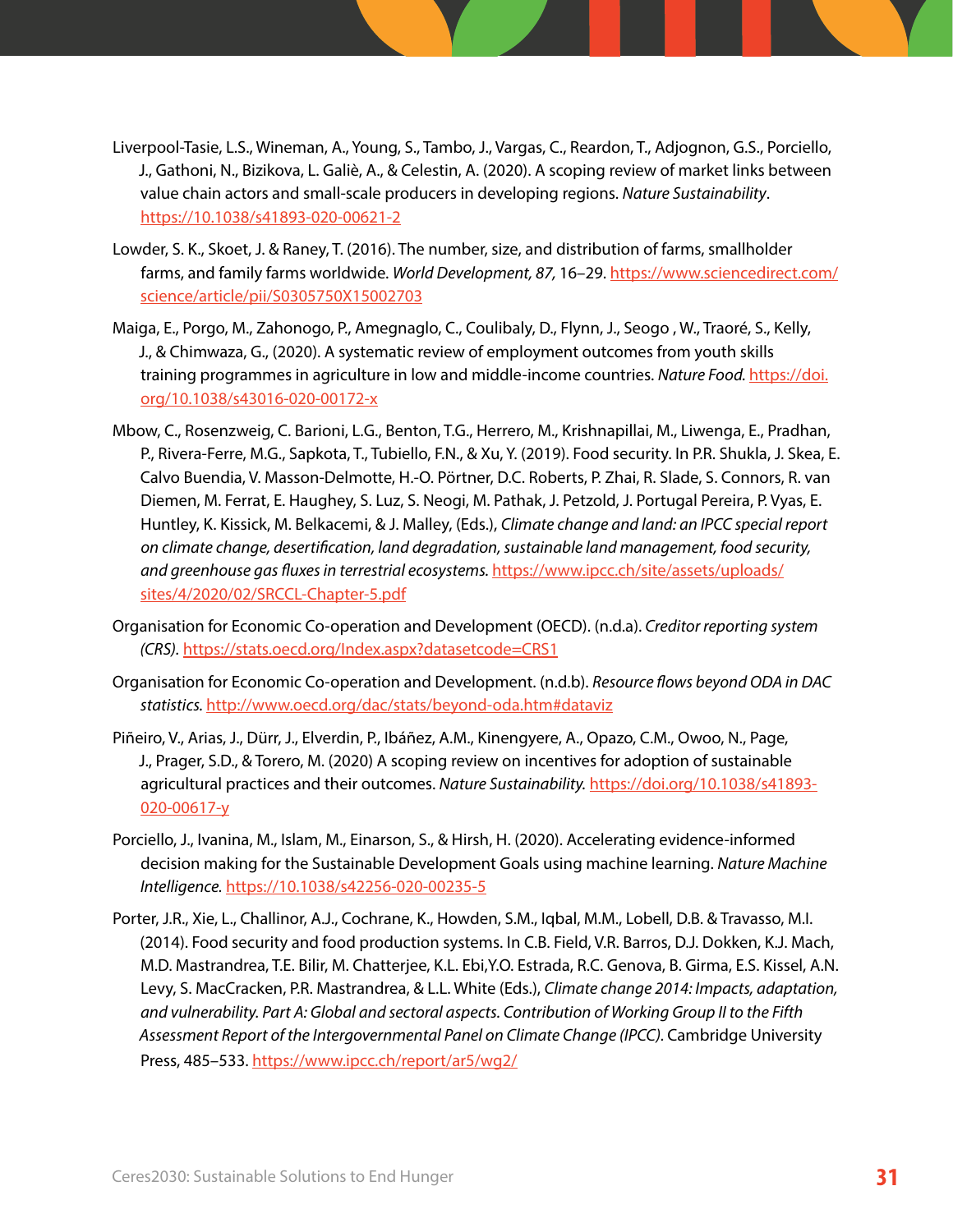- Ricciardi, V., Ramankutty, N., Mehrabi, Z., Jarvis, L. & Chookolingo, B. (2018). How much of our world's food do smallholders produce? *Global Food Security, 17.* 64–72. [https://www.sciencedirect.com/](https://www.sciencedirect.com/science/article/pii/S2211912417301293) [science/article/pii/S2211912417301293](https://www.sciencedirect.com/science/article/pii/S2211912417301293)
- Ricciardi, V., Wane, A., Sidhu, B.S., Goode, C., Solomon, D., McCullough, E., Diekmann, F., Porciello, J., Jain, M., Randall, N., & Mehrabi, Z. (2020). A scoping review of research funding for small-scale farmers in water scarce regions. *Nature Sustainability.* [https://doi.org/10.1038/s41893-020-00623-0](https://10.1038/s41893-020-00623-0)
- Samberg, L.H., Gerber, J.S., Ramankutty, N., Herrero, M., West, P.C. (2016). Subnational distribution of average farm size and smallholder contributions to global food production. *Environmental Research Letters, 11*(12). <http://dx.doi.org/10.1088/1748-9326/11/12/124010>
- Secretariat of the Convention on Biological Diversity. (2014). *Global biodiversity outlook 4: A mid-term assessment of progress towards the implementation of the Strategic Plan for Biodiversity 2011-2020.* <https://www.cbd.int/gbo/gbo4/publication/gbo4-en-hr.pdf>
- Stathers, T., Holcroft, D., Kitinoja, L., Mvumi, B., English, A., Omotilewa, O., Kocher, M., Ault, J., & Torero, M. (2020). A scoping review of interventions for crop postharvest loss reduction in sub-Saharan Africa and South Asia. *Nature Sustainability.* [https://doi.org/10.1038/s41893-020-00622-1](https://10.1038/s41893-020-00622-1)
- Willett, W., Rockström, J., Loken, B., Springmann, M., Lang, T., Vermeulen, S., Garnett, T., Tilman, D., DeClerck, F., Wood, A., Jonell, M., Clark, M., Gordon, L.J., Fanzo, J., Hawkes, C., Zurayk, R., Rivera, J.A., De Vries, W., … Murray, C. (2019). Food in the Anthropocene: the EAT–Lancet Commission on healthy diets from sustainable food systems. *The Lancet Planetary Health, 393*(10170), 447–492. [http://doi.org/10.1016/S0140-6736\(18\)31788-4](http://doi.org/10.1016/S0140-6736(18)31788-4)
- Wouterse, F., Murphy, S., & Porciello, J. (2020). Social protection to combat hunger. *Nature Food, 1*(9), 517–518. [https://www.nature.com/articles/s43016-020-00144-1.epdf?sharing\\_token=ryJ00m-](https://www.nature.com/articles/s43016-020-00144-1.epdf?sharing_token=ryJ00m-MyqBQkdvV6l4Te9RgN0jAjWel9jnR3ZoTv0M2ueHHNidXXM2e8LYgFf_BRgq7k0HOwwQ-1NlcYG3aEZad7s1gC1XguMjCHHNds8NRG-uhuIc30hL7Dc1Pb1m-LeL12SJ4lISrCZ-supazjjqDIwx05MZaDv-OJECEllU%3D)[MyqBQkdvV6l4Te9RgN0jAjWel9jnR3ZoTv0M2ueHHNidXXM2e8LYgFf\\_BRgq7k0HOwwQ-](https://www.nature.com/articles/s43016-020-00144-1.epdf?sharing_token=ryJ00m-MyqBQkdvV6l4Te9RgN0jAjWel9jnR3ZoTv0M2ueHHNidXXM2e8LYgFf_BRgq7k0HOwwQ-1NlcYG3aEZad7s1gC1XguMjCHHNds8NRG-uhuIc30hL7Dc1Pb1m-LeL12SJ4lISrCZ-supazjjqDIwx05MZaDv-OJECEllU%3D)[1NlcYG3aEZad7s1gC1XguMjCHHNds8NRG-uhuIc30hL7Dc1Pb1m-LeL12SJ4lISrCZ](https://www.nature.com/articles/s43016-020-00144-1.epdf?sharing_token=ryJ00m-MyqBQkdvV6l4Te9RgN0jAjWel9jnR3ZoTv0M2ueHHNidXXM2e8LYgFf_BRgq7k0HOwwQ-1NlcYG3aEZad7s1gC1XguMjCHHNds8NRG-uhuIc30hL7Dc1Pb1m-LeL12SJ4lISrCZ-supazjjqDIwx05MZaDv-OJECEllU%3D)[supazjjqDIwx05MZaDv-OJECEllU%3D](https://www.nature.com/articles/s43016-020-00144-1.epdf?sharing_token=ryJ00m-MyqBQkdvV6l4Te9RgN0jAjWel9jnR3ZoTv0M2ueHHNidXXM2e8LYgFf_BRgq7k0HOwwQ-1NlcYG3aEZad7s1gC1XguMjCHHNds8NRG-uhuIc30hL7Dc1Pb1m-LeL12SJ4lISrCZ-supazjjqDIwx05MZaDv-OJECEllU%3D)
- Young, S., Eldermire, E., Ghezzi-Kopel, K., Page, J., Diekmann, F., Kocher, M., Kelly, J., Chimwaza, G., Lwoga, E.T., Ault, J., Thompson, W., Schoepke, T., Kinengyere, A.A., Gathoni, N. & Porciello, J. (2019). Ceres2030. *Open Science Framework.* <https://osf.io/adxek/>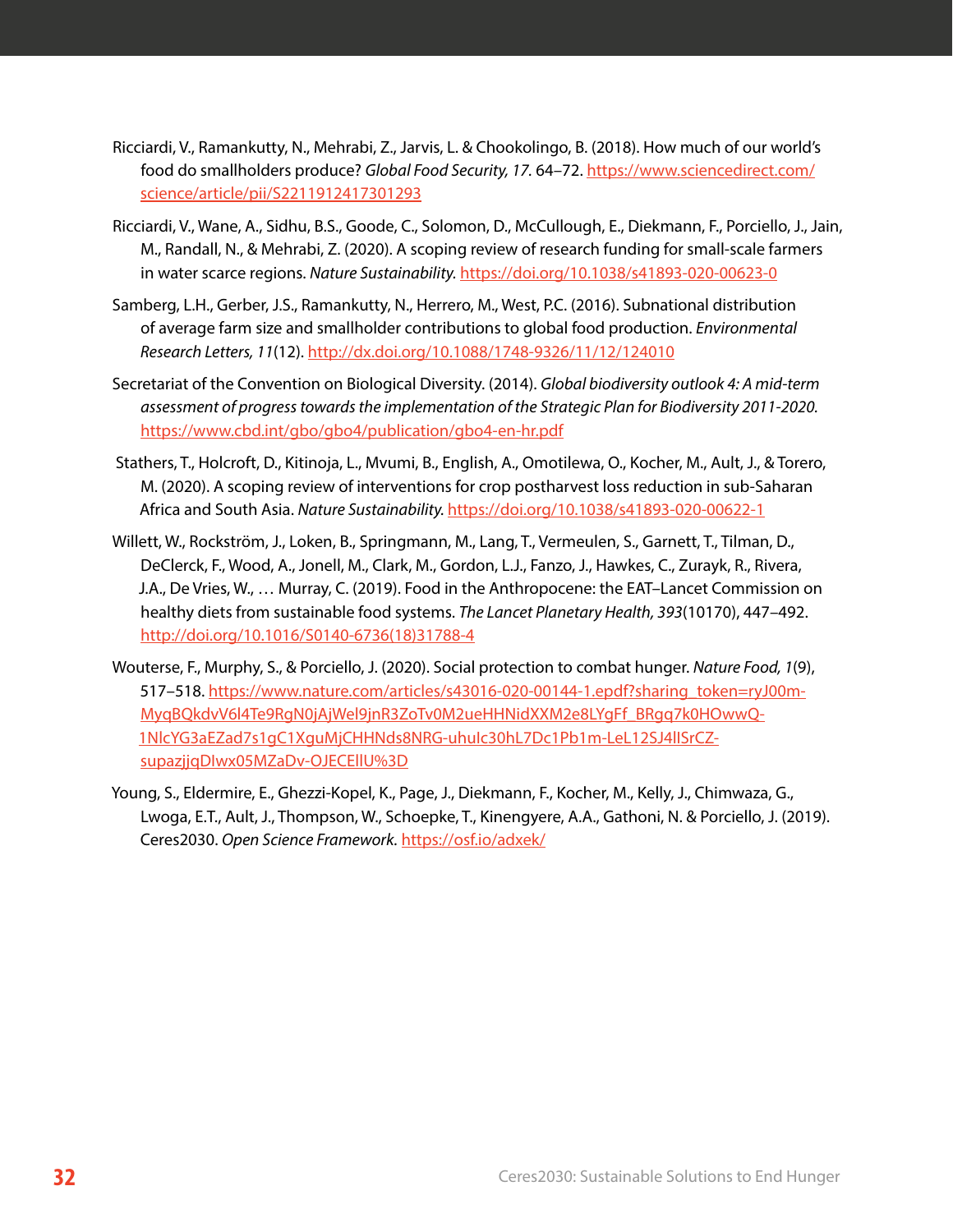## **ACKNOWLEDGEMENTS**

Written by: David Laborde Debucquet (International Food Policy Research Institute), Sophia Murphy (International Institute for Sustainable Development), Marie Parent (International Food Policy Research Institute), Jaron Porciello (Cornell University), and Carin Smaller (International Institute for Sustainable Development).

Designer: Elise Epp (International Institute for Sustainable Development)

This project was made possible through the generous support of the Bill and Melinda Gates Foundation, and the German Federal Ministry of Economic Cooperation and Development (BMZ). The authors are particularly grateful to Ammad Bahalim and Neil Watkins from the Bill and Melinda Gates Foundation, and to Anna Friedemann-Pfautsch, Heike Henn, Martin Hoppe, and Stefan Schmitz from BMZ, for their invaluable contributions to the report and their support and guidance throughout the project. The authors are extremely grateful for the comments from the following people: Amy Barry, Livia Bizikova, Jon Date, Mali Eber-Rose, and Kiranne Guddoy.

**Citation:** Laborde, D., Murphy, S., Parent, M., Porciello, J. & Smaller C. (2020). *Ceres2030: Sustainable Solutions to End Hunger - Summary Report.* Cornell University, IFPRI and IISD.

## **ADVISORY BOARD**

**Boaz Keizire,** Alliance for a Green Revolution in Africa (AGRA)

**Catherine Bertini,** Global Alliance for Improved Nutrition (GAIN) Board and the Rockefeller Foundation

**Joachim von Braun,** Center for Development Research, Bonn University

**Ronnie Coffman,** Cornell University

**Richard Florizone,** International Institute for Sustainable Development (IISD)

**Mario Herrero,** The Commonwealth Scientific and Industrial Research Organisation (CSIRO)

**Segenet Kelemu,** International Centre of Insect Physiology and Ecology (icipe)

**Uma Lele,** Independent scholar

**Leslie Lipper,** Cornell University

**Lindiwe Majele Sibanda,** Farmer and Food Systems Champion

**Will Martin,** International Food Policy Research Institute (IFPRI)

**Jamie Morrison,** The Food and Agricultural Organization of the United Nations (FAO)

**Njuguna Ndung'u,** African Economic Research Council (AERC)

**Martin Piñeiro,** Committee on Agriculture, Argentine Council of International Relations

**Prabhu Pingali,** Cornell University

**Nicola Randall,** Harper Adams University

**Ruerd Ruben,** Wageningen University and Research

**Maximo Torero,** The Food and Agricultural Organization of the United Nations (FAO)

**Paul Winters,** University of Notre Dame

**Li Xiaoyun,** China Agricultural University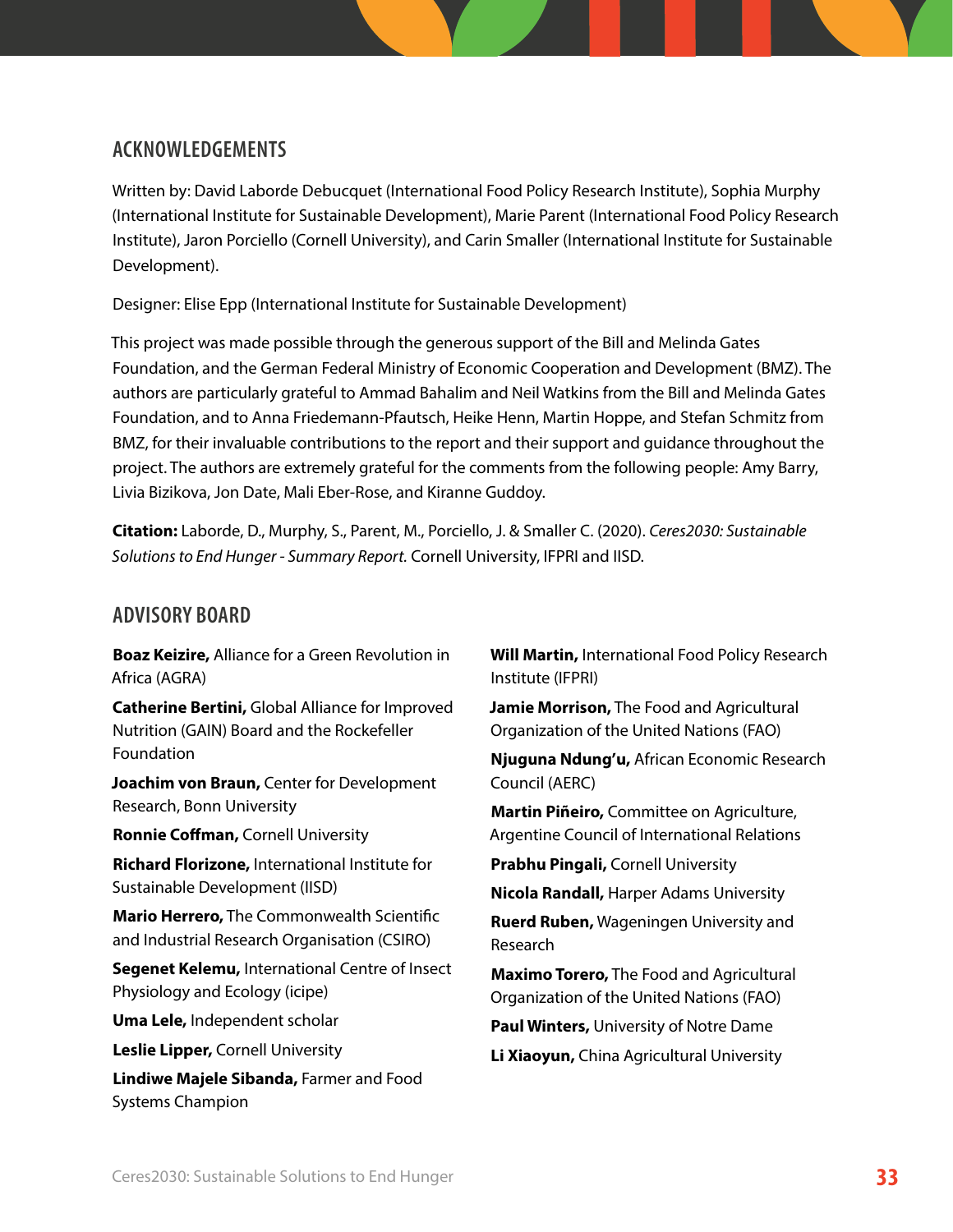## **CERES2030 AUTHORS**

**Maricelis Acevedo,** Cornell University

**Guigonan Adjognon,** World Bank

**Joaquin Arias,** Inter-American Institute for Cooperation on Agriculture (IICA)

**Jessica Ault,** National Agricultural Library, USA

**Isabelle Baltenweck,** International Livestock Research Institute (ILRI)

**Livia Bizikova,** International Institute for Sustainable Development (IISD)

**Ashley Celestin,** Cornell University

**Debbie Cherney,** Cornell University

**Gracian Chimwaza,** Information and Training and Outreach Centre in Africa (ITOCA)

**Karen Cichy,** Michigan State University

**Doubahan Coulibaly,** University Thomas Sankara

**Ruth DeFries,** Columbia University

**Florian Diekmann,** The Ohio State University

**David Laborde Debucquet,** International Food Policy Research Institute (IFPRI)

**Alan Duncan,** The University of Edinburgh

**Jochen Dürr,** Center for Development Studies (ZEF), Bonn University

**Mali Eber-Rose,** Leeds University

**Stefan Einarson Cornell University**

**Erin Eldermire,** Cornell University

**Pablo Elverdin,** Group of Producing Countries from the Southern Cone (GPS)

**Alicia English,** The Food and Agricultural Organization of the United Nations (FAO)

**Justin Flynn,** Institute of Development Studies

**Alessandra Galiè,** International Livestock Research Institute (ILRI)

**Nasra Gathoni,** Aga Khan University **Kate Ghezzi-Kopel,** Cornell University **Cecile Godde,** Commonwealth Scientific and

Industrial Research Organisation (CSIRO)

**Markus Hanisch,** Humboldt University

**Haym Hirsh,** Cornell University

**Deirdre Holcroft,** Holcroft Consulting

**Ana Maria Ibáñez,** Inter-American Development Bank (IADB)

**Chinwe Ifejika-Speranza,** University of Bern

**Krista Issacs,** Michigan State University

**Maidul Islam,** Cornell University

**Maryia Ivanina,** EPAM Systems Inc

**Meha Jain,** University of Michigan

**Cocou Jaures Amengnaglo,** National University of Agriculture, Benin

**Muthumariappan Karthikeyan,** Ambo University

**Julia Kelly,** University of Minnesota

**Alison Kinengyere,** Makerere University

**Lisa Kitinoja,** The Postharvest Education Foundation

**Megan Kocher,** University of Minnesota

**Ricardo Labarta,** International Center for Tropical Agriculture (CIAT)

**Leslie Lipper,** Cornell University

**Lenis Saweda Liverpool-Tasie,** Michigan State University

**Tandi lwoga,** The College of Business Education, Tanzania

**Eugenie Maiga,** Norbert Zongo University

**Ellen McCullough,** University of Georgia

**Zia Mehrabi,** University of British Columbia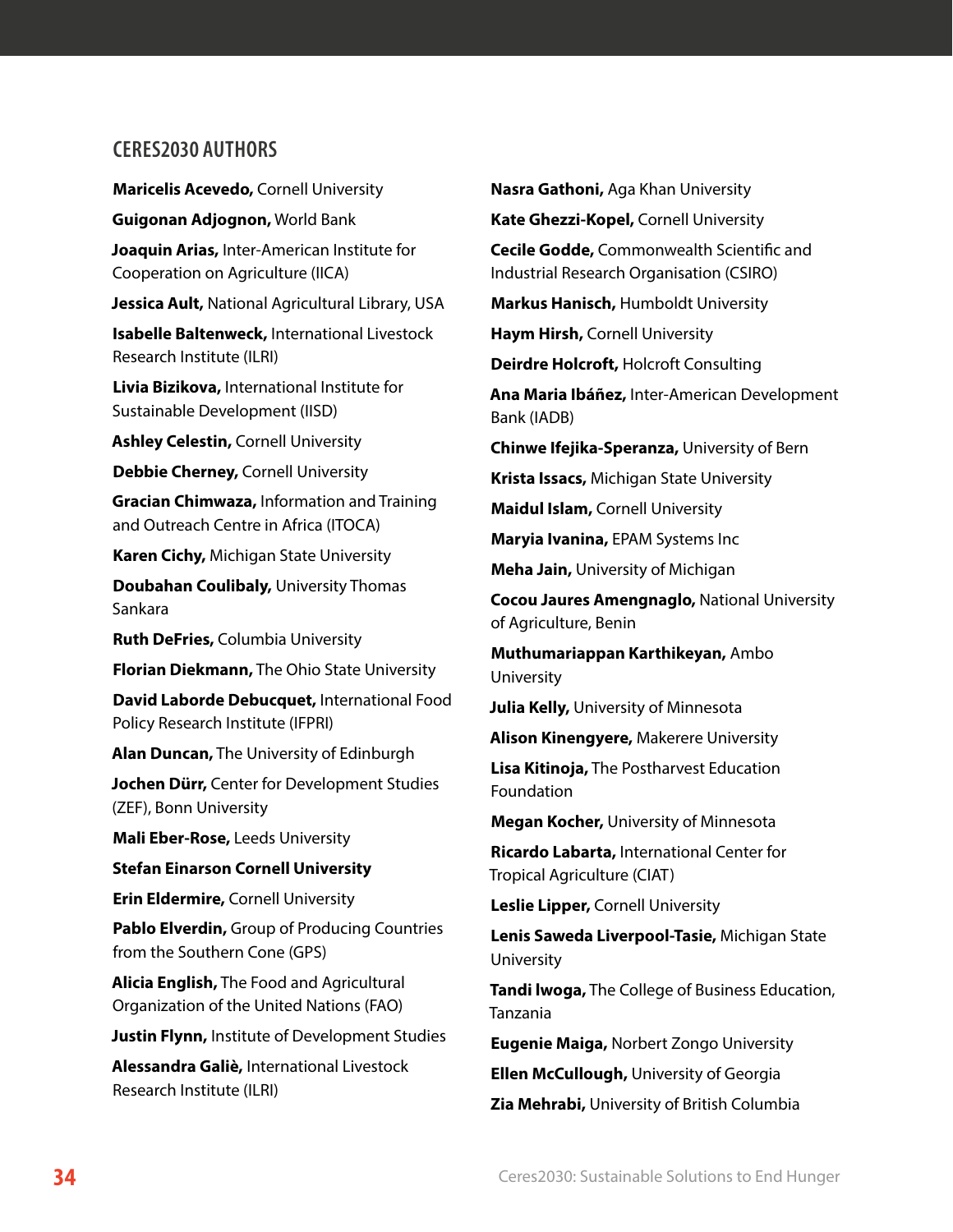**Sisi Meng,** University of Notre Dame

**Margitta Minah,** Humboldt University

**Rama Mohana-Turaga,** Indian Institute of Management

**Sophia Murphy,** International Institute for Sustainable Development (IISD)

**Brighton Mvumi,** University of Zimbabwe

**Ephraim Nkonya,** International Food Policy Research Institute (IFPRI)

**Oluwatoba Omotilea,** The World Bank

**Cristian Morales Opazo,** The Food and Agricultural Organization of the United Nations (FAO)

**Nkechi Owoo,** University of Ghana

**Jessica R. Page,** The Ohio State University

**Marie Parent,** International Food Policy Research Institute (IFPRI)

**Valeria Piñeiro,** International Food Policy Research Institute (IFPRI)

**Kevin Pixley,** The International Maize and Wheat Improvement Center (CIMMYT)

**Jaron Porciello, Cornell University** 

**Mohamed Porgo,** University Thomas Sankara

**Steven D. Prager,** International Center for Tropical Agriculture (CIAT)

**Nicola Randall,** Harper Adams University

**James Rao,** International Livestock Research Institute (ILRI)

**Thomas Reardon,** Michigan State University

**Vincent Ricciardi,** The World Bank

**Windinkonte Seogo,** Polytechnic University Center of Kaya, Burkina Faso

**Balsher Sidhu,** University of British Columbia

**Carin Smaller,** International Institute for Sustainable Development (IISD)

**Divya Solomon,** University of Michigan

**Steve Staal,** International Livestock Research Institute (ILRI)

**Tanya Stathers,** National Resources Institute, University of Greenwich

**Justice Tambo,** CABI

**Lixia Tang,** China Agricultural University

**Nils Teufel,** International Livestock Research Institute (ILRI)

**Beth Timmers,** International Institute for Sustainable Development (IISD)

**Maximo Torero,** The Food and Agricultural Organization of the United Nations (FAO)

**Salimata Traore,** University Thomas Sankara

**Hale Ann Tufan,** Cornell University

**Carolina Vargas,** Michigan State University

**Abraham Wane,** French Agricultural Research Centre for International Development (CIRAD)

**Ayala Wineman,** University of Washington

**Fleur Wouterse,** International Food Policy Research Institute (IFPRI)

**Sarah Young,** Carnegie Mellon University

**Pam Zahonogo,** University Thomas Sankara

**Nkulumo Zinyengere,** The World Bank